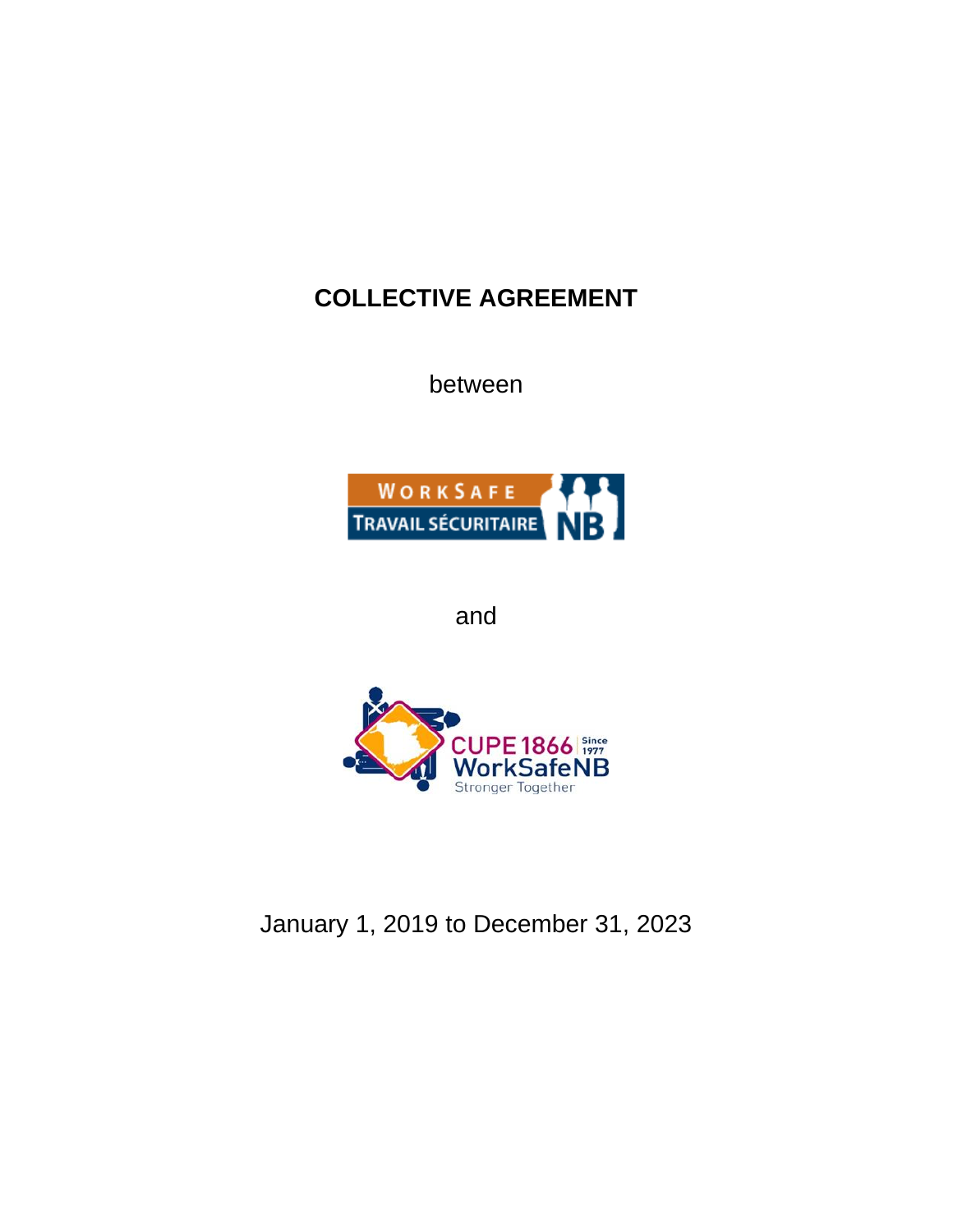# **Table of Contents**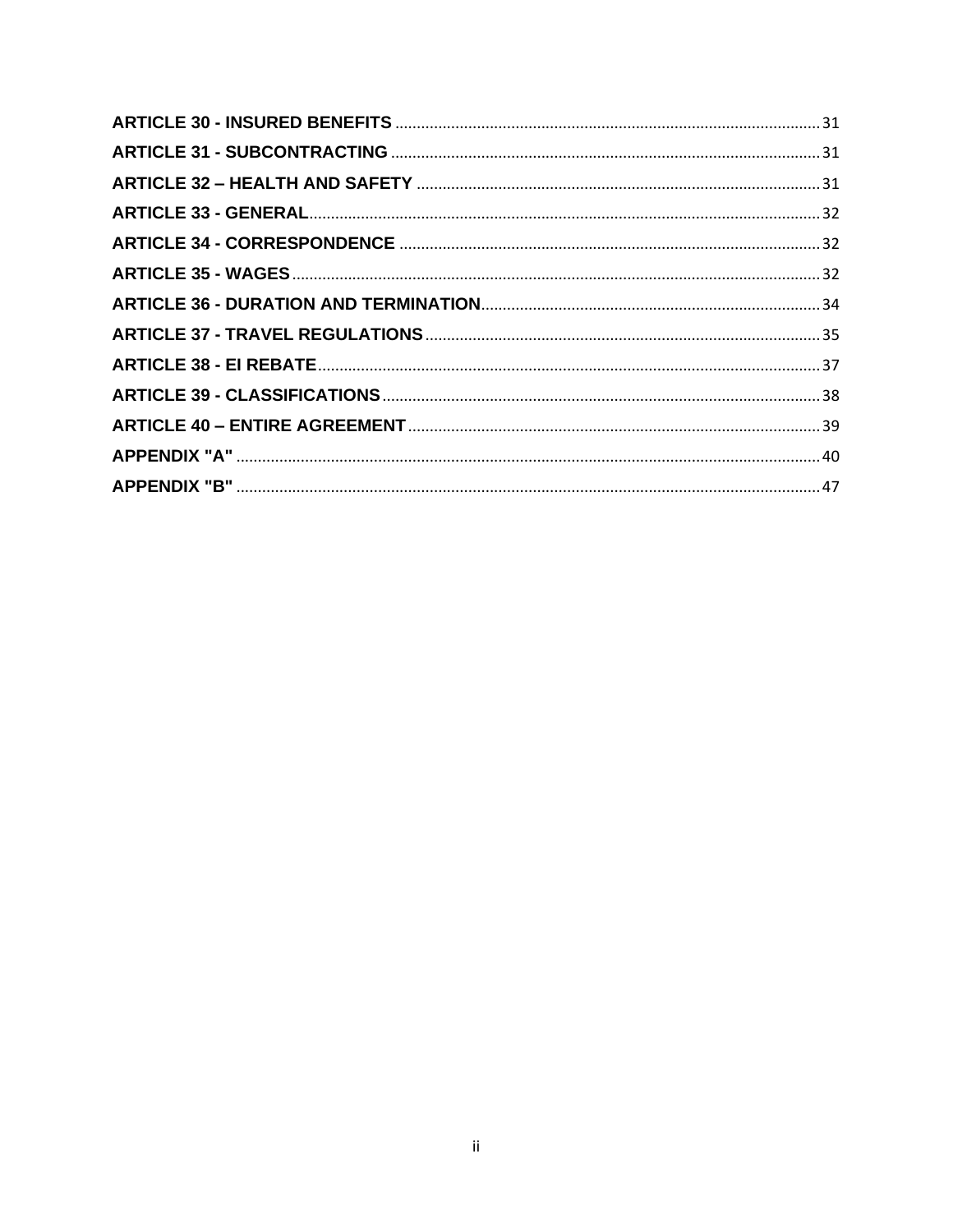THIS AGREEMENT made this 16 day of February 2022:

#### BETWEEN: **THE WORKPLACE HEALTH, SAFETY AND COMPENSATION COMMISSION OF NEW BRUNSWICK**, hereinafter called the "Employer",

AND: **THE CANADIAN UNION OF PUBLIC EMPLOYEES, LOCAL 1866**, hereinafter called the "Union".

### <span id="page-3-0"></span>**PREAMBLE**

WHEREAS it is the intention and purpose of the parties to this Agreement to encourage and improve harmonious relations and settled conditions of employment among the Employer, employees and the Union, to recognize the mutual value of joint discussions in all matters pertaining to working conditions and employment**;** to improve the quality of service of the Workplace Health, Safety and Compensation Commission of New Brunswick and to promote the well-being, morale and increased productivity of its employees; to encourage efficiency in operations. Accordingly, the parties hereto set forth certain terms and conditions of employment affecting employees covered by this Agreement.

NOW THEREFORE the parties agree as follows:

### <span id="page-3-1"></span>**ARTICLE 1 - DEFINITIONS**

In this Agreement, words defined in the Public Service Labour Relations Act have the same meaning as in that Act.

In this Agreement, words defined in the Interpretation Act and not defined in the Public Service Labour Relations Act, have the same meaning as in the Interpretation Act.

"**Bargaining Unit**", the Employer recognizes the Canadian Union of Public Employees, Local 1866 (the "Union"), as the sole and exclusive bargaining agent for all employees of the Employer employed at WorkSafeNB in the classifications set forth in Appendix "A" attached hereto or any newly created classification within the scope of the bargaining unit.

**"Casual"** means an individual who has been hired on a temporary day-to-day basis not meeting the criteria of employee under the Public Service Labour Relations Act. The Collective Agreement does not pertain to these individuals.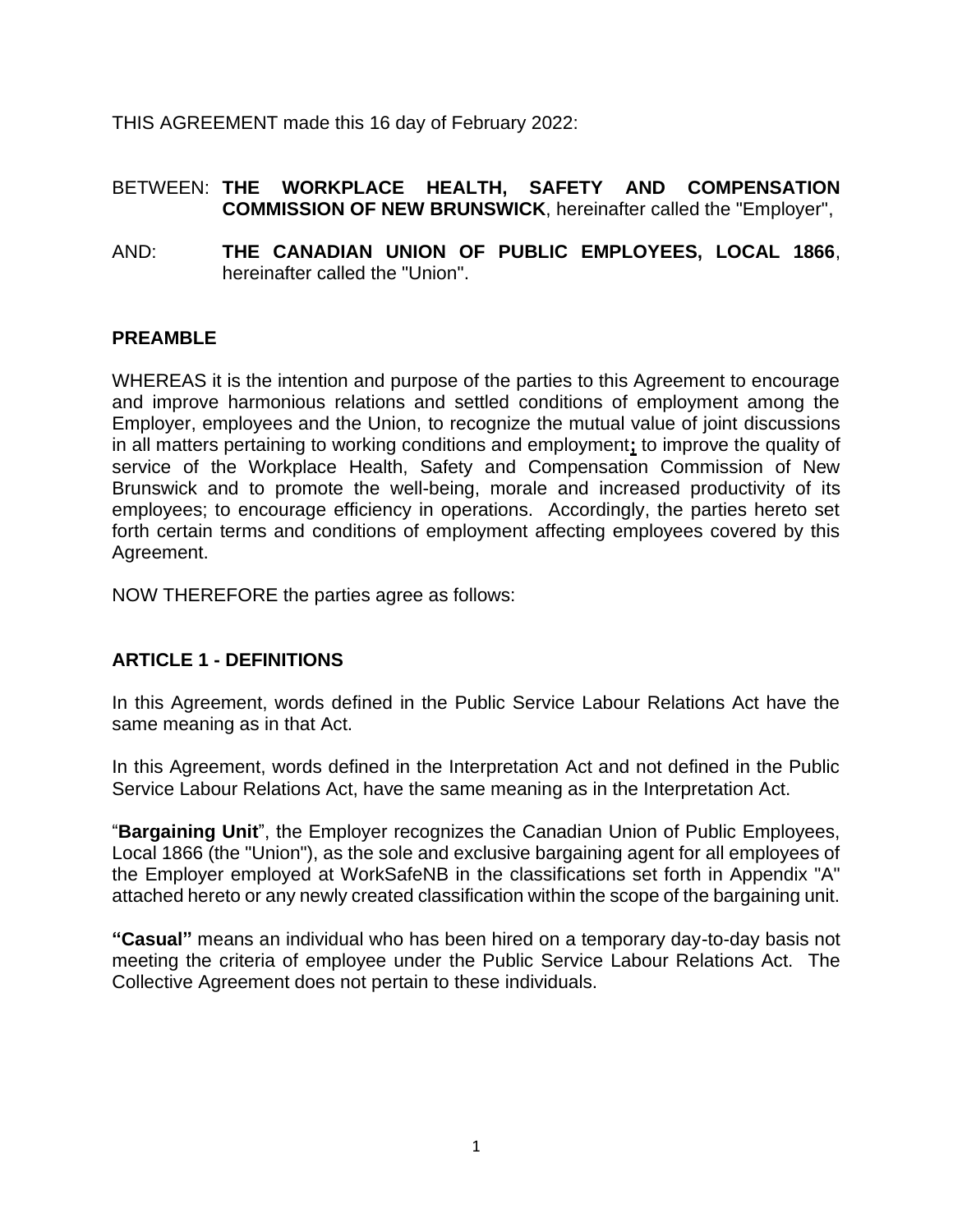**"Casual Employee"** means an employee who has been hired on a temporary day-today basis. Casual employees shall be entitled to all the rights and benefits under this collective agreement except for the following Articles, which shall have either no application or such limited or qualified application as is specifically provided for "casual employees" within the text of the said Article: 13.04, 16, 17, 18, 21, 22, 23, 24, 26, 28, 30, 31, 36.03, 36.04, 36.05. A casual employee must serve an initial probationary period of 6 months. **The discharge of a casual employee during the probationary period shall be deemed to be for just cause.** Casual Employees must be available for work in positions and for days as scheduled by the Employer.

**"Permanent Employee"** means one confirmed as a permanent employee by the Employer as incumbent of a position listed in Appendix "A", or one added to that Appendix during the currency of this Agreement.

**"Probationary Employee"** means a person who has been hired for a probationary period with a view of filling a permanent position, the normal probationary period being six months with extension by consent of both parties. A probationary employee is entitled to staff benefits during the probationary period, but may only use vacation leave that has been earned during the probationary period. A probationary employee shall not be afforded the opportunity to apply for another position, permanent or temporary. The discharge of a probationary employee **shall be deemed to be for just cause.**

**"Day"** means working day. For calendar day to be intended, it must be specifically stated in the article.

**"Appointment" means the act of giving a position to an employee as a result of a posted vacancy and includes the appointment to a posted position of a new hire or Casual Employee when no current employee has been appointed.**

**"Assignment" means the act of giving a position to an employee other than as a result of a posted vacancy, for example as a result of a temporary assignment.**

**"Selection" means the act of choosing the successful candidate for an appointment or assignment to a posted vacancy.**

## <span id="page-4-0"></span>**ARTICLE 2 - RECOGNITION**

**2.01** The Employer recognizes the Union as the exclusive bargaining agent for all employees to whom New Brunswick Certification Order No. WC 4A2 applies and those classifications outlined in Appendix "A".

**2.02** No Employee may be required or permitted to make any written or verbal agreement which conflicts with the terms of this contract.

**2.03** No employee in this bargaining unit shall be displaced as a result of employees outside the bargaining unit doing bargaining unit work.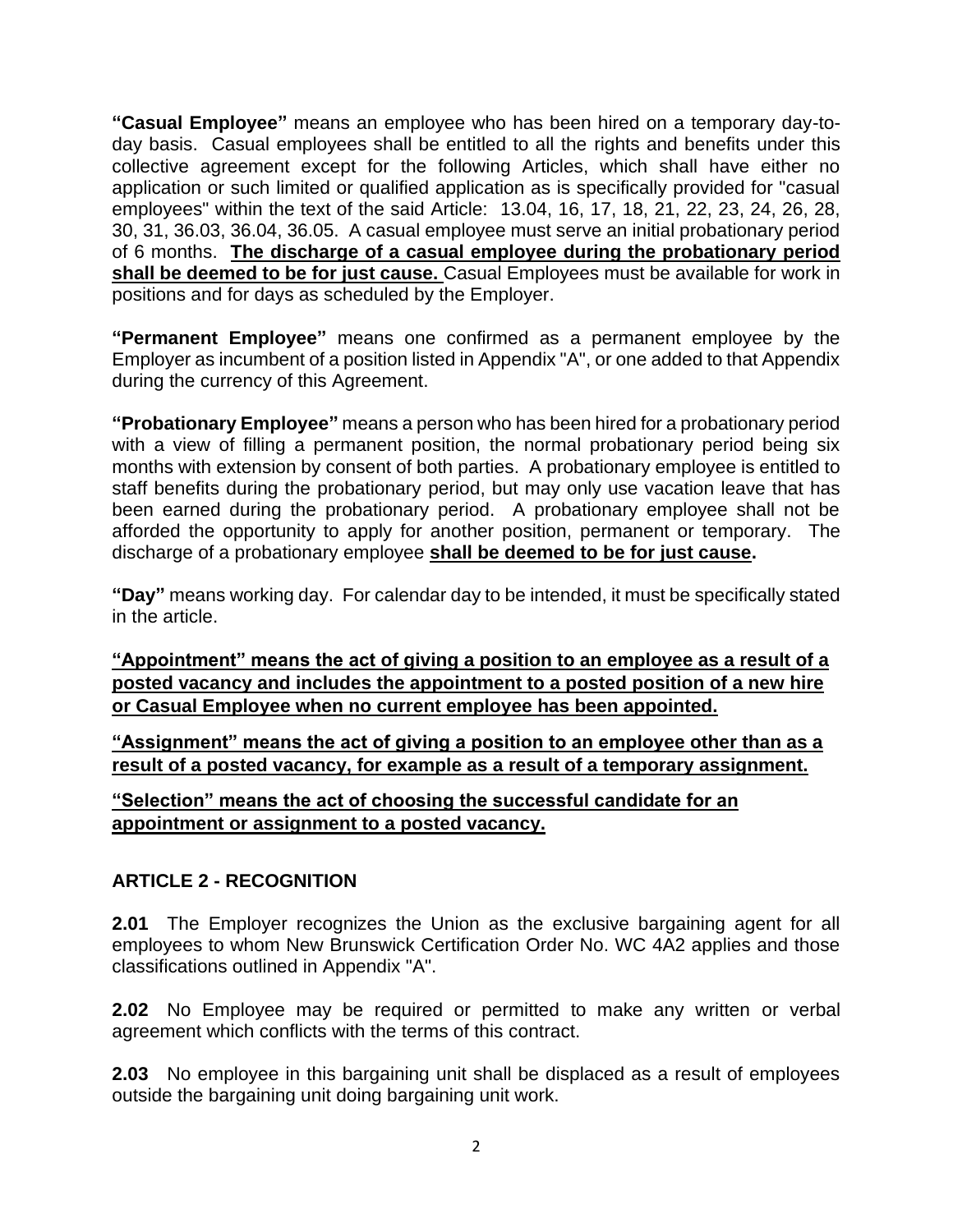Where there is disagreement as to whether a newly created position is within the scope of the bargaining unit, either party may submit the matter to the Labour and Employment Board for determination.

## <span id="page-5-0"></span>**ARTICLE 3 - APPLICATION**

This agreement applies to and is binding on the Union, all employees covered by this collective agreement, the Employer, and its representatives.

## <span id="page-5-1"></span>**ARTICLE 4 - UNION SECURITY AND RIGHTS**

**4.01** All new employees **covered by this Collective Agreement** added to the staff after the signing of this Agreement shall, as a condition of employment, become members of the Union. Union dues shall become payable upon hiring and will be deducted from the next scheduled pay in which union dues are deducted by the Employer.

The Employer shall deduct from the wages due to every employee in the bargaining unit an amount equal to the regular monthly dues of the Union. The Union will certify to the Employer the dues to be deducted in accordance with the Union Constitution and Bylaws.

#### **4.02 Dues Supporting Documentation**

#### **Along with the deductions, the Employer will provide:**

- a) the sums deducted pursuant to this article shall be remitted to the Secretary-Treasurer of the Union not later than the fifteenth day of the month immediately following the current month, accompanied by a computer printout, in duplicate, showing name and gross wages of all employees from whom deductions have been made.
- b) an electronic spreadsheet indicating the pay period covered by the deduction and the following information for all employees from whose wages the deductions have been made: name, gross earnings, hours worked, and dues deducted.

#### Delay in remitting

For any period of delay in the Employer remitting the sums listed in this Article, by the required date of this article, the Employer will pay the Union interest at the rate of prime plus two per cent (2%) per month, or prorated if less than a month.

T-4 slip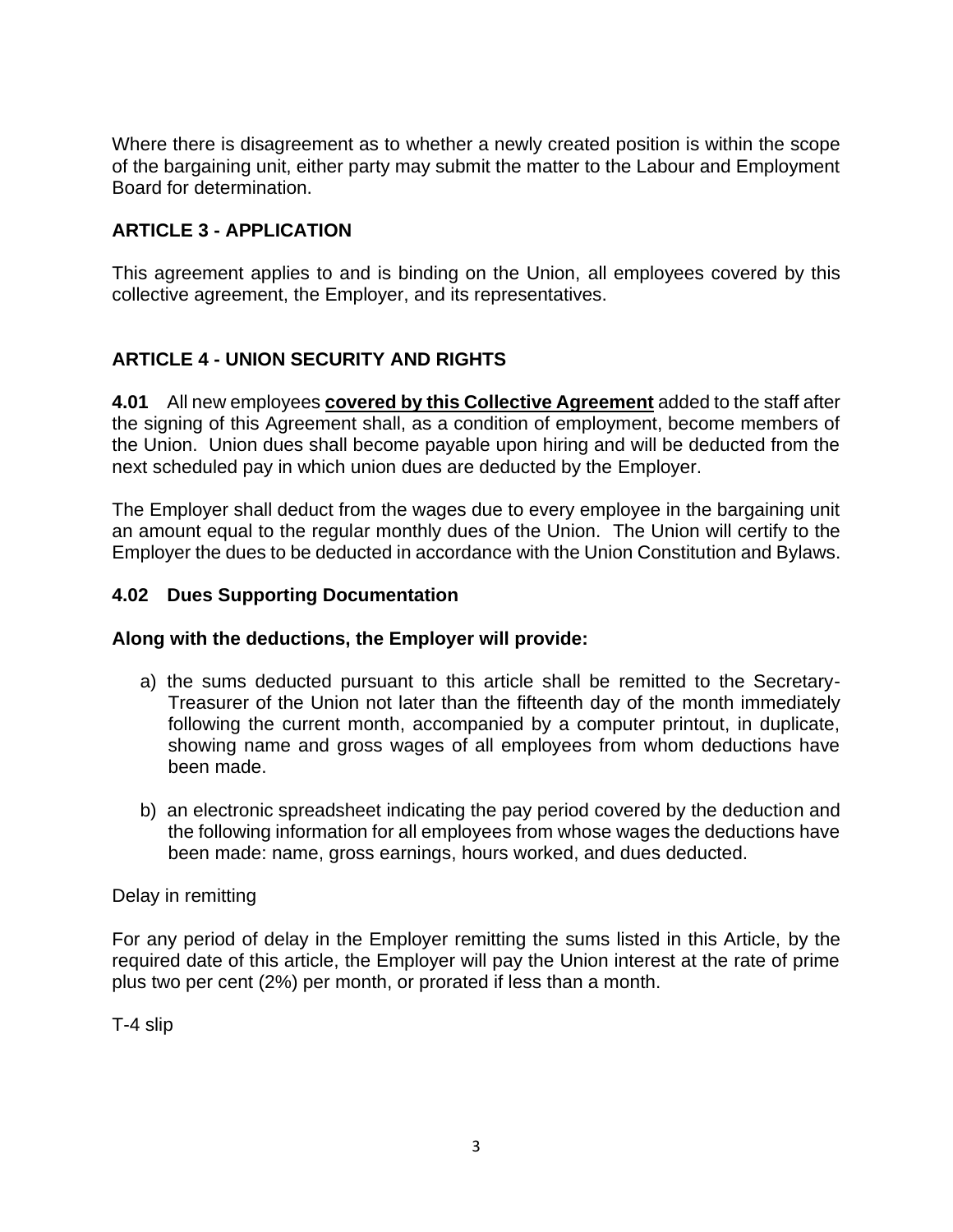The Employer will report the yearly amount of Union dues paid by each employee on the employee's T-4 slip or any other legal reporting requirement which replaces the requirement to report dues remitted on a T-4 slip in the future.

**4.03** The Employer shall acquaint new and prospective employees with the fact that a **collective** agreement is in effect and with the conditions set out in this article. New employees hired on a probationary period basis, as defined in this Agreement, shall be advised that a copy of the Collective Agreement is available electronically on commencement of employment.

## **4.04 New Employees**

A representative of the Union shall be given an opportunity to interview each new employee, within regular working hours, without loss of pay, for a maximum of thirty minutes during the first month of employment for the purpose of acquainting the new employee/employees with the benefits and duties of Union membership and his/her responsibilities and obligations to the Employer and the Union.

The Union shall receive a copy of the letter of offer to all employees being employed in a position of local 1866 prior to their first working day.

**4.05** Employees who are performing a temporary assignment outside of the bargaining unit, on maternity leave or on any other leave, shall pay union dues for the periods for which they are on leave. The union dues shall be deducted from their pay or paid to the Union directly by post-dated check. An employee may pay in advance or upon return from a leave of absence, which must be arranged prior to taking leave.

### **4.06 Contact Information**

The Employer will provide to the Union a list of all the employees in the bargaining unit. The list will include each person's name, job title/classification, home mailing address, home telephone number (and other available personal telephone numbers, such as cellular numbers), work email, and, if available, personal email.

The list will also indicate the employee's work location and employment status (such as full-time, part-time, temporary, seasonal, casual), and if the employee is on a leave of absence, the nature of the leave.

The employee contact list will be provided in an electronic spreadsheet to the Union Executive on a quarterly basis.

### **4.07 Work Site Access**

The Representative designated by the Union will be given access to work sites in compliance with existing security protocols to meet with employees covered by this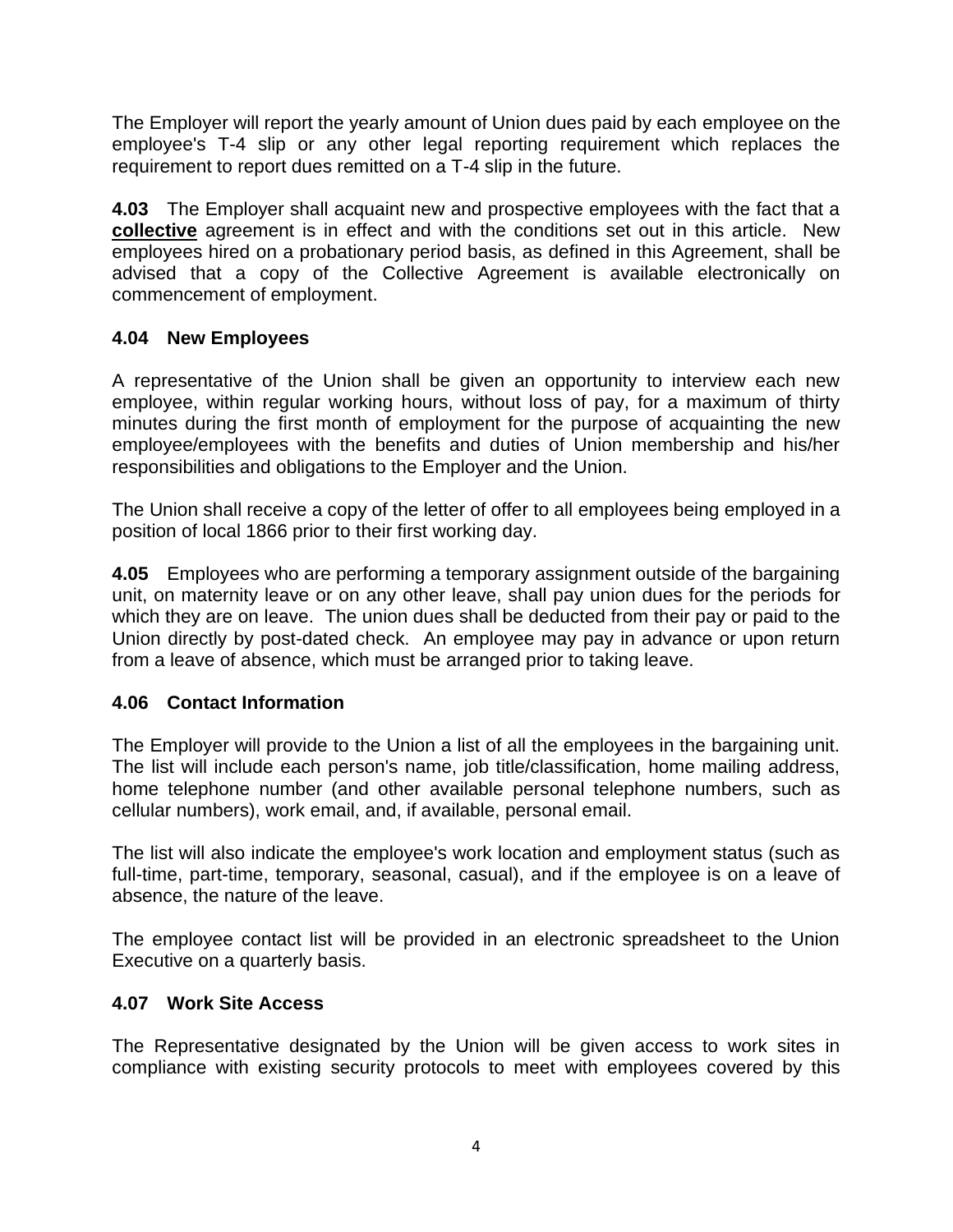collective agreement during their meal and other scheduled breaks, whether paid or unpaid.

## <span id="page-7-0"></span>**ARTICLE 5 - MANAGEMENT RIGHTS**

**5.01** All the functions, rights, powers and authority of the Employer shall be recognized by the Union as being retained by the Employer. These include, but are not limited to, the following:

- 1. to direct, hire, promote, demote, transfer, suspend, discipline or dismiss for cause any of its employees;
- 2. to evaluate employees, to classify and reclassify positions, specify employee duties and assign employees to shifts;
- 3. to change existing methods of facilities and to lay off employees because of lack of work or discontinuance of function;
- 4. to eliminate jobs and operations where, in the opinion of the Employer, it is in the best interest of efficient operation;
- 5. to enforce safety and other regulations of the Employer which shall not be inconsistent with the terms of this Agreement.

**5.02** The exercise of the aforementioned functions, rights, powers and authority of the Employer shall be subject to any abridgment, delegation or modification thereof effected by any other provision of this collective agreement. The question of whether any of these rights is limited by this agreement shall be decided through the grievance and arbitration procedure.

**5.03** Notwithstanding any of the above conditions, the Employer agrees that, where possible, major policy reports and recommendations dealing with wages and working conditions which affect the employees shall be communicated to the Union in time to afford the Union reasonable opportunity to consider same and, if deemed necessary, to discuss them with the Employer before being finalized.

## <span id="page-7-1"></span>**ARTICLE 6 - LABOUR MANAGEMENT COMMITTEE**

**6.01** A Labour Management Committee shall be established consisting of representatives of the Employer and representatives of the Union. The Committee shall enjoy the full support of both parties in the interests of improved service to the public. Each party shall select their own representatives to the Committee.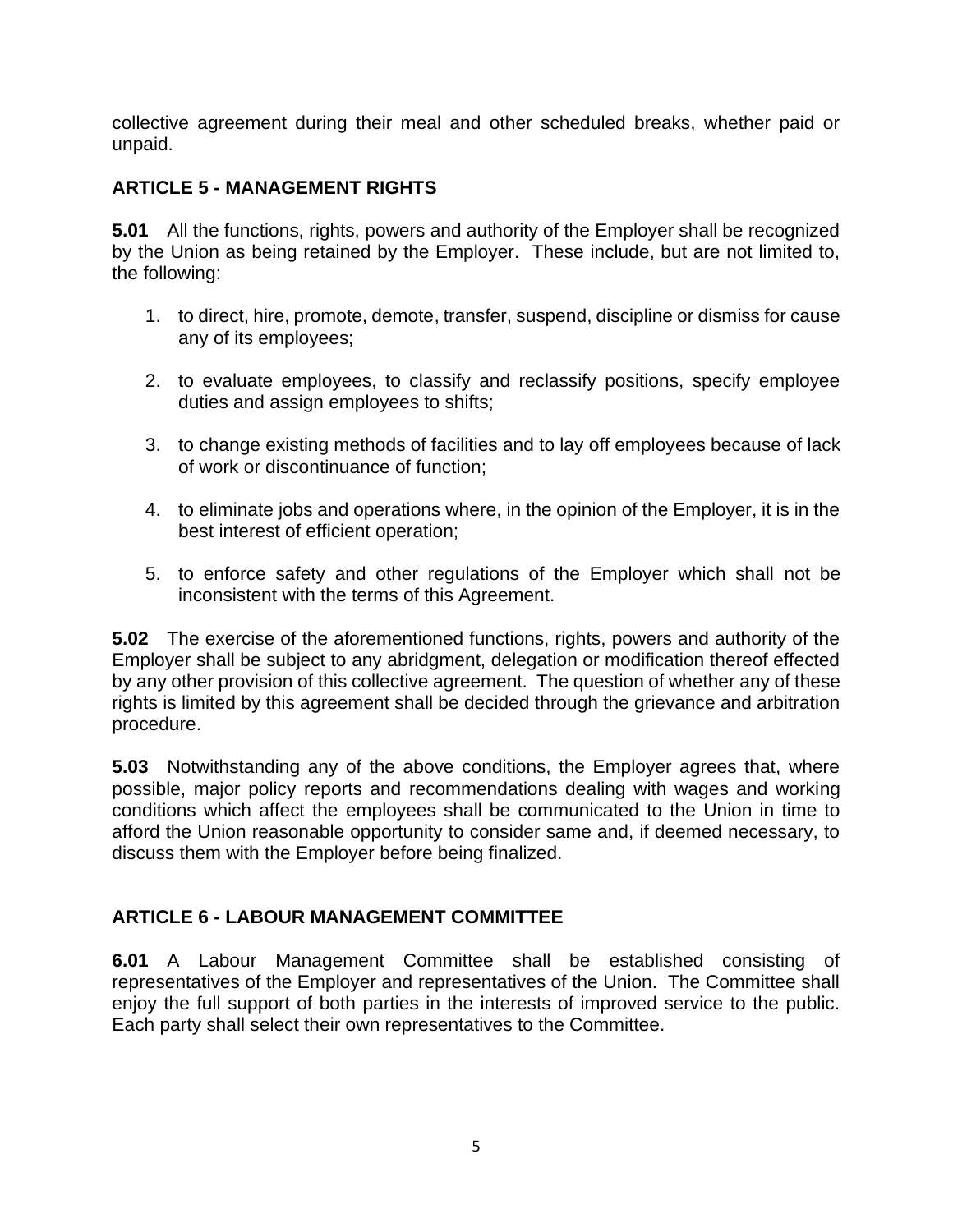**6.02** The Committee shall meet on the second Thursday of **every second** month in the afternoon at a mutually agreeable place and time. **In addition**, special meetings may be called at any time by mutual agreement. The agenda shall be prepared and circulated by the secretary of the Committee on the Friday prior to the meeting. The Committee shall have Co-Chairpersons from the Union and the Employer who shall alternate from month to month. Minutes of the meetings, mutually agreed to and signed by the parties, shall be posted on all bulletin boards.

**6.03** The Union and the Employer acknowledge the mutual benefits to be derived from joint consultation and agree the Labour Management Committee shall be employed as a forum for a meaningful consultation concerning the interpretation and application of the Collective Agreement and contemplated changes in conditions not governed by this agreement and/or any other matters of mutual interest. Grievances will only be discussed upon mutual agreement. The Committee shall function in an advisory capacity and shall not have the power to alter, amend, add to or modify the terms of this agreement.

**6.04** The Committee shall consist of four representatives of the Employer and four representatives of the Union.

## <span id="page-8-0"></span>**ARTICLE 7 - SETTLEMENT THROUGH DISCUSSION**

**7.01** The Employer and the Union recognize the desirability of the prompt settlement of disputes which may arise with respect to the administration of this agreement. They also recognize that many disputes can be effectively settled through informal discussion and mutual understanding.

**7.02** For these reasons, both parties agree that when an employee has such a complaint, he/she will be encouraged to discuss the matter with his/her supervisor as soon as possible after the circumstances giving rise to the complaint occur, and before the first step in the grievance procedure is implemented.

## <span id="page-8-1"></span>**ARTICLE 8 - REPRESENTATIVE FROM CUPE**

The Union shall have the right at any time to have the assistance of representatives of the Canadian Union of Public Employees when dealing or negotiating with the Employer.

## <span id="page-8-2"></span>**ARTICLE 9 - STRIKES AND LOCKOUTS**

There shall be no strikes, walkouts or lockouts or other similar interruptions of work during the term of this agreement. The Claims Investigators shall not be asked to cross a picket line in the course of their employment.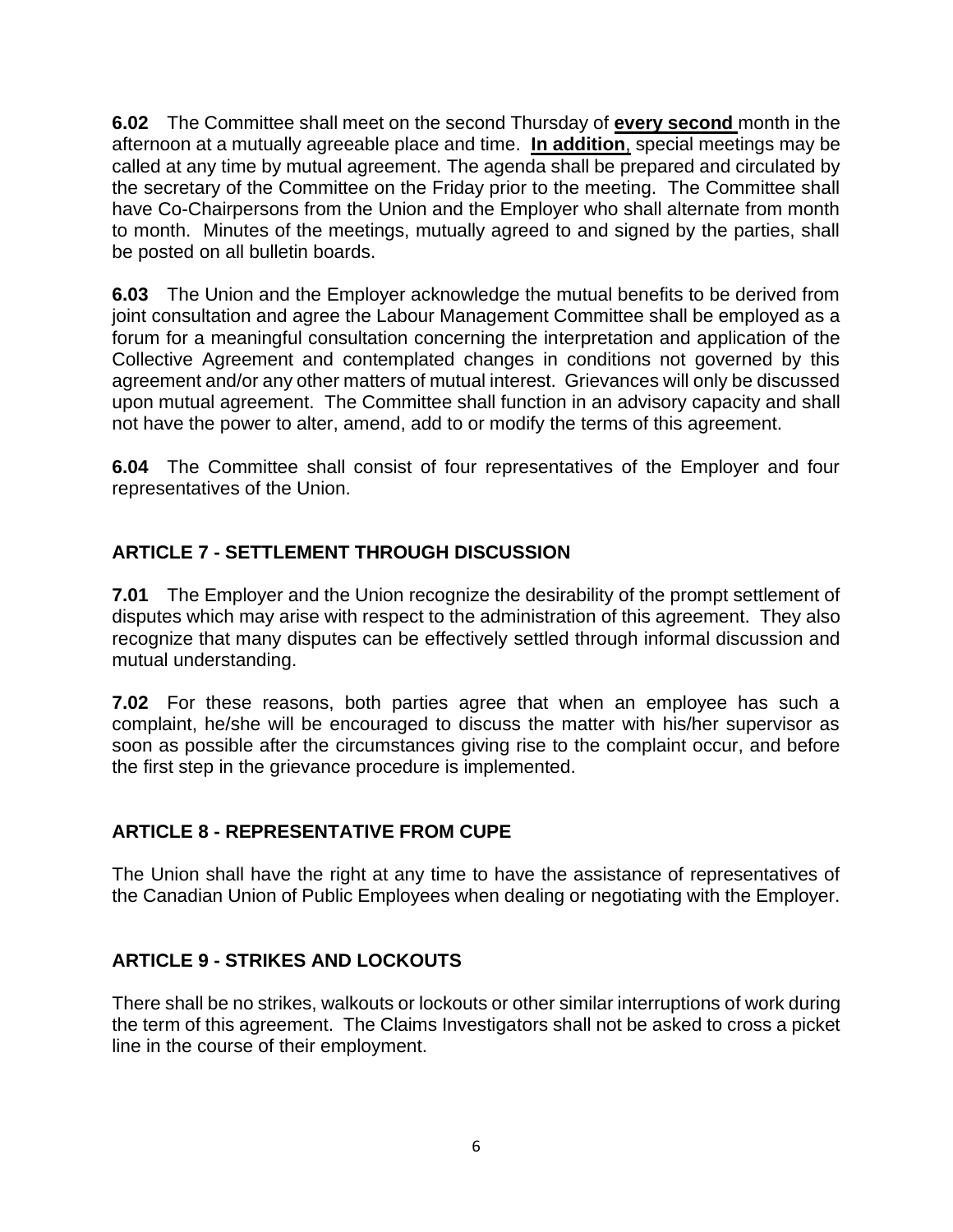### <span id="page-9-0"></span>**ARTICLE 10 - PROVINCIAL SECURITY**

Nothing in this agreement shall be construed to require the Employer to do anything contrary to any instruction, direction or regulation given or made on behalf of the Government of the Province of New Brunswick in the interest of the health, safety or security of the people of the Province.

#### <span id="page-9-1"></span>**ARTICLE 11 - PUBLIC LEGISLATION**

**11.01** In the event that any law passed by the Legislature of the Province, applying to employees covered by this agreement renders null and void any provision of this agreement, the remaining provisions of the agreement shall remain in effect for the term of this agreement and the parties shall negotiate an agreeable provision to be substituted for the provision so rendered null and void.

**11.02** Where any provision of this agreement conflicts with the provisions of any Public Statute or Regulations of the Province, the provisions of the Public Statute or Regulations shall prevail. Should legislation provide greater benefits than the current collective agreement, the legislation shall apply.

**11.03** In the event that legislation is enacted that alters the current dues deduction or remittance language as set out in this collective agreement or existing legislation, the Employer will provide an electronic spreadsheet indicating the pay period covered by the deduction and the following information for all employees from whose wages the deductions have been made, name, gross earnings, hours worked, and dues deducted. The information will be provided not later than the  $15<sup>th</sup>$  day of the month immediately following the month in which the request is made.

#### <span id="page-9-2"></span>**ARTICLE 12 – DISCRIMINATION AND HARASSMENT**

**12.01** The Employer, its representatives and agents agree that there shall be no discrimination, interference, restriction, coercion or harassment, as per the New Brunswick Human Rights Act, exercised or practiced with respect to any employee within the bargaining unit.

#### **12.02** Harassment Policy

Harassment - WorkSafeNB is committed to providing a healthy and safe harassment-free work environment in which all individuals are treated with respect and dignity. The Employer will ensure that victims of Harassment are able to register complaints without reprisal.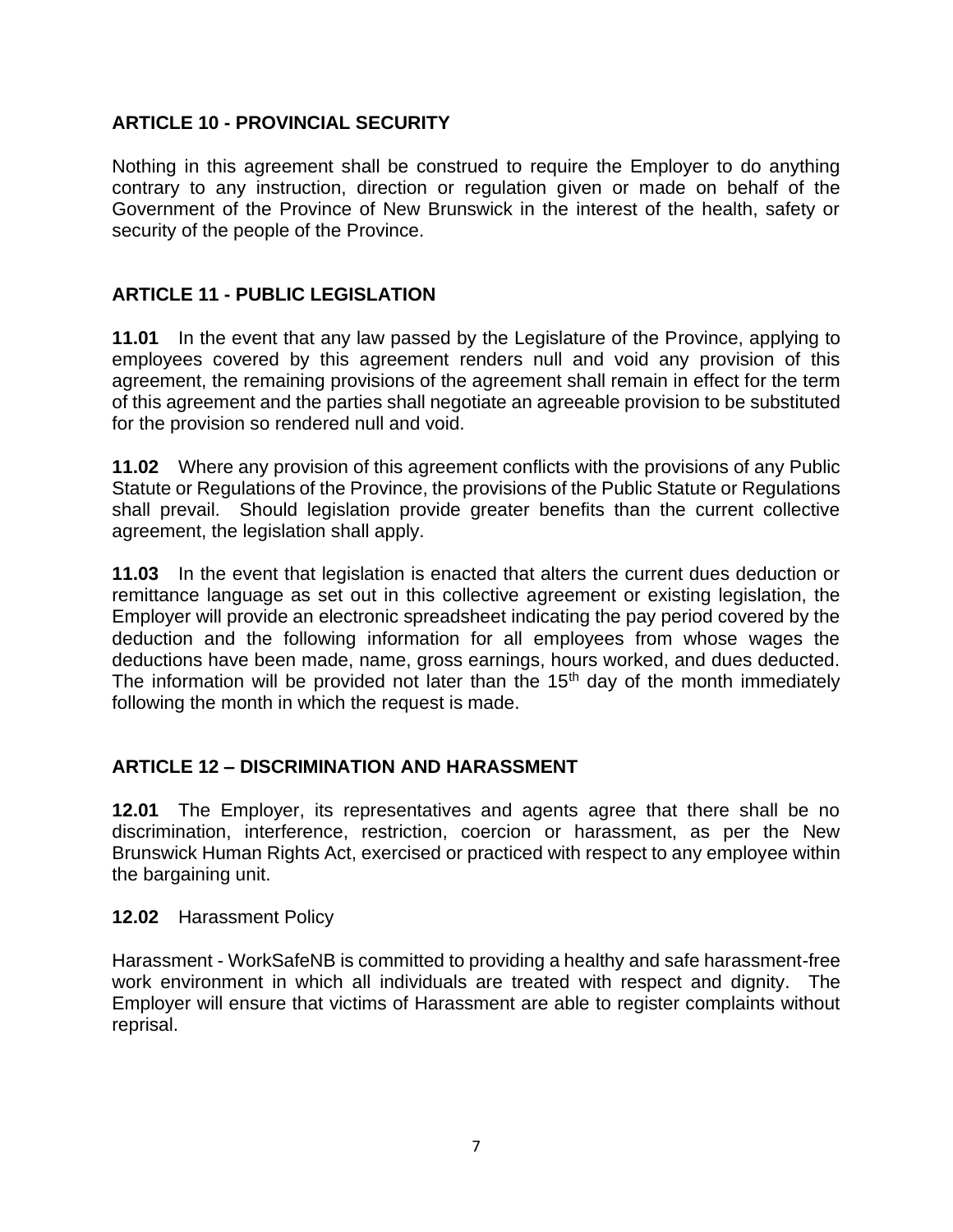## <span id="page-10-0"></span>**ARTICLE 13 - GRIEVANCE PROCEDURE**

**13.01** The Union may appoint or otherwise select seven permanent employees to act as a Grievance Committee. Following appointment and subject to written notification to the Employer of the names of the appointees, these employees shall be designated as Union stewards. Duties of the Grievance Committee shall include assisting employees in preparing and presenting grievances in accordance with the grievance procedure hereinafter described. Not more than two shop stewards shall present a grievance at any level.

**13.02** Insofar as it is possible to do so, grievances will be served outside normal working hours. Where servicing is necessary during working hours, the steward and the aggrieved shall obtain permission to leave work from the Department Head and such permission shall not be unreasonably withheld. On resumption of work, the steward and the aggrieved shall report to the Department Head.

**13.03** Where an employee alleges that the Employer has violated any provision of this Agreement or has acted unjustly and where the employee has the written consent of the Union, the following procedures shall apply:

**STEP ONE**: Within ten working days after the alleged grievance has arisen, the employee may present the grievance in writing on the form approved by the Chairman of the Labour and Employment Board to the person designated by the Employer as the first level in the grievance procedure. If the employee receives no reply or does not receive satisfactory settlement within ten working days from the date on which the grievance was presented to the person designated as the first level in the grievance procedure, the employee may proceed to STEP TWO.

**STEP TWO:** Within ten working days from the expiration of the ten-day period referred to in STEP ONE, the employee may present the grievance in writing, by either personal service or by mailing it by registered mail to the person designated by the Employer as the second level in the grievance procedure. If the employee does not receive a reply or a satisfactory settlement of the grievance from the person designated by the Employer as the second level in the grievance procedure within five working days from the date on which the grievance was presented at the second level, the employee may proceed to STEP THREE.

**STEP THREE**: Within ten working days from the expiration of the five-day period referred to in STEP TWO, the employee may present the grievance in writing or by mailing it by registered mail to the President and C.E.O. of the Workplace Health, Safety and Compensation Commission. Copies of correspondence and grievances presented at STEP ONE and TWO and replies, if any, by persons designated by the Employer under STEP ONE and TWO must accompany the grievance when it is presented to the President and C.E.O. of the Workplace Health, Safety and Compensation Commission.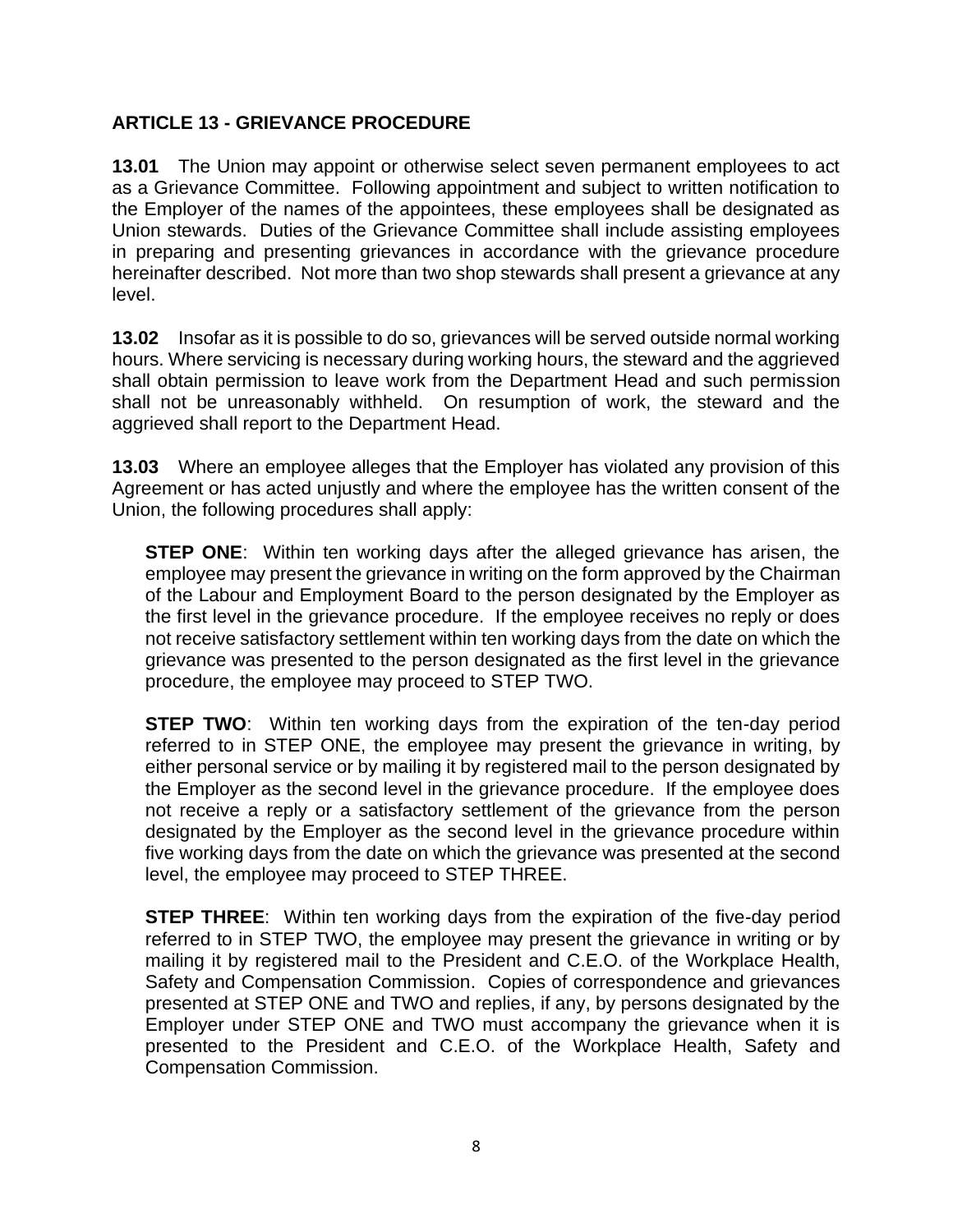The President and C.E.O. of the Workplace Health, Safety and Compensation Commission shall reply to the employee in writing within ten working days from the date the grievance was presented to him/her. If the employee does not receive a reply or satisfactory settlement of the grievance from the President and C.E.O. of the Workplace Health, Safety and Compensation Commission within ten working days from the date on which the grievance was presented to the President and C.E.O. of the Workplace Health, Safety and Compensation Commission, the employee may refer the grievance to Adjudication under the New Brunswick Public Service Labour Relations Act and Regulations, not later than twenty working days after the date on which the employee should have received a satisfactory reply from the President and C.E.O. of the Workplace Health, Safety and Compensation Commission.

**13.04** The Employer shall prepare a new job description whenever a new job within the bargaining unit is created or whenever the duties of a job within the bargaining unit change. The new job description or job description with changed duties will be reviewed with the Local for their input before it is finalized.

For a new position, the preliminary wage rate will be established in consultation with the Union. Documentation specific to the Employer's Job Evaluation System will be completed by the manager to be used by the Job Evaluation Committee to evaluate the position to determine a final rate of pay. If a majority of the Job Evaluation Committee agrees on the scoring, this result is not grievable. If a majority cannot be reached the matter may be submitted to grievance and adjudication. Any such grievance shall be submitted at STEP TWO.

Refer to Article 39 for Job Evaluation Committee and Classification Review information.

**13.05** Any grievance arising directly between the Employer and the Union shall be initiated at STEP THREE.

**13.06** Time limits specified in this article may be extended by agreement between the parties in writing.

**13.07** The Union and its representatives shall have the right to originate a single grievance on behalf of a group of employees and to seek adjustment with the Employer in the manner provided in the grievance procedure. **Disciplinary matters are not to be the subject of group grievances.** Such a grievance shall commence at STEP TWO.

**13.08** All grievances will be judged on their merit.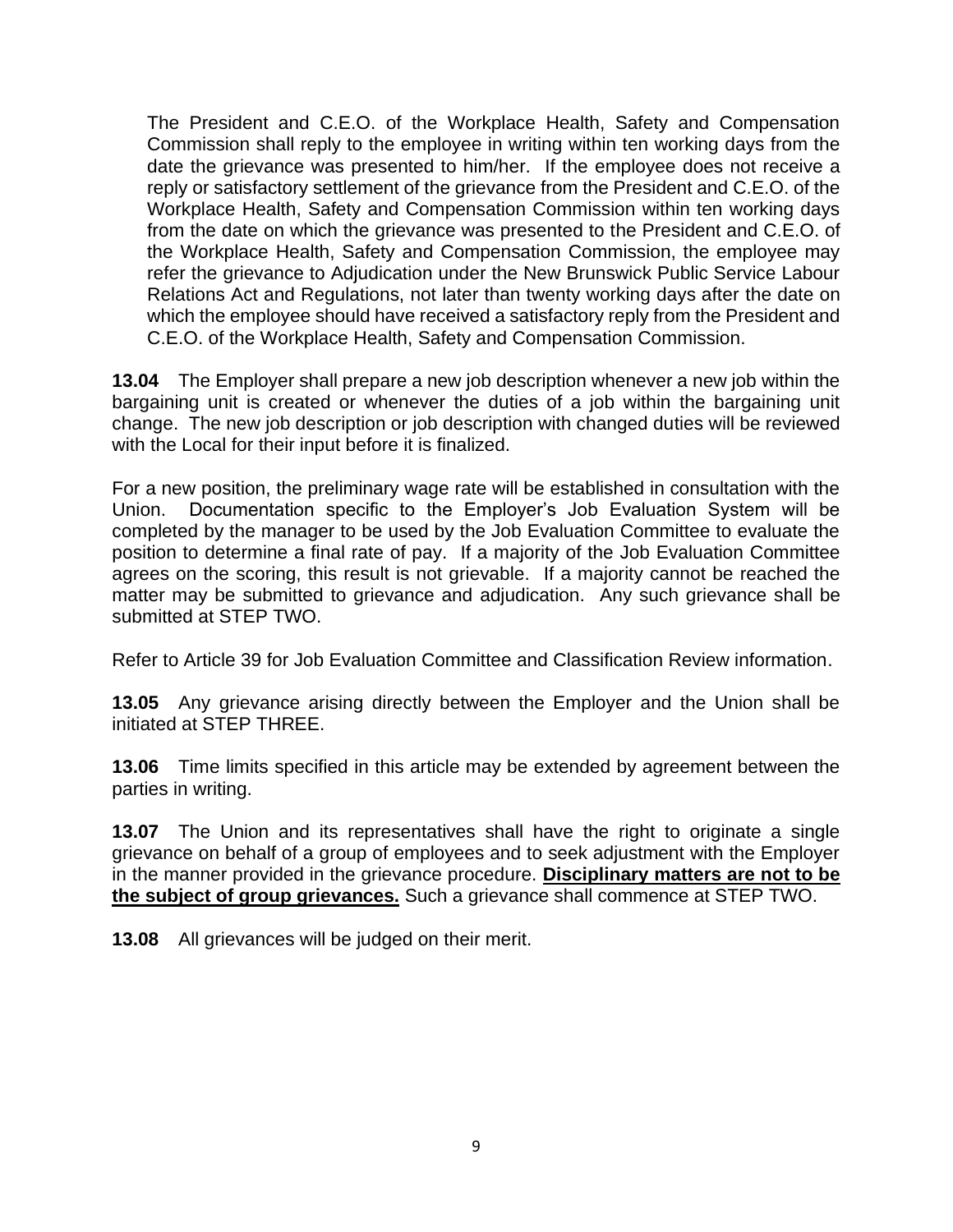#### <span id="page-12-0"></span>**ARTICLE 14 - ADJUDICATION**

**14.01** Where a difference arises between the parties relating to the interpretation, application or administration of this agreement, including any question as to whether a matter is adjudicable, or where an allegation is made that this agreement has been violated, either of the parties may, after exhausting the grievance procedure established by this agreement, notify the other party in writing of its desire to submit the difference or allegation to adjudication. The parties shall, within seven days after the receipt by the other party of such notice, appoint an adjudicator to hear and determine the difference or allegation. If within such period of time the parties fail to appoint an adjudicator, the appointment shall, on the written request of either party, be made by the Chairman of the Labour and Employment Board. The adjudicator shall hear and determine the difference or allegation and shall issue a decision. The decision is final and binding on the parties and on any employee affected by it.

**14.02** An adjudicator shall give full opportunity to both parties to the grievance to present evidence and make representations as soon as practicable, but not more than 30 days from his/her appointment, unless otherwise agreed by the parties.

**14.03** An adjudicator has in relation to the hearing or determination of any grievance that the adjudicator may hear or determine all of the powers and privileges that commissioners have under the Inquiries Act.

**14.04** The Arbitration Act does not apply to adjudications conducted by an adjudicator.

**14.05** Where an adjudicator determines that an employee has been discharged or otherwise disciplined by the Employer for cause and the Collective Agreement or arbitral award does not contain a specific penalty for the infraction that resulted in the employee being discharged or otherwise disciplined, the adjudicator may substitute such other penalty for the discharge or discipline as to the adjudicator seems just and reasonable in all the circumstances.

**14.06** No adjudicator shall, in respect of any grievance, render any decision thereon the effect of which would be to require the amendment of this collective agreement.

**14.07** After considering the grievance, the adjudicator

- a) shall render a decision thereon as may finally dispose of the question in issue and the decision shall be final and binding on the parties;
- b) shall send a copy of the decision to each party and his/her or its representative, and in the case of a grievance presented by an employee, to the bargaining agent for the bargaining unit, to which the employee whose grievance it is, belongs;
- c) shall deposit a copy of the decision with the Chairman of the Labour and Employment Board; and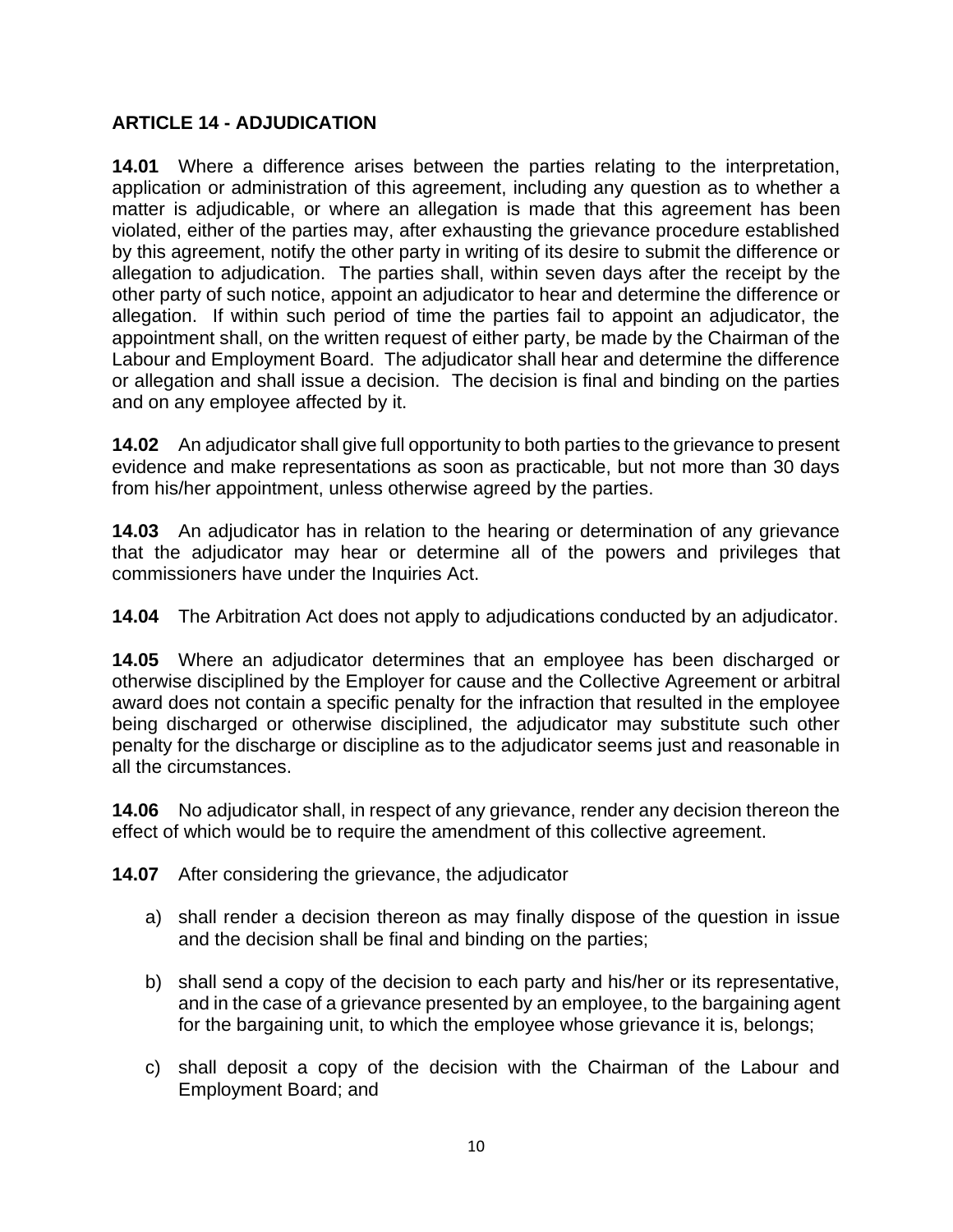d) shall render his/her decision within thirty (30) days of the close of the hearing unless the parties agree otherwise.

**14.08** Where a decision on any grievance referred to adjudication requires any action by or on the part of the Employer, the Employer shall take such action.

**14.09** Where a decision on any grievance requires any action by or on the part of the employee or a bargaining agent, or both of them, the employee or bargaining agent, or both, as the case may be, shall take such action.

**14.10** The Employer and the bargaining agent for the relevant bargaining unit shall each pay one- half of the remuneration and expenses of the adjudicator.

**14.11** In any case, including cases arising out of any form of discipline or the loss of any remuneration, benefit or privilege, the Adjudicator or Board of Adjudication shall, consistent with the jurisdiction and powers granted under the Public Service Labour Relations Act, have full power to direct payment of compensation, vary the penalty, or to direct reinstatement of a benefit or privilege, or to affirm the taking away of such benefit or privilege, as the Board of Adjudication may determine appropriate, to finally settle the issues between the parties, and may give retroactive effect to its decision.

**14.12** The Union shall have the right to have the assistance of Executive members and employees directly involved in the adjudication procedure and such employee(s) will not suffer any loss of wages during such periods.

## <span id="page-13-0"></span>**ARTICLE 15 - SUSPENSION AND DISCHARGE**

**15.01** No employee shall be disciplined by written reprimand, suspension or by discharge, except for just cause.

### **15.02 If the Employer holds an Employee off work pending the investigation of a potential disciplinary matter, and if investigation and disciplinary decision is not concluded within fifteen (15) working days, the Employee shall be paid for any lost time beyond those fifteen (15) days.**

**15.03** Should the provisions of Article 15.02 not be complied with, any such disciplinary action shall be rendered null and void.

**15.04** When an employee alleges suspension or dismissal in violation of Article 15.01, the employee may, within fifteen working days of the date notified in writing, invoke the grievance procedures including adjudication as set out in this agreement and for the purpose of a grievance alleging violation of Article 15.01, shall lodge the grievance at the final level of the grievance procedure.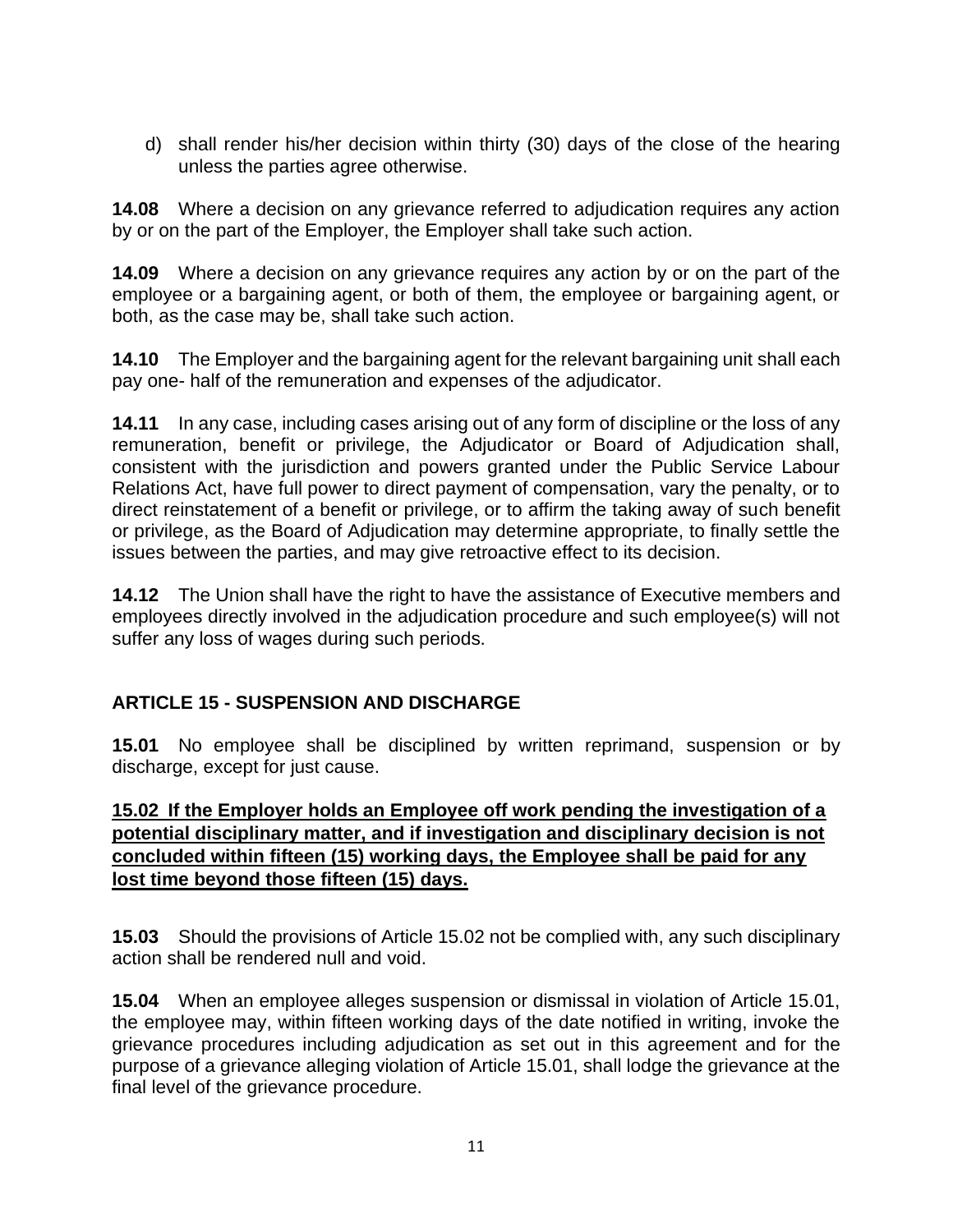**15.05** Subject to the substituted penalty provisions of Article 14.05, where it is determined that an employee has been unjustly disciplined by suspension or by discharge in violation of Article 15.01, that employee shall be immediately reinstated in the former position without loss of seniority or any other benefits which would have accrued if the employee had not been suspended or discharged. One of the benefits which the employee shall not lose is the wages accruing over the period of suspension or discharge, which shall then be paid at the end of the next complete pay period following reinstatement.

**15.06** a) Any letters of reprimand or any adverse disciplinary reports which do not involve a disciplinary suspension without pay shall be removed from the personnel file of any employee after the expiration of twelve (12) months during which the said employee has incurred no further reprimand or discipline.

b) Any record of a disciplinary suspension without pay, shall be removed from the personnel file of any employee after the expiration of twenty-four (24) months during which the said employee has incurred no reprimand or other disciplinary measure.

c) Only the letters of reprimand or adverse disciplinary reports referred to in this Article, may be used when considering an employee's advancement or standing with the Employer.

## <span id="page-14-0"></span>**ARTICLE 16 - SENIORITY**

**16.01** Seniority for permanent employees for the purpose of this agreement is defined as length of service from the date of hiring and shall be used in determining priorities in all matters measured by length of service. If rehired, seniority shall commence from the date of rehiring.

**16.02** A permanent employee, absent from work by reasons of sickness, accident, longterm disability, temporary lay-off or leave of absence approved by the Employer, shall not lose seniority during such absence.

**16.03** The Employer shall post a seniority list in January annually and shall, at the same time, send a copy of such list to the Union.

**16.04** Casual employees working prior to June 17, 2010 will have their casual seniority date as June 17, 2010. Application of seniority date for this group of casual employees will work as follows:

• In competition for initial permanent position with other casual employees who have a seniority date of June 17, 2010, their original date of hire with Work Safe will determine seniority.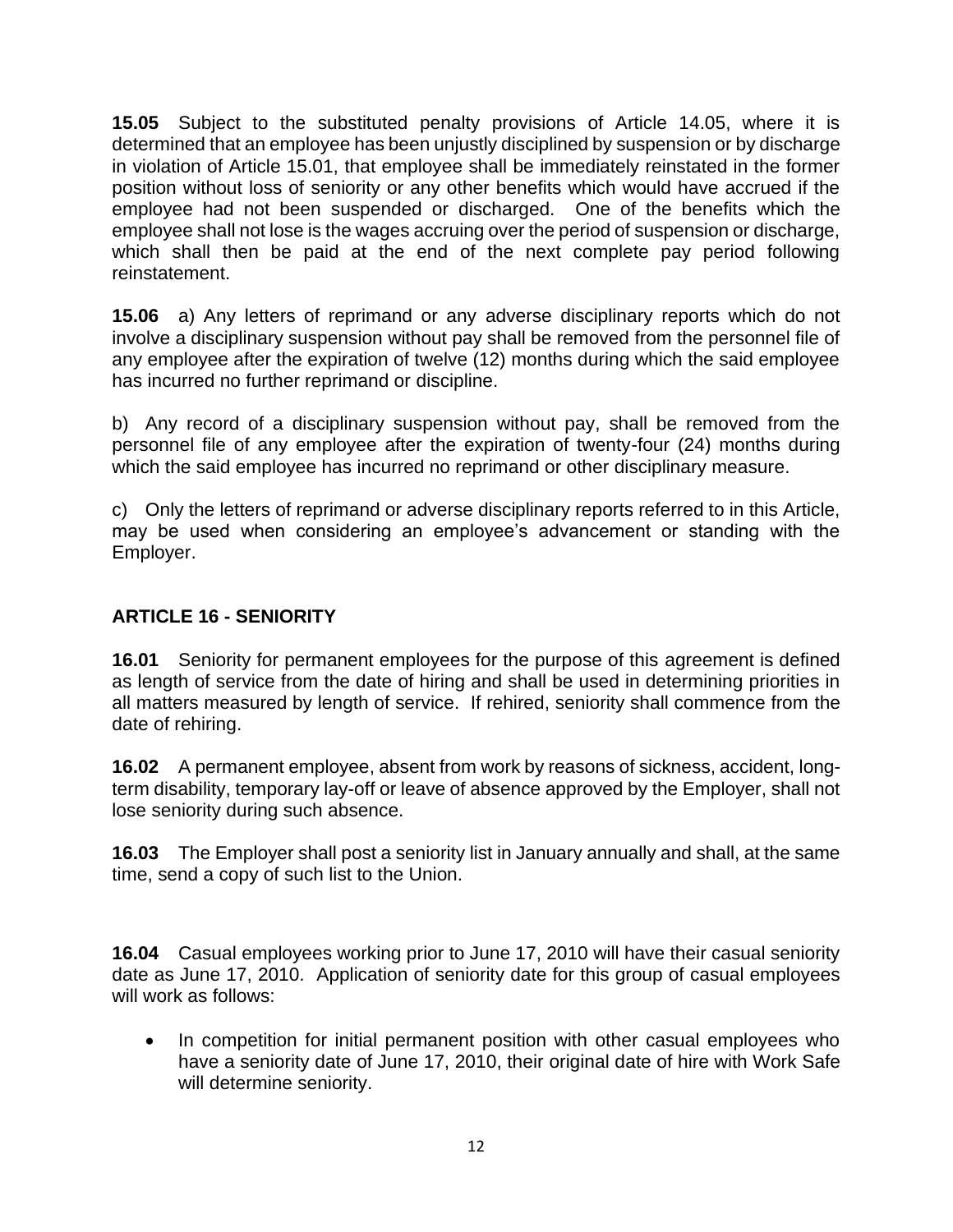• When successful in a competition for their initial permanent position, the permanent seniority date will become June 17, 2010 adjusted for actual days worked since June 17, 2010.

Casual employees hired after June 17, 2010. Application of seniority date for this group of casual employees will work as follows:

- In competition for initial permanent position with other casual employees their seniority date will be the date of hire adjusted for actual days worked.
- When successful in a competition for their initial permanent position, the permanent seniority date will become their date of hire adjusted for actual days worked.

## <span id="page-15-0"></span>**ARTICLE 17 - PUBLIC SERVICE SHARED RISK PLAN**

An employee shall be required to contribute to the New Brunswick Public Service Shared Risk Plan in accordance with the terms of the Plan, and shall be entitled to the benefits provided by that Plan.

## <span id="page-15-1"></span>**ARTICLE 18 - RETIREMENT ALLOWANCE**

**18.01** When an employee having five years or more of continuous service retires on pension due to illness, accident or age, or where separation is caused by permanent layoff, the Employer shall pay such employee or the designated beneficiary of such employee, a retirement allowance equivalent to five days pay for each full year of seniority. However, a retirement allowance shall, in no case, exceed an amount equal to one hundred and twenty-five working days pay. Pay for such purpose shall be calculated on the employee's regular rate of remuneration at the time of retirement or death and shall be paid in a lump sum.

**18.02** Where an employee retires due to disability prior to normal retirement age, the Employer may require medical proof of disablement.

**18.03** When an employee is permanently laid off, the retirement allowance shall be paid in a lump sum, three months after the date he/she was laid off.

### <span id="page-15-2"></span>**ARTICLE 19 - HOURS OF WORK**

**19.01** The normal hours of work for employees in the bargaining unit shall be thirty-five hours per 5-day workweek, Monday to Friday, between 8:00 a.m. and 5:00 p.m. It is recognized that due to the nature of the work, the position of Computer Operator will require scheduling the 35 hours outside of these regular hours. As such, the Employer has the right to schedule employees carrying out the duties of Computer Operator outside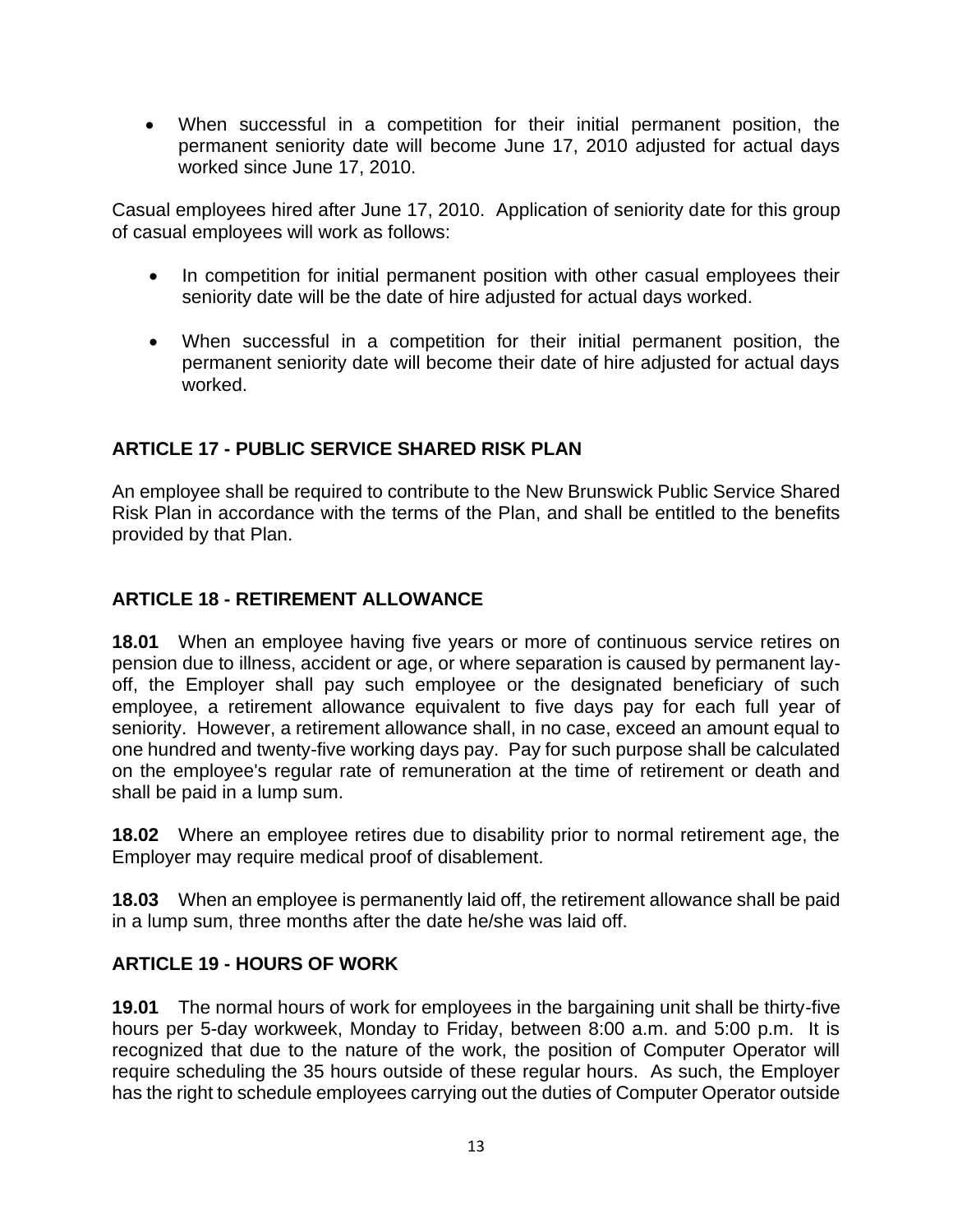of these regular hours of work. As well the Work Recovery staff may start at 7:30 a.m. while still respecting the 7-hour workday.

However, if the operating requirements of a program change, the hours of work for the employees in that program may be changed. Any changes in the hours of work for these employees, who are scheduled outside of these normal hours of work, will receive an additional \$1.25 per hour for all hours outside of these normal hours of work.

**19.02** Employees shall be permitted an uninterrupted ten-minute rest period during both the first and second halves of their workday. The timing of such rest periods shall be controlled by the Employer.

**19.03** Casual employees will be paid for hours worked, which can be less than 7 hours per day, 35 hours per week and/or 52 weeks per year as determined by the Employer.

## <span id="page-16-0"></span>**ARTICLE 20 - OVERTIME**

**20.01** The normal hours of work are established as detailed in Article 19.01. Overtime shall be paid at the rate of time and one-half for all hours worked in excess of those hours specified in Article 19.01. Overtime shall only be worked by authorization of the Employer.

#### **20.02**

- a) Overtime shall be divided equally among current permanent employees of the position, including those on temporary assignment, who are willing to perform the available work. If additional overtime is required beyond those permanent employees, it will be divided equally among employees in the department who are willing to perform the available work. In the event no qualified volunteer is forthcoming, the Employer retains the right to require employees to work overtime, subject to forty-eight (48) hours notice, if known to the Employer, prior to the overtime. Voluntary overtime shall be paid at the overtime rate unless the manager agrees that time off at the overtime rate will be given. Mandatory overtime required by the Employer may either be paid or utilized as time off at the overtime rate, at the employee's choice.
- b) When mandatory overtime requires the work to be carried out on a statutory holiday or cancelled preapproved vacation time, the time worked will be paid at double time. Cancelled vacation time will be added back to the employee's vacation bank and time in lieu of the statutory holiday will be scheduled off with pay at a time that is mutually agreed to.
- c) **The rights to bank overtime and to accumulate banked overtime under this provision have been agreed to in lieu of the right to overtime pay as established under the** *Employment Standards Act***.**

**20.03** Overtime shall be calculated and accrued to the nearest half-hour. Periods of fifteen minutes or less shall not be considered as overtime.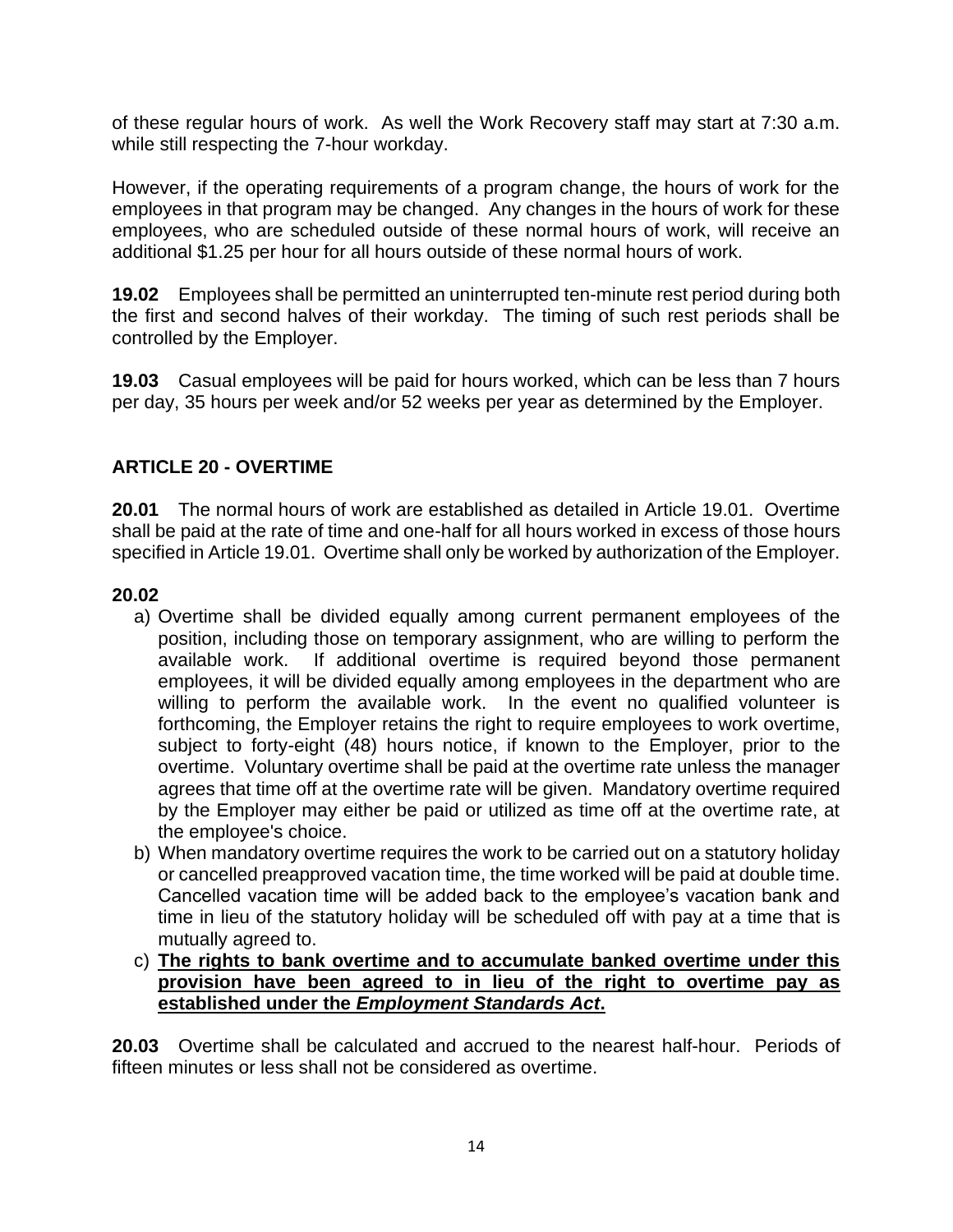**20.04** Accumulated overtime shall be utilized by March 31st of the calendar year following the date worked in the previous year. Where such time off cannot be mutually agreed, payment at the overtime rate shall be made.

**20.05** Should an employee be called in to work mandatory overtime related to IT testing, the employee shall receive a minimum of three hours pay paid at straight time.

## <span id="page-17-0"></span>**ARTICLE 21 - HOLIDAYS**

**21.01** The Employer shall award the following holidays with pay to all employees:

- a) New Year's Day
- **b) Family Day (3rd Monday in February)**
- c) Good Friday
- d) Easter Monday
- e) Queen's Birthday
- f) Canada Day
- g) New Brunswick Day (first Monday in August)
- h) Labour Day
- i) Thanksgiving Day
- j) Remembrance Day
- k) Christmas Day
- l) Boxing Day
- **m) all other days proclaimed by the Employer or by law applicable to employees of the Employer**
- n) the afternoon of the last working days prior to Christmas and New Year's Day

**21.02** When any of the above-noted holidays fall on a Saturday or Sunday and is not proclaimed as being observed on some other day, a day mutually agreeable shall be deemed to be the holiday for the purpose of this agreement.

### <span id="page-17-1"></span>**ARTICLE 22 - VACATIONS**

**22.01** Each permanent employee with less than five (5) years of continuous service shall earn vacation entitlement at the rate of one and one-quarter (1 ¼) days for each full calendar month of service, for a total of fifteen days per complete year of service, calculated from the initial date of probationary employment.

**22.02** On completion of five (5) years of continuous service, employees shall earn vacation entitlement at the rate of one and two-thirds (1 2/3) days for each full calendar month of service, for a total of twenty days per complete year of service.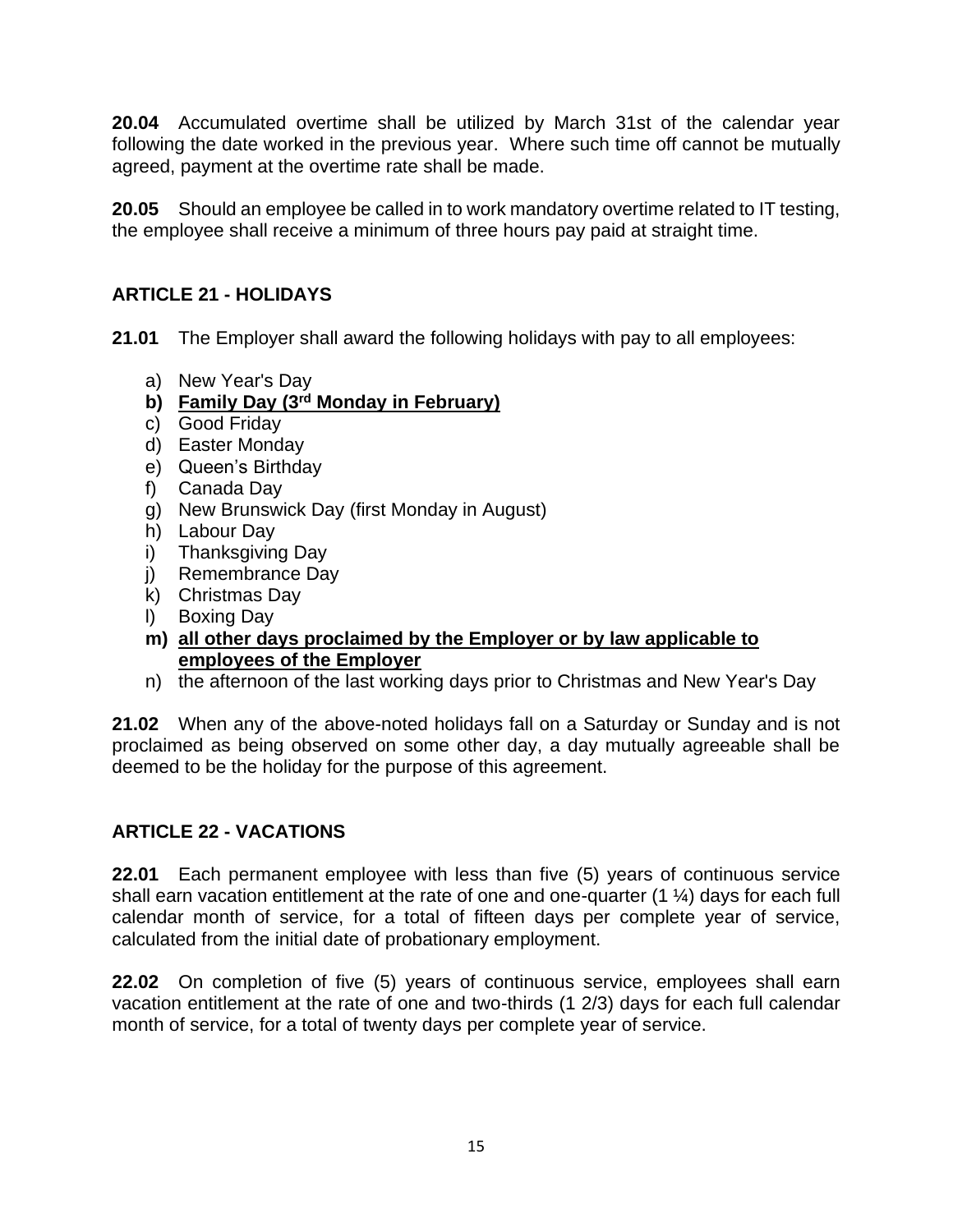**22.03** On completion of eighteen years of continuous service, employees shall earn vacation entitlement at the rate of two and one-twelfth days for each full calendar month of service, for a total of twenty-five days per complete year of service.

**22.04** Vacation credits shall be taken from January 1 to December 31 of each year or within the first two weeks of the next year. Vacation carry over requests beyond these parameters, up to a maximum of 5 days, requires a written request which shall require the approval of the appropriate Department Head. Vacation carry over requests greater than 5 days must be in writing and shall require the approval of the appropriate Vice-President and should be received in Human Resources by December 1st of each year.

**22.05** Vacations shall be taken at times agreed upon between the employees and the Employer. Preference of vacation periods shall be governed by the Employer according to seniority.

**22.06** Vacations shall be taken in denominations of five, four, three, two or one week, except that an employee may be permitted to take two weeks of vacation in denominations of one or more days at the discretion of the Employer. Holidays shall not be included when computing vacation days taken.

**22.07** Any employee proceeding on vacation leave shall have the right to receive in advance, on request, any salary which may be payable during the planned period of absence, providing such request is made at least two weeks prior to vacation commencement.

**22.08** Where an employee qualifies for paid sick leave, bereavement or any other recognized leave during his/her period of vacation, there shall be no deduction from vacation credits for such absence. To qualify for paid sick leave during vacation periods, the employee must present a medical certificate upon return to work. The period of vacation so displaced shall be rescheduled at a mutually acceptable time.

**22.09** An employee may purchase 1 extra week (5 days) under the following conditions:

- Participation of an employee is at the discretion of the Employer and is not based on seniority;
- The manager has full discretion to approve or deny the time requests based on operational needs;
- Successful completion of probation period (including new employees to the organization, and employees in new roles);
- A record of performance that meets or exceed expectations as defined by the manager;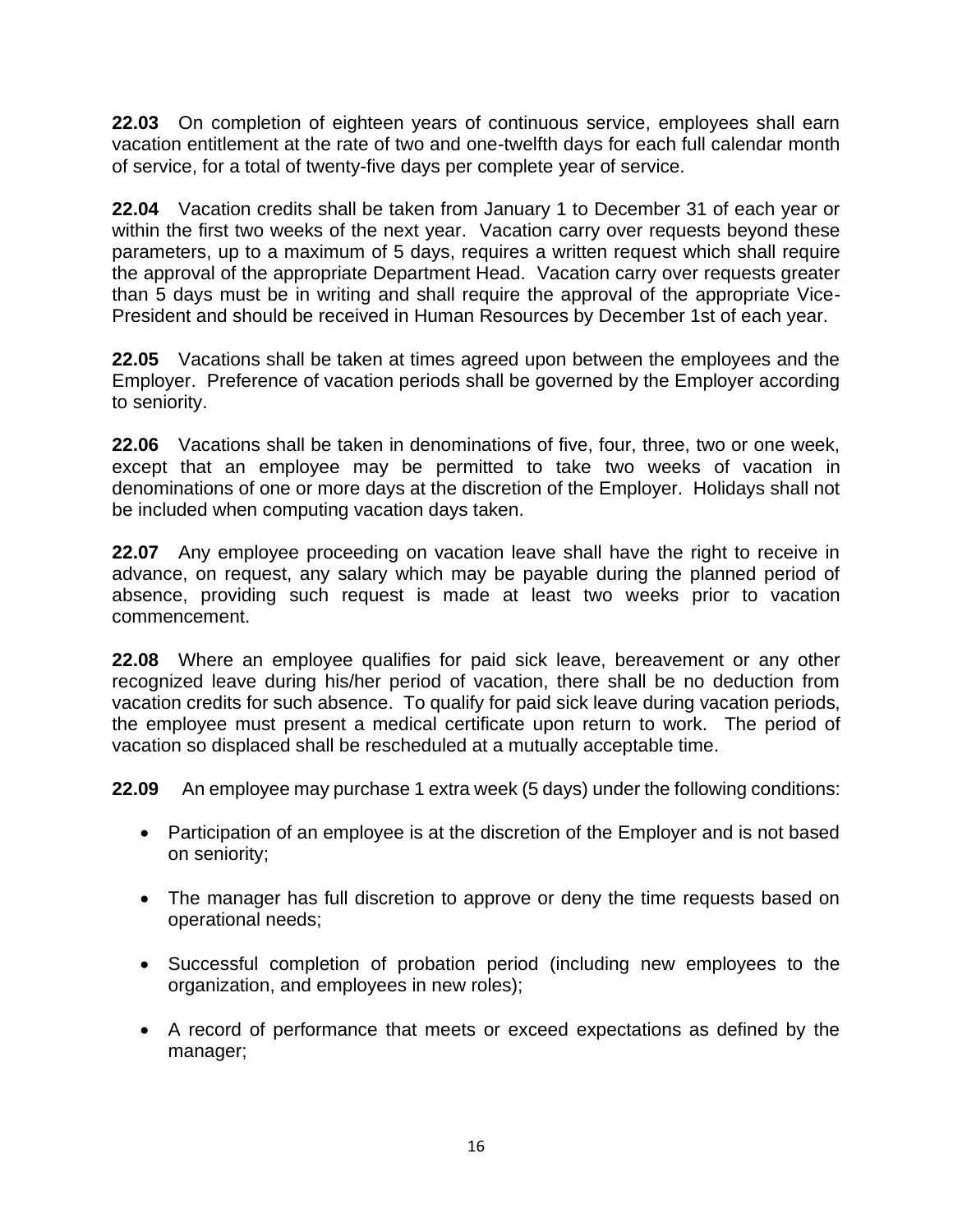- A satisfactory attendance record, including that the employee has not had intermittent, recurring absenteeism in the past year as defined in the Absenteeism Management Procedure 33-000.03.01; and
- If an employee does not like any specific guideline of this Article, they may not file a grievance, but are free to withdraw from the program.

## <span id="page-19-0"></span>**ARTICLE 23 - SICK LEAVE**

**23.01** Each casual employee, probationary employee and permanent employee shall earn paid sick leave entitlement at the rate of one and one-half days for each full calendar month of paid service, cumulative to two hundred and forty days.

**23.02** Paid sick leave accumulated shall be taken during periods of absence due to illness, disablement or quarantine, to the total extent of accumulated paid sick leave credits. Casual employees shall be entitled to paid sick leave when such absence occurs during a period in which the casual employee would otherwise be working.

**23.03** Where possible, an employee shall be required to report an absence due to sickness within one-half hour of the commencement of the workday to the appropriate Department Head. Such report shall be made by the employee involved or, if such action is physically impossible, the employee shall arrange for notification within the specified one-half hour.

**23.04** The Employer shall have the right to investigate cases of reported illness. Medical certificates may be required to substantiate any such instances which extend beyond three consecutive days, or for each absence of any duration after uncertified sick leave has reached a total of nine days within one calendar year.

**23.05** Where an employee qualifies for paid sick leave during his/her period of vacation, there shall be no deduction from vacation credits for such absence. To qualify for paid sick leave during vacation periods, the employee must present a medical certificate upon return to work. The period of vacation so displaced shall be rescheduled at a mutually acceptable time.

**23.06** The Employer shall grant up to six months leave of absence without pay to any permanent employee who has exhausted paid sick leave credits and who remains absent because of illness.

**23.07** Immediately after the close of the calendar year, the Employer shall advise each employee in writing of the amount of paid sick leave credits accrued.

**23.08** An employee who has contributed to the New Brunswick Public Service Superannuation Fund for not less than eighteen months, and who has exhausted paid sick leave entitlement, shall, upon application, if it appears probable that a return to work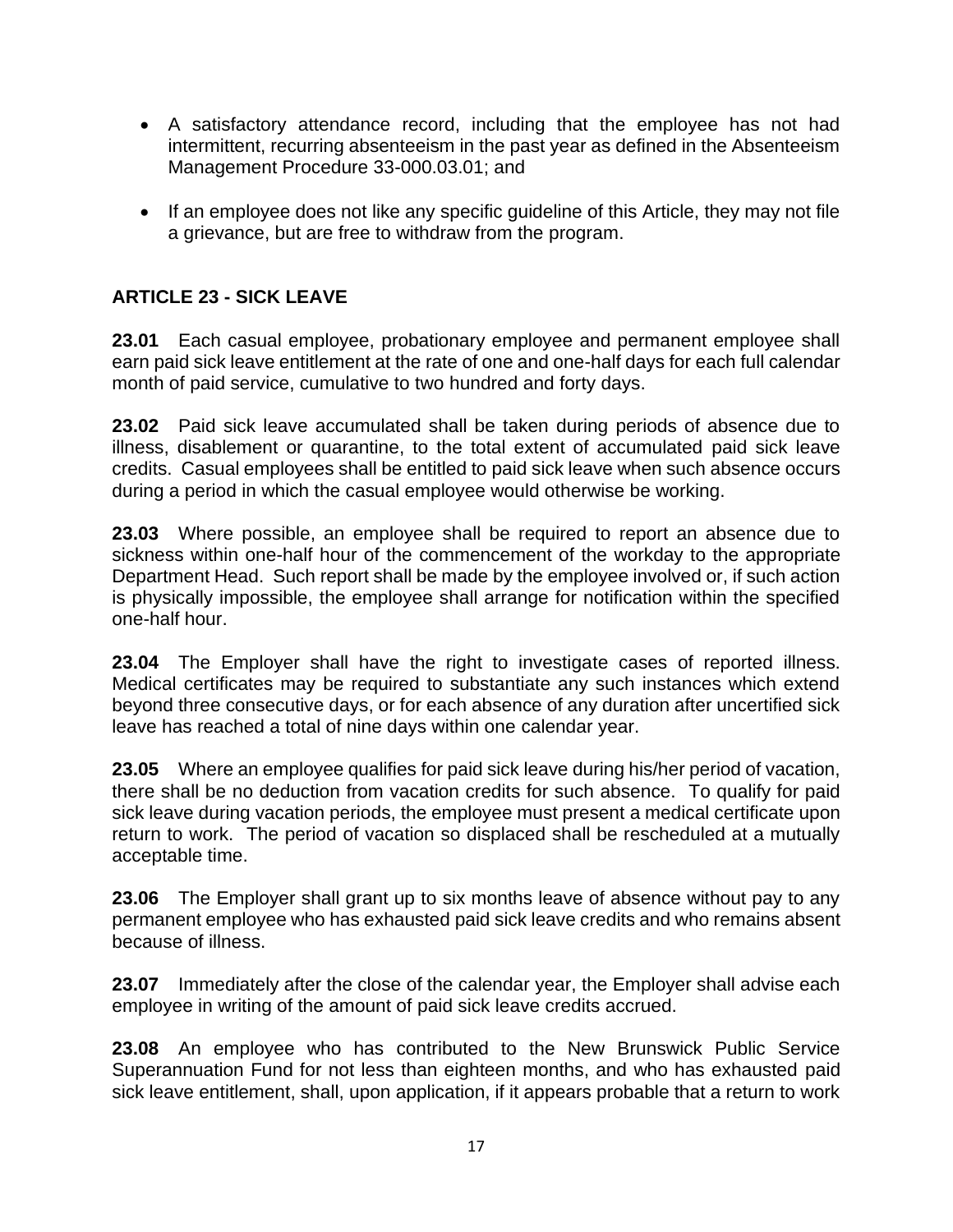will occur, be advanced up to fifteen days of anticipatory paid sick leave. Any such advance paid sick leave granted shall be recovered by deduction from any credits subsequently accumulated by the employee. In no case shall any further application for paid sick leave under this article be approved until:

- 1. the initial advance paid sick leave has been recovered; or
- 2. the employee will be entering the "sick leave bank" under article 23.10.

**23.09** Where the employment of an employee who has been granted advance paid sick leave in accordance with Article 23.08 is terminated for any reason, the employee shall compensate the Employer for any such leave that remains unearned at the time of termination.

**23.10** There shall be established forthwith a "sick leave bank" which the Employer shall credit with 200 paid sick leave days. The purpose of the "sick leave bank" shall be to make available additional paid sick leave days to "eligible employees" who have exhausted their personal paid sick leave entitlement and have utilized the provision of Article 23.08 to a total maximum of 200 such additional paid sick leave days for all such "eligible employees" in any contract year. The Employer shall, on January 1 of each year, credit the "sick leave bank" with whatever number of days are necessary to replace those days, if any, used by "eligible employees" in the previous year, so that the "sick leave bank" will have 200 paid sick leave days as of January 1 of each year.

There shall be established forthwith a "sick leave bank committee" comprised of two representatives of the Employer and two representatives of the Union who shall grant paid sick leave to "eligible employees"; in the event of a disagreement between the members of this committee so designated as to employees' eligibility, a qualified independent medical doctor shall be selected at random to form the fifth member of this committee, and his/her decision shall be the decision of the committee. An "eligible employee" shall be defined as an employee who has exhausted his or her personal paid sick leave entitlement and who continues to suffer from an illness which renders him/her unable to work, both of which qualifications are subject to review and approval on a continuing basis by the "sick leave bank committee".

An employee shall only enter the "sick leave bank" if he/she has borrowed time under 23.08 and are in a 15-day credit position (to be paid back). The maximum amount of time an employee can utilize under the "sick leave bank" shall be 20 days per application. If an employee remains absent from work beyond those 20 days, he/she would be on a leave of absence without pay for medical reasons. An employee who is on a leave of absence due to medical reasons would be eligible to reapply for time under the "sick leave bank" only after exhausting all entitlement to sick leave benefits under Employment Insurance. Only two applications of 20 days per calendar year may be granted to an employee.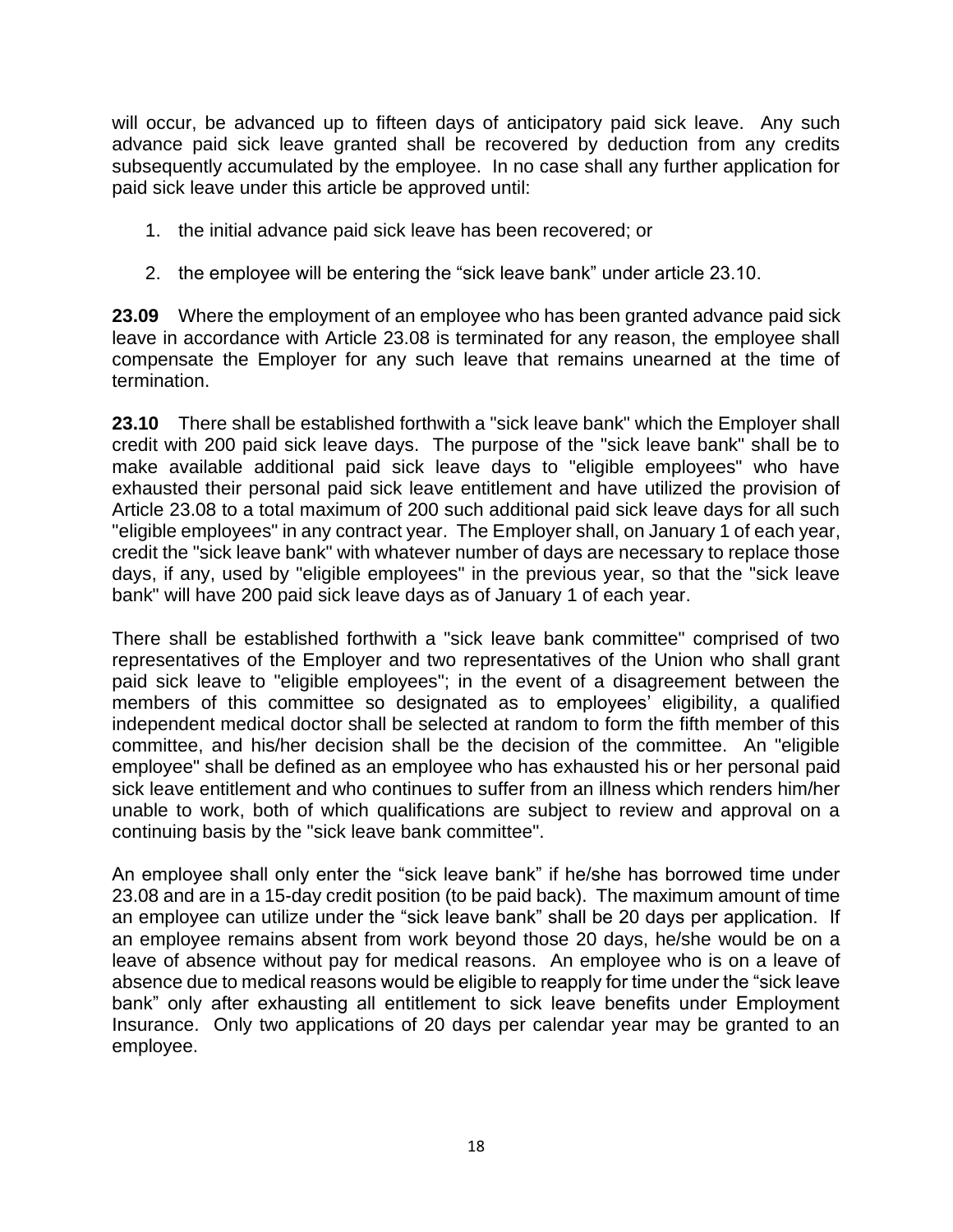**23.11** Effective January 1, 2000, all eligible employees shall be members of the Provincial Long Term Disability Plan. The monthly premium shall be paid for by the employee.

An employee on Long Term Disability shall retain full employment status for 28 months and during that period (28 months) shall have their health, dental and group life benefit premium paid for by the Employer.

For greater clarification, an employee on such leave of absence shall not accumulate vacation or sick time and their employment shall expire if the employee receives a permanent disability award under this LTD plan, or the employee accepts alternate employment.

**23.12** Where an employee has been granted paid leave of absence under Article 23, the employee shall retain full employment status and accumulate as well as receive all benefits under this collective agreement.

Where an employee has been granted unpaid leave of absence under Article 23, and the employee remains absent due to illness, the employee will have his/her group life coverage paid by the Employer.

Note: for examples on the integration of borrowed sick time, sick leave bank and leave of absence for medical reasons, see Appendix "B".

### <span id="page-21-0"></span>**ARTICLE 24 - LEAVE OF ABSENCE**

**24.01** The Employer shall grant leave of absence with pay up to five (5) days maximum in the case of death of a husband, wife, common-law spouse, child, step-child, parent, brother, sister, grandparent, grandchild, mother-in-law, father-in-law, sister-in-law, brother-in-law, or any other relative who is resident in the same household as the employee requesting the leave. The Employer shall grant leave of absence with pay up to one (1) day maximum in the case of death of an aunt or uncle. Where **employees are required to travel in excess of 200 kilometers one-way to attend the funeral or burial, the employer shall grant reasonable travel time up to a maximum of two (2) additional days of paid leave.** When bereavement occurs during a period of vacation leave, the employee shall be entitled to qualify for bereavement leave and the days of vacation leave shall be rescheduled, provided in compliance with Article 22.08.

The Employer shall grant leave of absence with pay up to five (5) days maximum in the case of critical care where death is anticipated by medical personal and/or life threatening surgery requiring general anesthetic and the recovery time in a critical care unit of a husband, wife, common-law spouse, child, parent, brother, sister, grandparent, grandchild, mother-in-law, father-in-law, sister-in- law, brother-in-law, or any other relative who is resident in the same household as the employee requesting the leave. For clarification this does not cover day surgery or time once the patient has been removed from critical care unit and is in recovery.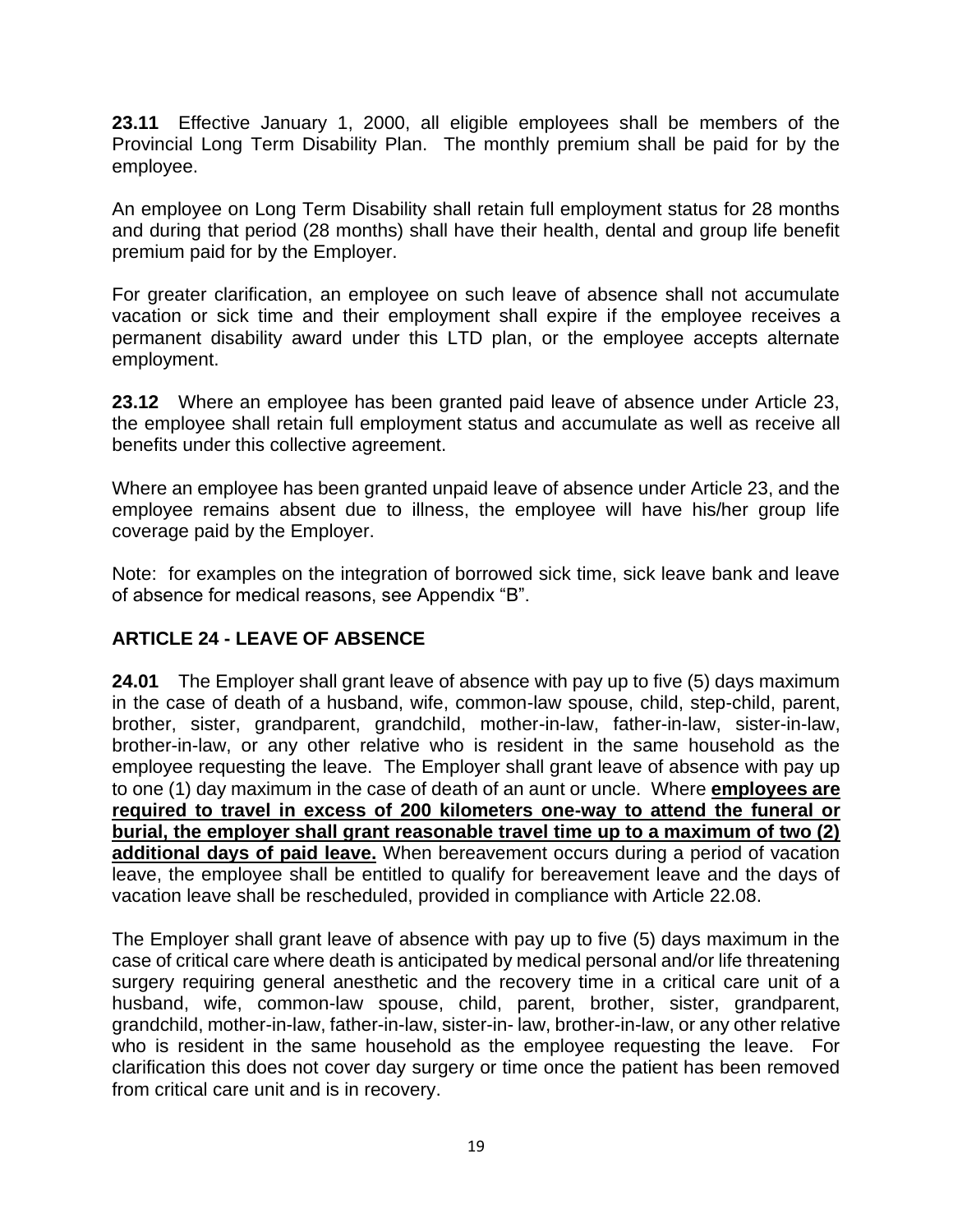The Employer shall grant leave of absence with pay for time required up to one (1) day maximum in the case where an employee is called to the hospital for an unscheduled medical emergency of a husband, wife, common-law spouse, child, parent or any other relative who is resident in the same household as the employee requesting the leave.

**24.02** The Employer shall grant leave of absence with pay to any employee to attend a funeral as a pallbearer or as a mourner, but such absences shall be limited to actual time required to a maximum of one (1) day. If one-way travel exceeds 200 kilometers, the employee may take a second day without pay or use vacation. The Employer shall have the right to control the frequency for such leave. If frequency becomes an issue, the employee shall make up the time or use vacation time.

## **24.03 Union leaves**

**(a) The Employer shall grant leave of absence with pay**

- **i. to any three employees selected to attend and represent the Union at conventions,**
- **ii. to any two employees selected to attend and represent the Union at labour schools or seminars, and**
- **iii. to any two (2) employees selected to attend and represent the Union at the WHSCC Annual Health and Safety Conference.**
- **(b) The number of days of paid leave granted under subsection (a) above shall not exceed an aggregate of twenty (20) working days in a calendar year.**
- **(c) The Employer shall grant leave of absence with pay to five employees who have been designated by the Union to carry on negotiations with the Employer or to two employees required to service a grievance in accordance with Article 13 of this Agreement. The Employer shall grant three days leave of absence with pay to the Union Negotiation Committee to prepare for contract negotiations.**

## **(d) The Employer shall grant leave of absence without pay to attend CUPE NB Executive meetings to an employee who is a member of the CUPE NB Executive. Full costs will be billed to CUPE Local 1866.**

**24.04** Medical or dental appointments are to be arranged outside the normal daily working hours. When this is not possible, the Employer shall grant casual leave of absence with pay to any employee for that purpose. The Employer shall have the right to control the amount of time off for such appointments.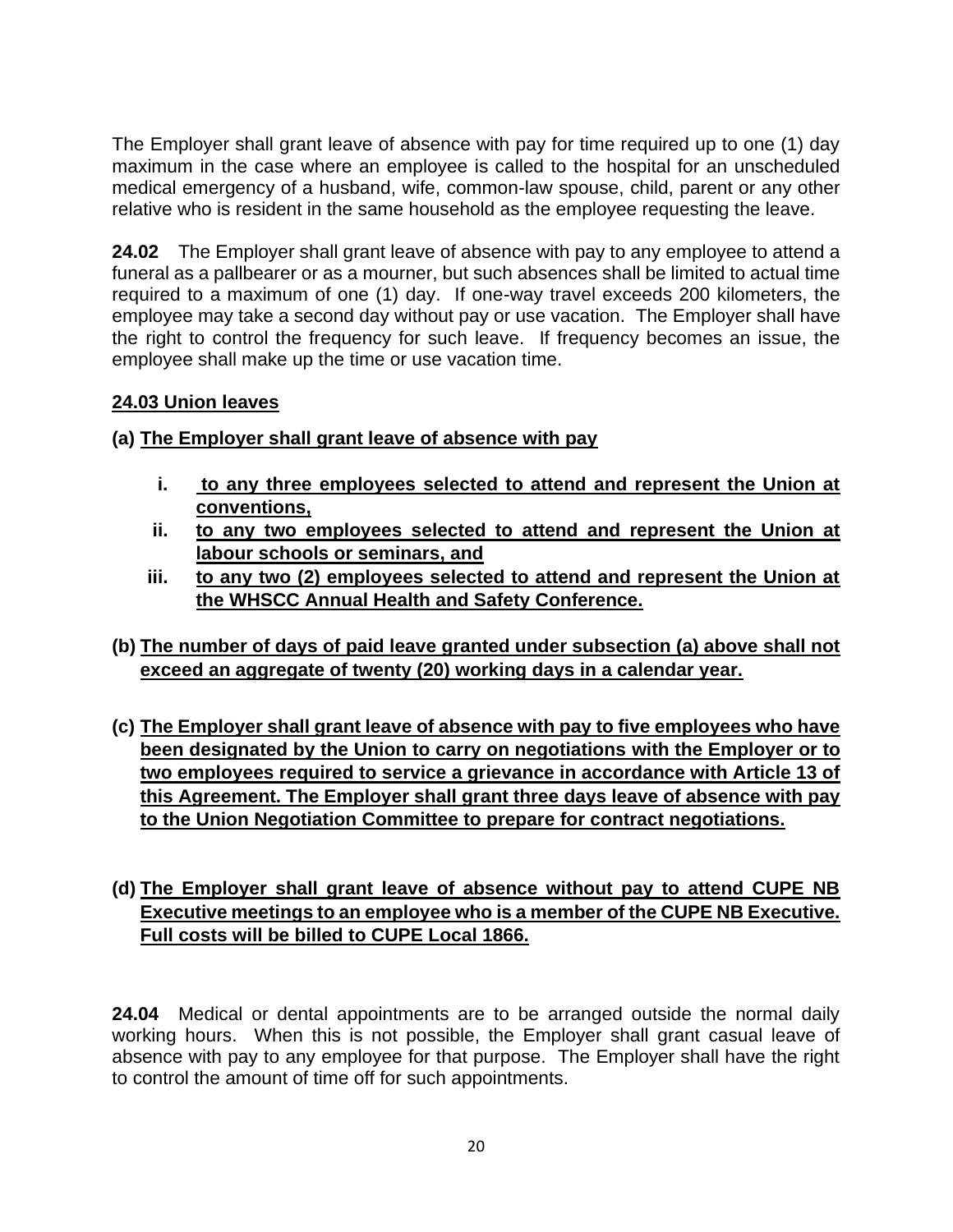**24.05** The Employer shall grant casual leave of absence with pay to all employees for the purpose of exercising their suffrage in any federal, provincial or municipal election. Leave of absence under this section shall be in accordance with the Elections Act.

**24.06** Inclement Weather, road conditions and workplace closures. Any employee or casual employee who believes their personal safety is at risk during inclement weather and does not report to work, is late in reporting for work, or leaves work early shall be given the opportunity to replace such time by accumulated overtime, accumulated vacation or by making up the time if agreed to by the supervisor. When the workplace is closed during an employee's or casual employee's work day due to weather conditions, such employee shall be entitled to leave the workplace without loss of pay. Days during which a workplace is closed due to inclement weather, employees/ casual employees of that workplace are not required to be in attendance and shall not suffer any loss of pay nor be required to make up the time on account of such absence. Such right to leave shall not be unreasonably withheld.

For clarification, employees who have taken a vacation day because they have concern that their personal safety was at risk and the office is subsequently closed for the day will have their vacation day reinstated but employees who have been on pre-approved vacation not related to concern for their personal safety due to inclement weather will not have the vacation day reinstated.

**24.07** The Employer shall grant leave of absence with pay to an employee who is required to serve as a juror or court witness. However, any fee received for loss of wages only for such jury or witness duty shall then be paid to the Commission by the employee. It shall be the responsibility of the employee to produce proof of such service and the wages received.

**24.08** Where an employee has been granted paid leave of absence under Article 24, the employee shall retain full employment status and accumulate as well as receive all benefits under this collective agreement.

Where an employee has been granted unpaid leave of absence under Article 24, the employee will not receive any benefits except in the following cases:

- 1. an employee attending Labour school will only accumulate seniority;
- 2. an employee on Maternity/Parental leave will accumulate seniority and have their health, dental and group life benefit coverage paid for by the Employer;
- 3. an employee will continue to be eligible for LTD provided the employee continues to pay his/her monthly premium and the continued coverage is supported by the carrier.

**24.09** Any other type of leave of absence, whether it be with or without pay, shall be at the sole discretion of the Employer.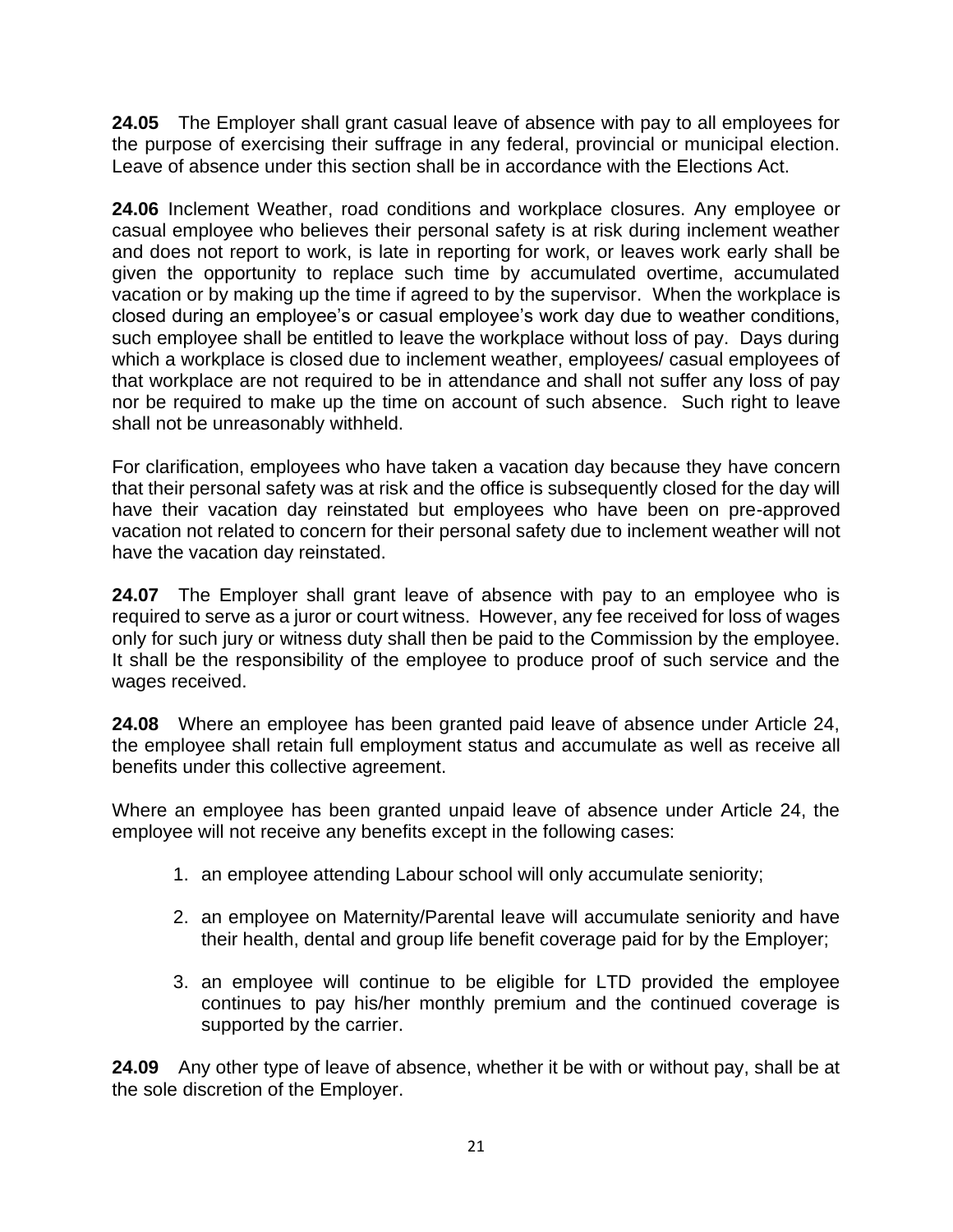**24.10** The Union shall provide the Employer with three (3) weeks notice of any requirement for leave of absence requested in accordance with Articles 24.03. If an unexpected or emergency convention is duly called and leave of absence is requested under Article 24.03, and the three (3) week notification cannot be given, the Union shall provide notice immediately when known.

**24.11** An employee who is elected or selected for a full-time position with the Union, Canadian Labour Congress, New Brunswick Federation of Labour, District Labour Council, CUPE or the Saint John Community Labour Services, shall be granted leave of absence without pay and benefits. Leave of absence shall be granted for **up to** one (1) year. During this authorized leave of absence, the employee's seniority will be maintained. Consideration will be given to renewal of the leave with two (2) month notification prior to completion of the one (1) year leave.

**24.12** Any employee deemed necessary by a certificate to attend any medical training regarding a spouse, child or if living at home, a parent, shall be granted up to three (3) days special leave with pay, with no loss of seniority or benefits. This request shall be given to the Employer in writing, when possible at least three (3) weeks before the date required.

**24.13** The Employer shall grant leave of absence with pay to employees for the purpose of Family leave. A maximum of three (3) days per calendar year may be used for this purpose. Family leave must be used as a minimum of half (1/2) day requests at one time. **This leave shall not count as uncertified sick time under Article 23.04**

Family Leave shall only be used to:

- To provide care of dependent living in the home when no one other than employee is available at the time to provide the care e.g. – sick child, dependent care issues.
- To provide transportation for hospital, medical or dental treatment for a dependent or immediate family member.
- To provide care or attend to an immediate family member not living at the employee's home.
- To attend meetings with school authorities or adoption agencies.

### **24.14 (a) Maternity Leave**

**i. In accordance with and subject to the Employment Standards Act, a pregnant employee is entitled to a maternity leave of 17 weeks without pay,**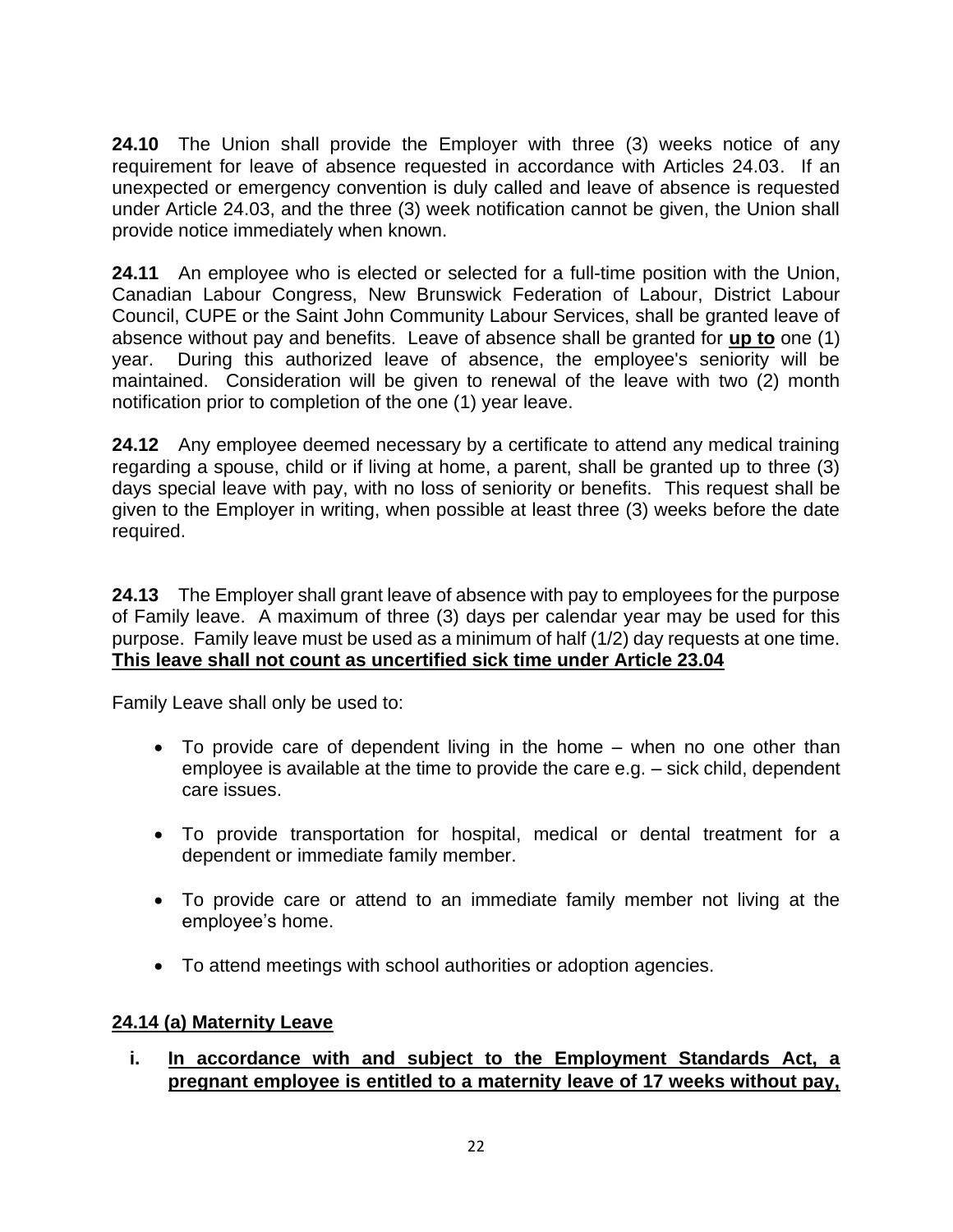**or such shorter period as the employee may request. There shall be no loss of seniority for taking maternity leave.**

- **ii. The Employer shall permit the use of up to ten (10) days of paid sick leave credits (if available) for employees proceeding on maternity leave.**
- **iii. An employee returning from maternity leave shall give the Employer written notice of the fact at least ten (10) working days prior to returning to work and shall be placed in her previously held classification at her work location at a rate of pay that is equivalent to or greater than the rate of pay she was receiving immediately prior to her departure on maternity leave. If that position has been subject to a workforce reduction during the absence of the employee on maternity leave, such reduction shall not affect the employee until after her return to work.**

**(b) An employee whose spouse or partner has given birth is or who has adopted a child is entitled to one day's leave of absence with pay to be taken within five working days of the birth or adoption.**

**(c) Child Care Leave**

- **i. In accordance with and subject to the Employment Standards Act, an employee who is a new parent is entitled to child care leave of 62 consecutive weeks or such shorter period as the employee requests so as to enable the employee to care for their naturally-born or adoptive child.**
- **ii. If both parents are employees, the child care leave may be taken wholly by one of the employees, or be shared by the employees. The aggregate amount of child care leave that may be taken by two employees with respect to the same birth or adoption shall not exceed 62 weeks.**

## <span id="page-25-0"></span>**ARTICLE 25 - INJURED ON DUTY**

**25.01** An employee who is injured on duty shall receive regular salary payment for the remainder of the workday without deduction from sick leave credits, provided that medical evidence indicates the employee to be unfit for further work on that day or shift.

**25.02** The absence of an employee, who is receiving total temporary disability benefits under the Workers' Compensation Act, shall not be charged against the employee's sick leave or vacation credits, which shall accumulate.

**25.03** An employee who is injured on duty shall have the option to use sick time until the claim has been adjudicated. If the claim is accepted and the employee remains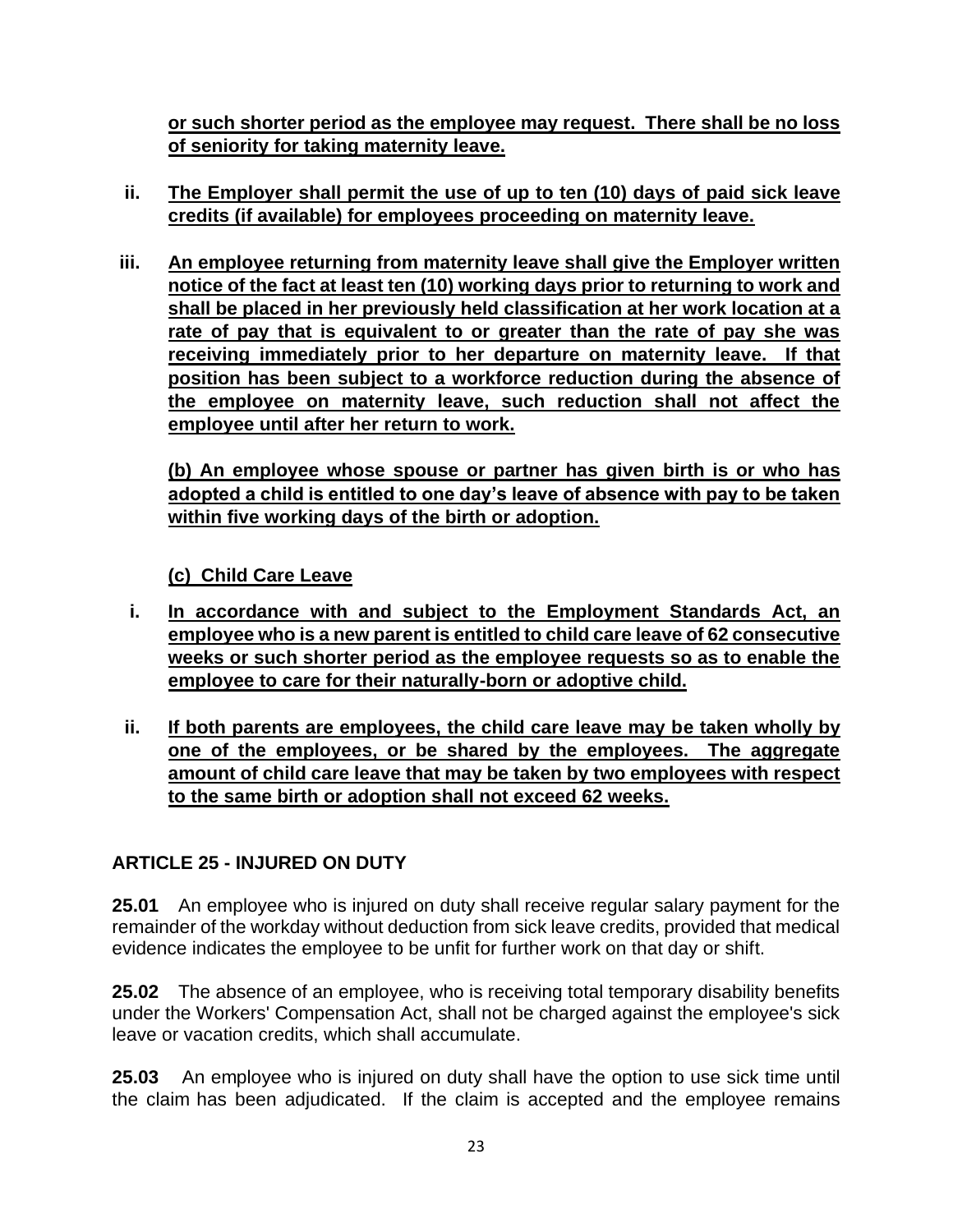absent due to work injury the employee must switch to receipt of WHSCC benefits. At that time the employee will have the option of repaying, the portion of sick credits used while awaiting a decision from adjudication and having these days reimbursed back to their personal sick credits at a percentage that the compensation cheque would allow.

## <span id="page-26-0"></span>**ARTICLE 26 – POSTING AND TEMPORARY ASSIGNEMENT**

## **26.01 Posting of permanent vacancy**

- (a) **When a permanent vacancy arises, the vacancy shall be posted on staff bulletin boards for a minimum of six (6) working days so that employees can apply. The notice must contain the following information:**
	- **1) The job classification on which the vacancy arises;**
	- **2) The knowledge, education, and experience required to perform the job functions to a minimum acceptable standard;**
	- **3) The current normal hours of work;**
	- **4) The salary range and rate; and**
	- **5) The location to which the successful candidate will be first assigned.**
- (b) **The Employer will not advertise a bargaining unit position externally until the posting period has ended without a qualified bargaining unit employee having applied. The parties may agree to waive this provision where it is unlikely that an internal candidate will have the minimum qualifications for the vacant position.**
- (c) **The Employer shall announce the selection of the successful applicant within fifteen (15) working days of the end of the posting period, and the successful applicant shall be appointed to the duties of their new position within two weeks of the date that they are selected.**

**Casual Employees may apply for permanent vacancies.** 

(d) **In the case of a permanent vacancy, if the Employer is unable to start the successful applicant on the new position within two (2) weeks of the selection date and the pay rate of the new position is higher than the pay rate of the applicant's former position, the successful applicant will be entitled to the pay rate of the new position from the date of which the appointment should have been made, i.e. a date two weeks after the date of the announced selection.**

## **26.02 Posted temporary vacancies**

**If a temporary vacancy is expected to last for more than thirty (30) days it shall be posted and filled in the same manner as a permanent vacancy under Article 26.01 (a) for forty-eight (48) hours. Posted temporary vacancies may arise due to the**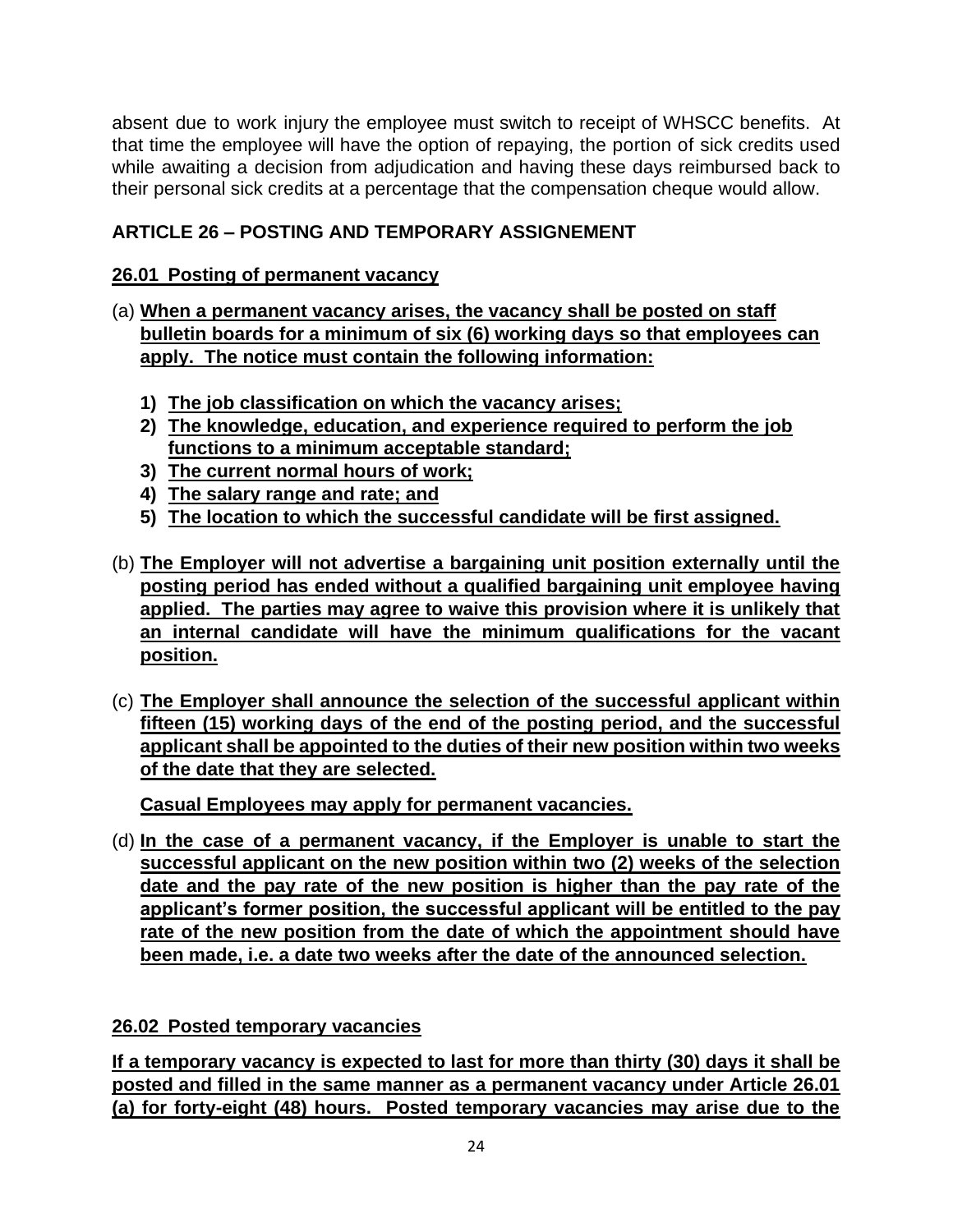**absence of an incumbent employee or due to the need for additional staff in a classification for a period known or expected to last no more than a year.** 

**An employee selected or appointed to fill a posted temporary vacancy shall not be entitled to apply for another posted temporary vacancy unless their posted temporary position is expected to end before the new position is filled. An employee selected or appointed to fill a posted temporary vacancy may still apply for posted permanent vacancies.** 

**If a temporary vacancy that was posted due to the need for additional staff in a classification was originally expected to last less than twelve (12) months but actually persists for twelve (12) months, the Employer shall review the continuing need for the position. If the need is expected to continue indefinitely, it shall be posted as a permanent vacancy.**

## **26.03 Trial period**

**When a posted position is filled by the appointment of a staff member, there will be a six (6) month trial period. If the applicant for a position either inside or outside the bargaining unit proves to be unsatisfactory during their trial period or voluntarily wishes to revert to their previous position, they shall be returned to their former position and its associated salary without loss of seniority, except that if the position is no longer available due to work force reduction or reorganization, the employee shall be subject to Article 27.** 

**If the reversion to a previous position under this article results in a redundancy on that position, the employee who replaced the reverting employee shall be returned to their previous position in the same manner as the reverting employee, and that process will continue until all affected employees have reverted. It is understood that if an employee was hired as a result of the series of promotions involved, that employee may have to be laid off and placed on the casual list.**

**Should a reversion under this article affect an employee who was promoted to their current permanent position from a casual position, that employee will be deemed an applicant for any posted permanent position for which a successful candidate has not yet been selected provided they meet the requirements for the position. If no such vacancies exist for the displaced reverting employee, they will return to the status of casual employee.**

**If the displaced employee reverts to casual status, they may displace the most junior casual employee who is holding a temporary assignment or temporary posting provided they meet the requirements for the position.**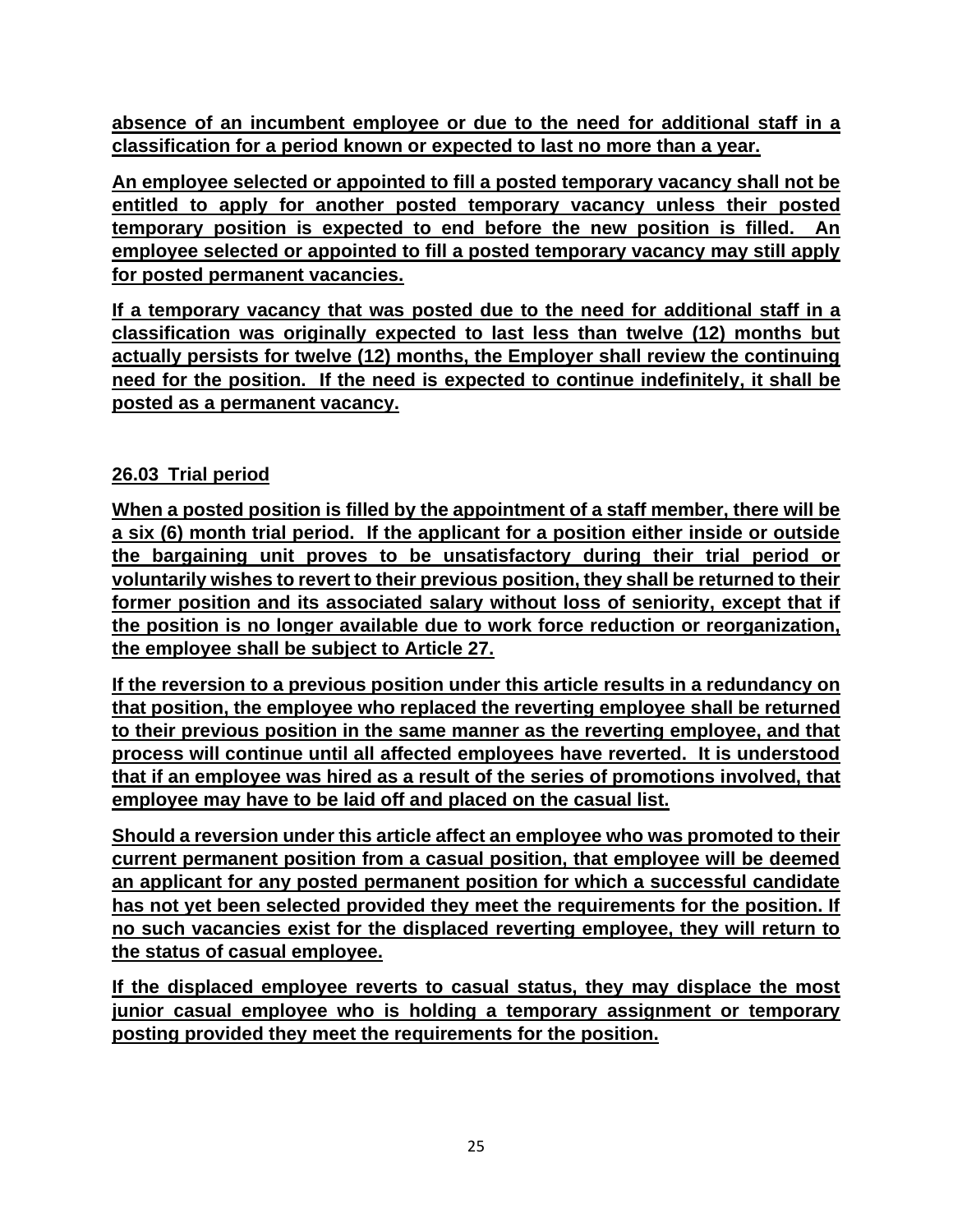## **26.04 Temporary assignment**

**If a temporary vacancy is expected to last for 30 days or less, it shall be filled by temporary assignment.** 

**An employee already on a temporary assignment shall not be considered for another temporary assignment unless it provides for a further increase in pay. The Employer shall assign any Casual Employee who can perform the duties.**

**Where the higher position is outside the bargaining unit, the employee shall receive the rate of pay of the position filled with an increase of not less than ten (10) percent. The employee shall be deemed to be covered by this collective agreement during the period of temporary assignment.**

## **26.05 End of temporary appointment or assignment**

**When a temporary appointment to a posted vacancy or a temporary assignment ends, the employee appointed or assigned to the position shall be returned to the position they held prior to the appointment or assignment. If that position is no longer available due to work force reduction or reorganization, the returning employee shall be afforded their rights under Article 27 when the temporary appointment or assignment ends.**

### **26.06 Selection**

**Both parties recognize:**

**1. the principle of promotion within the service of the Employer;**

**2. that job opportunity should increase in proportion to length of service.**

**In selecting the successful applicant to any posted vacancy, the Employer shall first consider applicants who are permanent employees and select the permanent employee applicant with the greatest seniority who meets the minimum qualifications and experience required or an equivalent combination of education and experience for the position. If there is no such applicant, the Employer shall consider applicants who are Casual Employees and select the Casual Employee applicant with the greatest seniority who meets the minimum qualification and experience required or an equivalent combination of education and experience for the position.** 

**"Minimum qualifications" means a reasonable expectation based on the training, education, experience or skills of an employee, that the employee will be able to perform the duties of the position in a satisfactory manner following a reasonable period of familiarization.**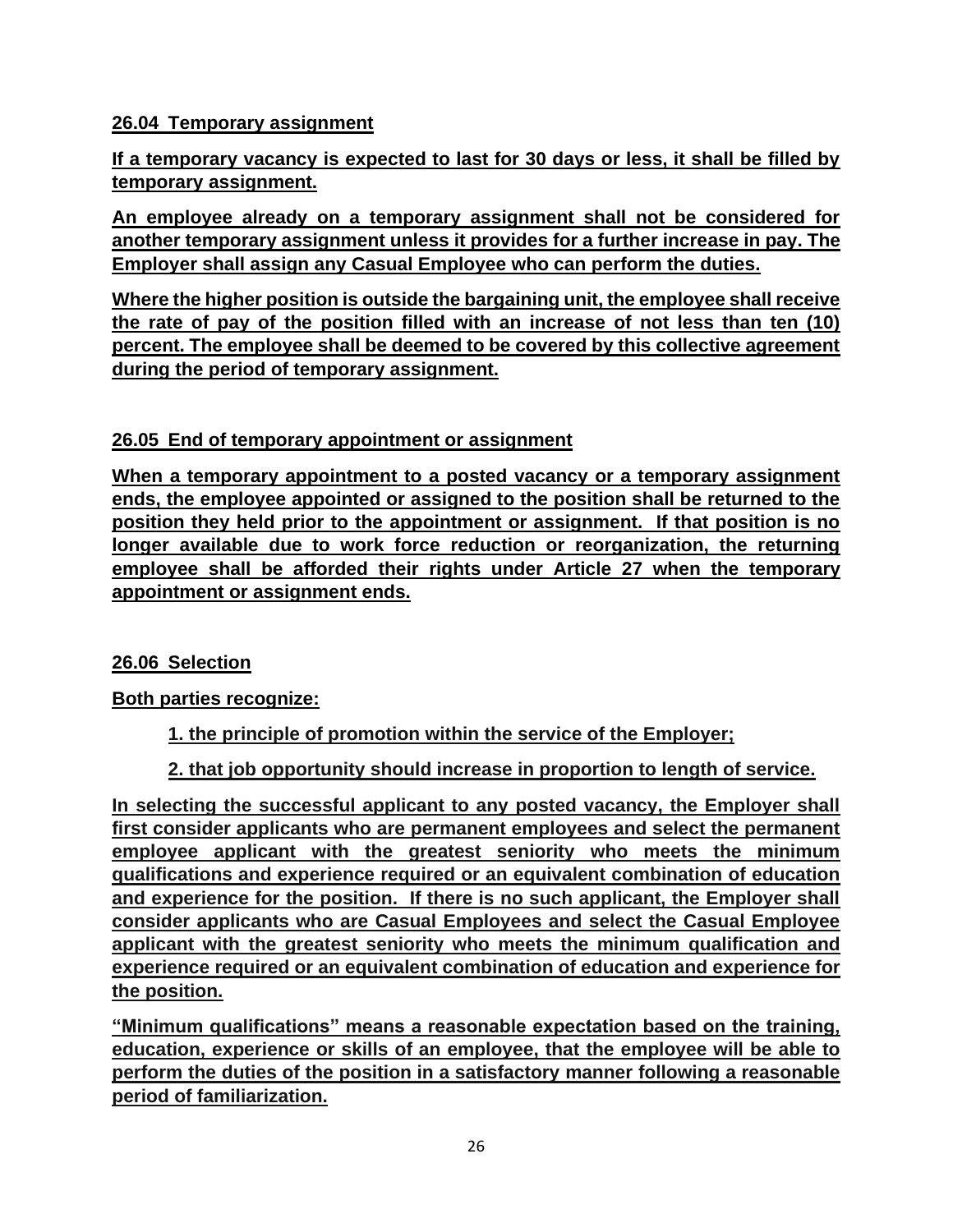**Within five (5) working days of the awarding of a position, the name of the successful applicant shall be placed on all bulletin boards, with a copy to all applicants, or on the intranet.**

## **26.07 Pay on appointment or assignment to higher-rated position**

**When an employee is appointed to a higher classification as a result of a posted vacancy or is temporarily assigned to a higher-paid classification for more than three working days, they shall be paid at the minimum salary step of the higher classification that will provide the lower of:**

- **a) a salary increase of at least 10 per cent over their current salary; or**
- **b) the maximum salary step of the position.**

**In the case of a temporary assignment, the pay increase shall be made retroactive to the first day of the assignment.**

## **26.08 Notice to Union**

**The Employer shall send an electronic notice to the Union executive of any hiring, appointment, lay-off, rehiring, and termination of employment. Once each month, the Employer shall electronically provide the Union with a listing of all persons who have been employed on a casual or temporary basis, along with description of the nature and length of the employment.**

## **26.09 Technological Change**

**Six weeks before the introduction of any technological change which may require new or greater skills than are possessed by the employees affected, the Employer shall notify the Union of the proposed change. In the event that such changes require new or greater skills than are possessed by employees, then such employees shall be given a reasonable period of time during which they may acquire such skills. An employee who is displaced from a job because of technological change will be given the opportunity (Including a reasonable training period, if necessary) to fill other positions in the bargaining unit in accordance with the employee's qualifications, ability and seniority.**

### **26.10 Job Shadowing**

**In order to give employees the opportunity of determining whether they may be interested in another position, to which they have not been previously exposed,**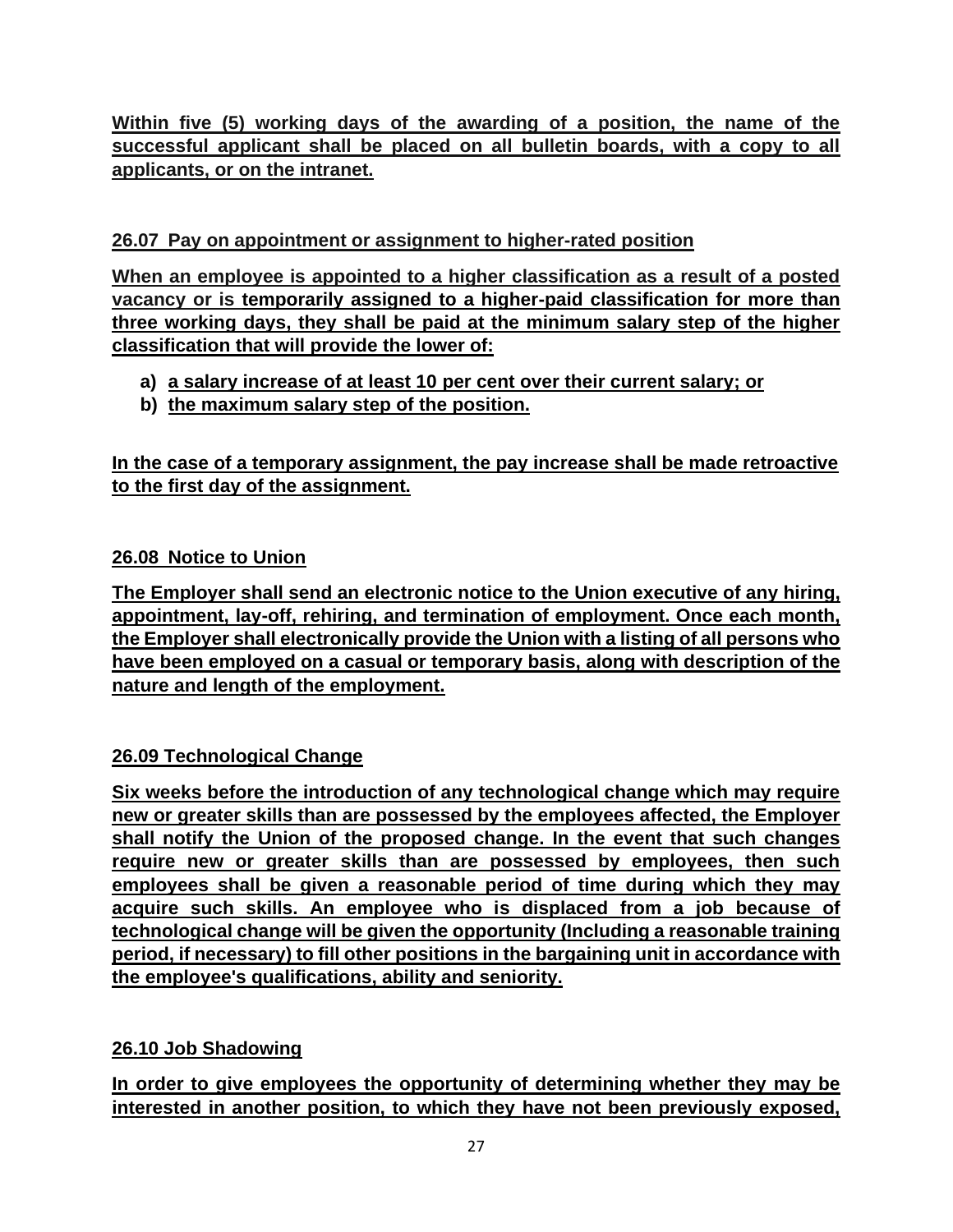**the Employer agrees to allow senior employee who meet the qualifications or who are within 12 months of meeting the qualifications through part-time schooling, to request exposure to positions inside or outside the bargaining unit. If the request is agreed to, such employees shall be allowed opportunities to be exposed to higher or equal positions during regular working hours by working together with employees for temporary periods, without affecting the salary or pay of the employees concerned. Such opportunities for exposure shall be allocated to the seniority provisions of this Agreement.**

## **26.11 Employee Education**

**The Employer shall pay the cost of successfully completed official language, academic, or technical courses which were attended outside working hours and were approved in advance by the Employer. If an employee's application for approval is denied, the employee shall be given the reason in writing. Employees may find additional information on education under the Employer's Directive (33- 000.22) Employee Education.**

## **26.12 Additional duties**

**When an employee is assigned to perform, in addition to his own job duties, the major functions of another position for at least three (3) consecutive working days, he/she shall be entitled to receive an additional ten (10) percent of his basic salary. When the Employer assigns additional duties for at least three consecutive working days under this paragraph, such assignment shall be confirmed in writing.**

## <span id="page-30-0"></span>**ARTICLE 27 - LAY-OFFS AND RE-HIRINGS**

**27.01** The Employer shall notify employees of impending lay-offs ten (10) working days prior to the effective date. Where such advance notice is not given, the Employer shall ensure payment of salary for that part of the ten (10) working days for which work was not made available.

**27.02** In the event of a lay-off, employees shall be released in the reverse order of seniority, provided those retained have the ability to do the work. When re-hirings are to be effected, employees shall be recalled in reverse order of lay-off.

**27.03** No job applicants shall be hired until temporarily laid off employees have had the opportunity for re-employment **in vacant positions for which they are qualified**.

**27.04** The Employer shall pay the full premiums for the Life Health and Dental program and group life insurance coverage for any employee who is temporarily laid off for a period of three (3) months or less.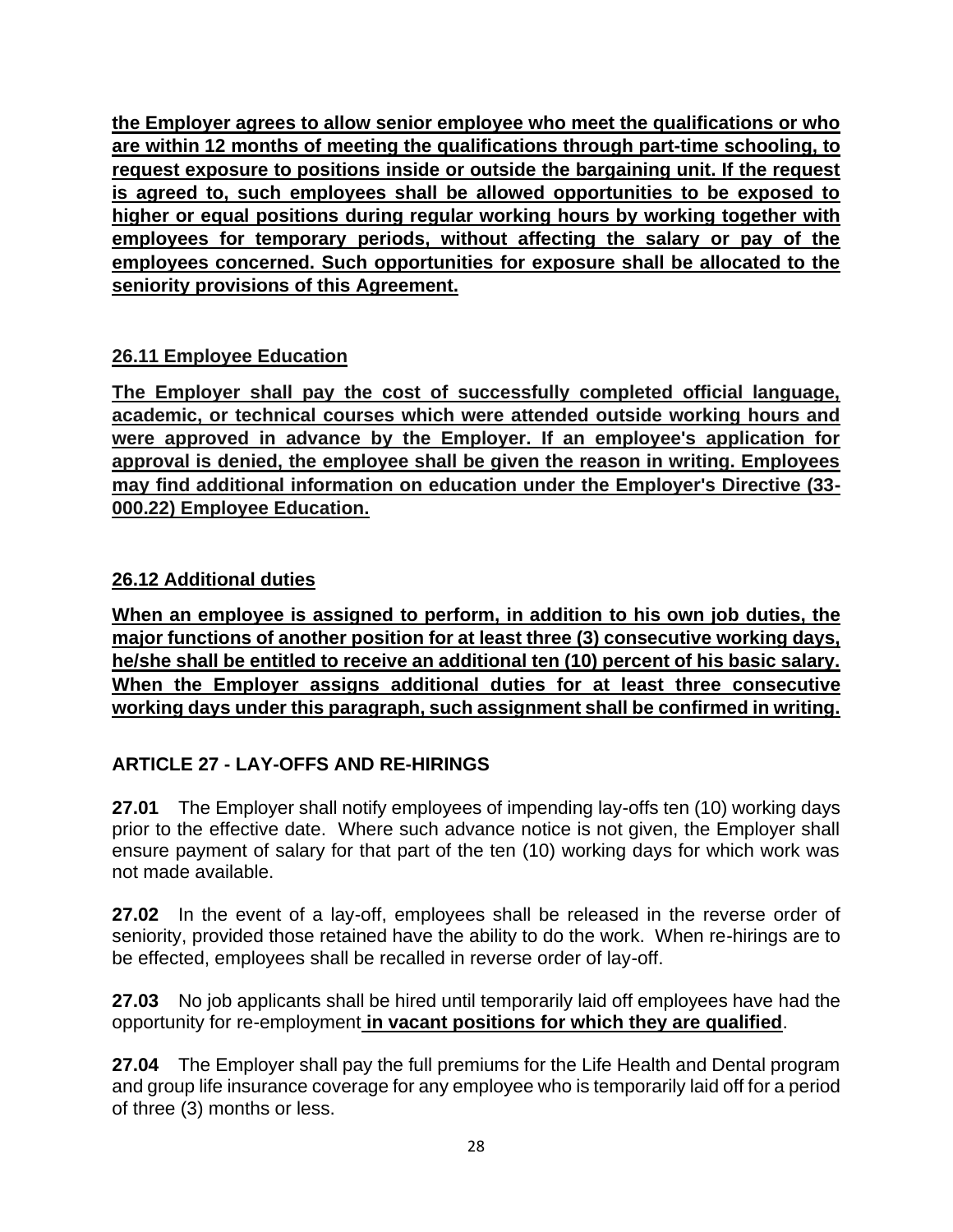**27.05 Where there is a reduction in work within a Local Office, the most junior employee(s) in the affected classification in that Local Office will be displaced and the reduction resolved in the following manner.**

- **a. If the most junior employee in the affected classification province-wide works at another Local Office, the initially displaced employee will be offered the opportunity of an assignment within the same classification at such other Local Office.**
	- i. **If the initially displaced employee accepts the assignment within the same classification to the Local Office where the most junior employee in the classification works, the most junior employee in the classification shall be in turn displaced from their job. That subsequently displaced junior employee shall be entitled to exercise their seniority to attempt to claim a job in another classification.**
	- ii. **If the Initially displaced employee refuses assignment within the same classification to the other Local Office, they shall be displaced from their classification and entitled to exercise their seniority to attempt to claim another position within their own Local Office.**
- **b. Once an employee is displaced from their own classification, they may claim the job of the employee with the least seniority in any other classification at the same or lower pay range subject to the following conditions:**
	- i. **They must be senior to the employee they seek to displace;**
	- ii. **They must meet the minimum qualifications for the job. The Employer shall not assess the qualifications of the employee in an arbitrary manner;**
	- iii. **Once a displaced employee has first refused an opportunity for work at another Local Office, all subsequent displacements rights for that employee shall be limited to their current Local Office.**

### *Example:*

• *Due to a staff reduction in Grand Falls, Susan is redundant, as she is the junior employee in Classification X in Grand Falls. Jeanne is the most junior employee province-wide in Classification X but works in Saint John Region. Susan is offered assignment to Jeanne's work in Saint John Region (assuming Jeanne's work can't simply be done from the Grand Falls office). Susan refuses assignment to Saint John Region and is displaced from Classification X.*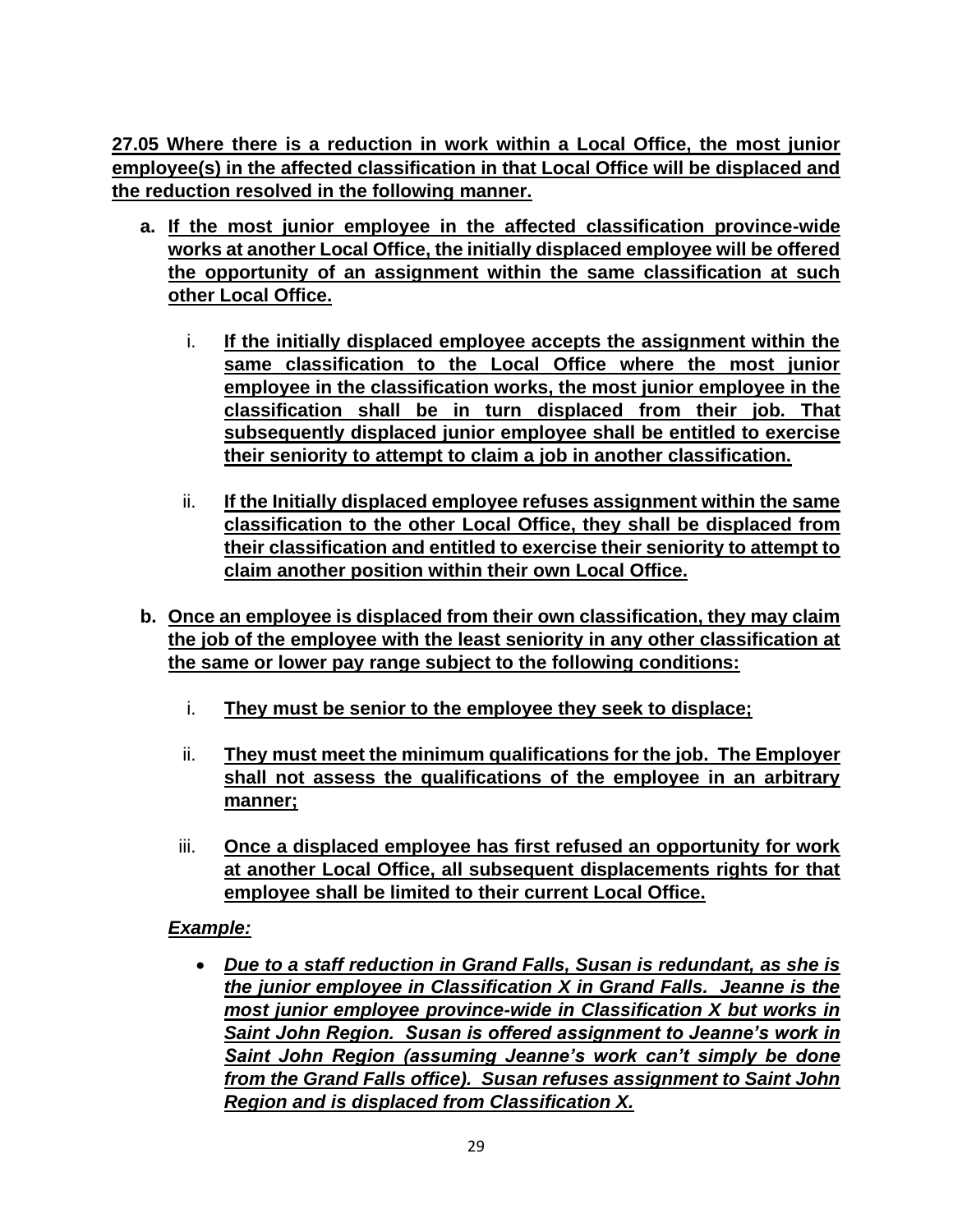- *Susan is qualified to do another, same or lower-paying, job in Classification Y. The most junior employee in Classification Y is Ben, who works in Dieppe. But Susan has already rejected an out-of-office transfer so Susan may not displace Ben.*
- *Yvonne is the most junior employee in Classification Y in the Grand Falls local office. Susan is senior to Yvonne and will be allowed to displace Yvonne.*
- *Now the process starts over with respect to Yvonne. Yvonne is offered assignment to Ben's work in the same classification in Dieppe. This is Yvonne's one-time option to leave her Local Office. If Yvonne accepts, she will be assigned to Dieppe. If she refuses, all Yvonne's remaining displacement rights will be exercised in the Grand Falls Local Office.*
- **c. If there is no job which an employee may claim under this provision, the employee will be laid off.**
- **d. Local Office shall mean: Grand Falls, Bathurst, Dieppe. or Saint John Region (including Grand Bay / Westfield).**

## <span id="page-32-0"></span>**ARTICLE 28 - RETENTION OF RIGHTS AND PRIVILEGES**

In the event the Employer transfers, merges, amalgamates, or combines any of its operations or functions with or to another organization, the Employer, through whatever merger or transfer agreement involved, agrees that all benefits and conditions of employment held by the employees shall be integrated and shall not be adversely affected, insofar as it is possible for the Employer to do so.

### <span id="page-32-1"></span>**ARTICLE 29 - DISABLED EMPLOYEE PREFERENCE**

**A long service employee who is unable to perform the regular duties of the position, shall be given priority of consideration of any work within that employee's medical limitations that is available and for which the employee is qualified, at the salary payable for the position to which assigned.**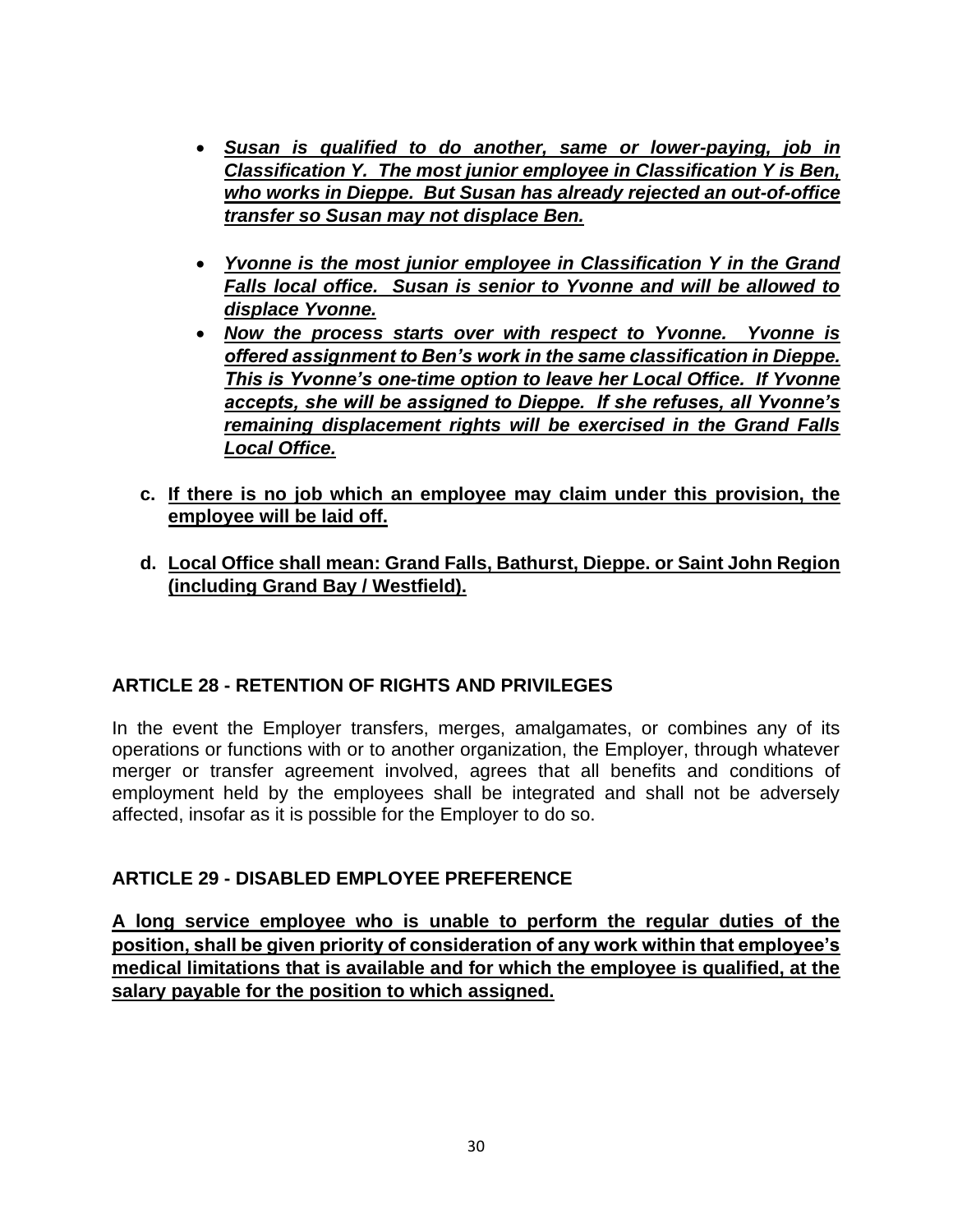#### <span id="page-33-0"></span>**ARTICLE 30 - INSURED BENEFITS**

**30.01** The Employer will make the following payment October 1st each year of the Agreement:

\$4,105.07 \* budgeted positions (currently 109) + \$3,118.97 (world-wide travel)

For clarification, the only change in the calculation from year to year would occur if the number of budgeted positions changed.

**30.02** The Employer shall pay the full premium of the following Group Life Insurance Plan at 2 times (2x) the base salary.

Such amount to be carried forward pro rata until the parties enter into a renewal agreement following the termination of the written agreement.

### <span id="page-33-1"></span>**ARTICLE 31 - SUBCONTRACTING**

The Employer shall not, subcontract, transfer, lease, assign or convey in whole or part, to any other plant, person, company, any work or service which is presently or hereafter assigned to the bargaining unit, unless the Employer in taking such action does not cause an employee in the bargaining unit to suffer a reduction of pay, be laid off or to be displaced from the employee's classification unless the employee is afforded an equivalent or higher position. Affected employees may also be afforded a lower paying position without loss of pay if mutually agreed.

### <span id="page-33-2"></span>**ARTICLE 32 – HEALTH AND SAFETY**

**32.01** The Employer shall make all reasonable provisions for the safety of its employees while on duty, and shall provide for such tools, safety equipment and protective clothing as may be required in the performance of duty.

**32.02** It is agreed that a Health & Safety Committee be appointed, comprising one member from the bargaining unit and one representative of the Employer. Duties of this Committee shall be to promote health and safety in working conditions, and health inspections at regular intervals.

**32.03** At the request of either the Union or the Employer, the Health & Safety Committee shall be required to investigate and report as soon as possible on the cause and nature of the accident and injury. This Committee shall also be required to deal with situations where unsafe working conditions are reported or where protective safety apparel has been recommended.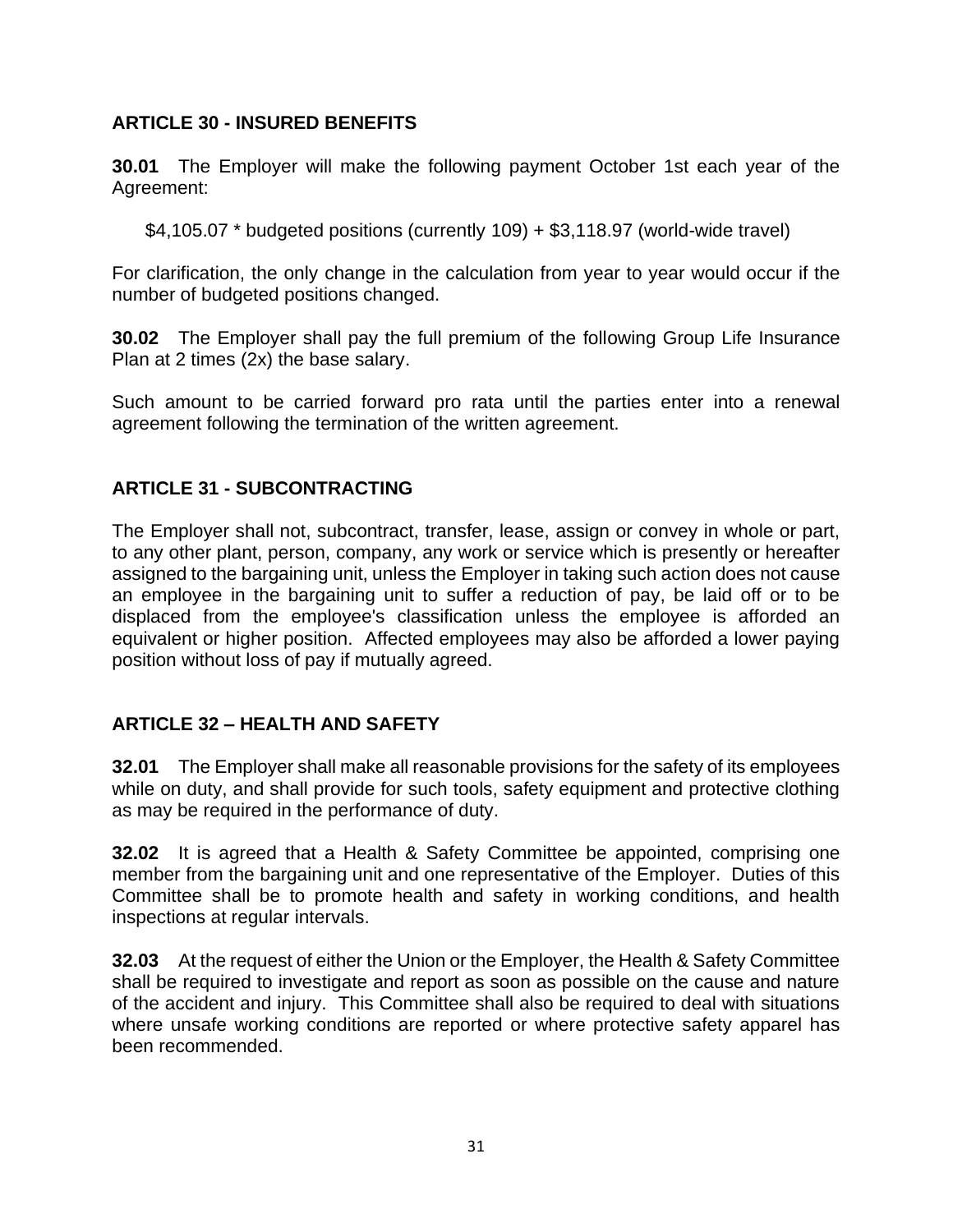#### <span id="page-34-0"></span>**ARTICLE 33 - GENERAL**

**33.01** Notwithstanding anything contained in this Agreement, employees shall be punctual in reporting for duty and neat in appearance. To this end, the Union shall cooperate in eliminating tardiness or absenteeism.

**33.02** Both parties shall recognize the importance of courtesy, patience and understanding in dealing and communicating with fellow employees, injured workers, employers, and all other stakeholders and the general public.

**33.03** The Employer shall provide bulletin boards which shall be placed so that all employees will have access to them and upon which the Union shall have the right to post notices of meetings and such other notices as may be of interest to the employees.

**33.04** Each employee shall be entitled to examine his/her personnel file once per calendar year, and prior to any hearing involving the employee.

### <span id="page-34-1"></span>**ARTICLE 34 - CORRESPONDENCE**

**34.01** All formal correspondence with the Union Executive shall pass to and from the Employer through the Secretary of the Union.

### <span id="page-34-2"></span>**ARTICLE 35 - WAGES**

**35.01** The Employer shall pay salaries for the established classifications in accordance with Appendix "A" attached hereto and forming part of this Agreement.

**35.02** The Employer shall pay salaries every second Thursday and the Employer shall, at least monthly, provide each employee with an itemized statement of wages and deductions.

**35.03** Every employee who has been in the continuous service of the company for:

- a) ten (10) years, but less than twenty (20) years, shall be entitled to long service pay at the rate of one (1) percent of his/her annual salary as set forth in Appendix "A" attached hereto; or
- b) twenty (20) years, but less than twenty-five (25) years, shall be entitled to long service pay at the rate of two (2) percent of his/her annual salary as set forth in Appendix "A" attached hereto; or
- c) twenty-five (25) years or more shall be entitled to long service pay at the rate of three (3) percent of his/her annual salary as set forth in Appendix "A" attached hereto.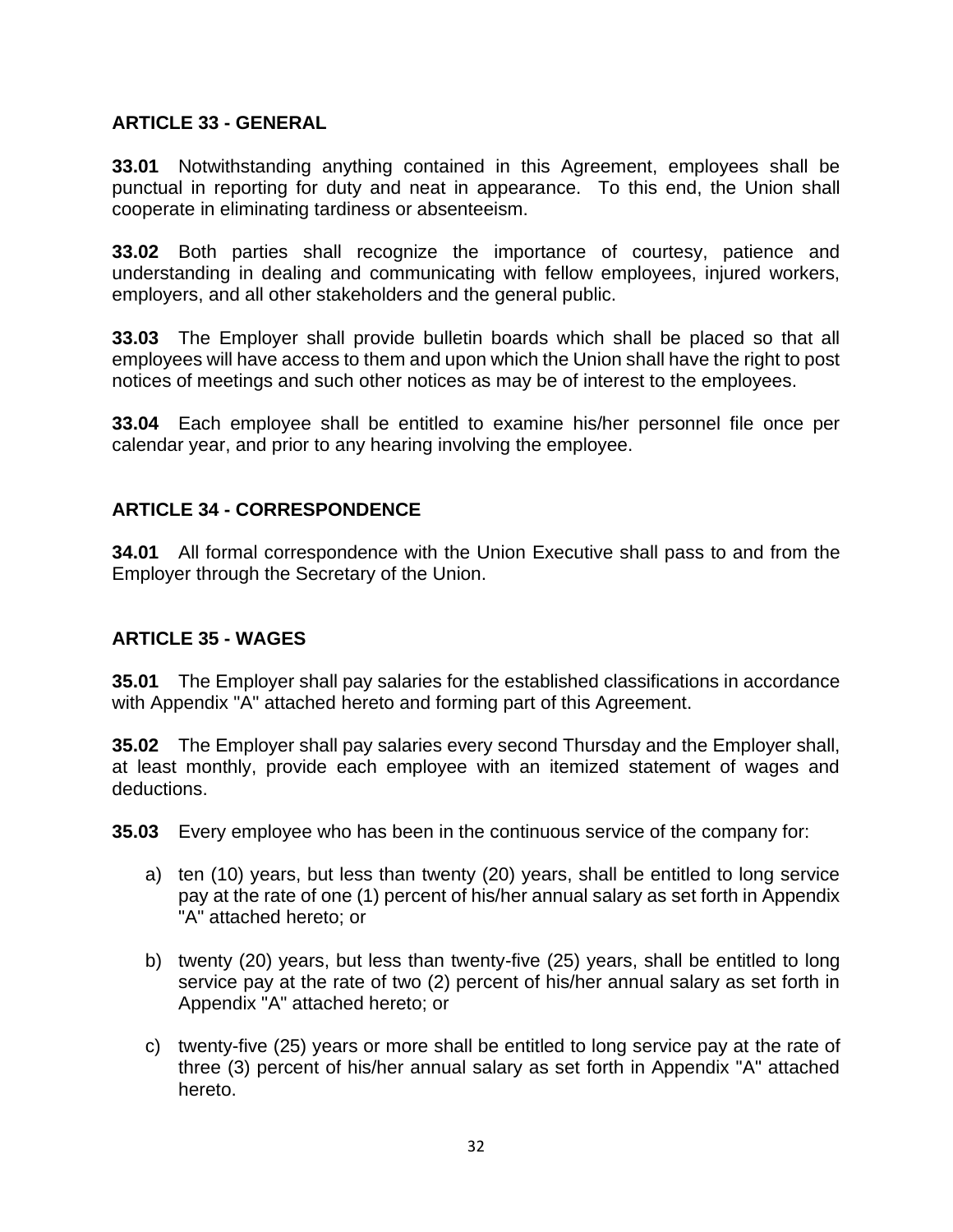- d) Once an employee reaches fourteen (14) years of service they may, at any time thereafter, choose to exchange their long service pay for the new vacation entitlement outlined below. This choice can be made one time only; it must be made in writing and becomes effective January 1st following the date the choice is made. Once this choice is made it cannot be reversed.
	- On completion of fourteen (14) years of continuous service, employees shall earn vacation entitlement at a rate of one and two-thirds (1 2/3) days for each full calendar month of service, for a total of twenty days (20), plus 1 additional day for a total of 21 days.
	- On completion of fifteen (15) years of continuous service, employees shall earn vacation entitlement at a rate of one and two-thirds (1 2/3) days for each full calendar month of service, for a total of twenty days (20), plus 2 additional days for a total of 22 days.
	- On completion of sixteen (16) years of continuous service, employees shall earn vacation entitlement at a rate of one and two-thirds (1 2/3) days for each full calendar month of service, for a total of twenty days (20), plus 3 additional days for a total of 23 days.
	- On completion of seventeen (17) years of continuous service, employees shall earn vacation entitlement at a rate of one and two-thirds (1 2/3) days for each full calendar month of service, for a total of twenty days (20), plus 4 additional days for a total of 24 days.
	- On completion of eighteen (18) years of continuous service, employees shall earn vacation entitlement at a rate of one and two-thirds (1 2/3) days for each full calendar month of service, for a total of twenty days (20), plus 5 additional days for a total of 25 days.
	- On completion of twenty-one (21) years of continuous service, employees shall earn vacation entitlement at a rate of two and one-twelfth (2 1/12) days for each full calendar month of service, for a total of twenty-five (25) days, plus 1 additional day for a total of 26 days.
	- On completion of twenty-two (22) years of continuous service, employees shall earn vacation entitlement at a rate of two and one-twelfth 2 (1/12) days for each full calendar month of service, for a total of twenty-five (25) days, plus 2 additional days for a total of 27 days.
	- On completion of twenty-three (23) years of continuous service, employees shall earn vacation entitlement at a rate of two and one-twelfth (2 1/12) days for each full calendar month of service, for a total of twenty-five (25) days, plus 3 additional days for a total of 28 days.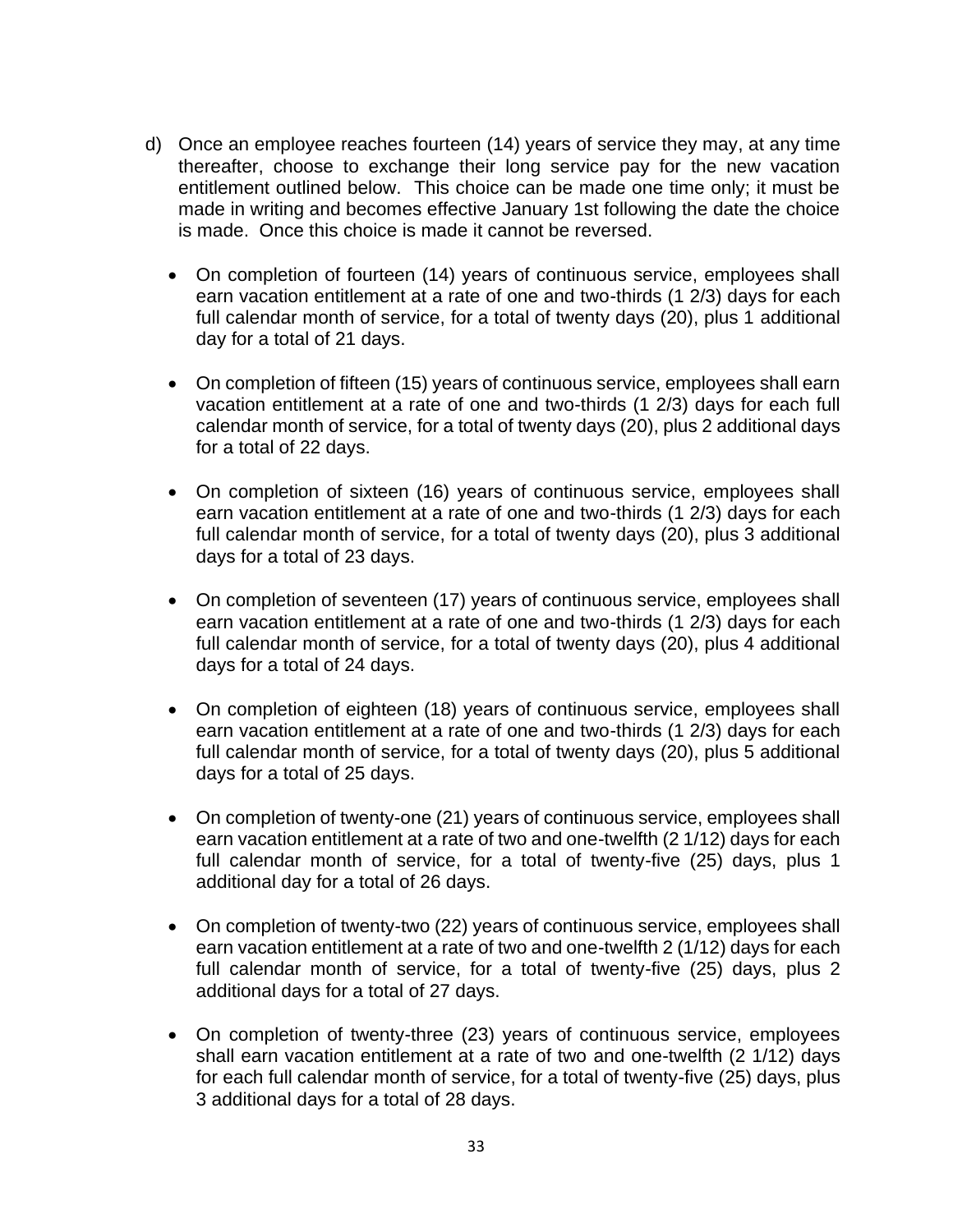- On completion of twenty-four (24) years of continuous service, employees shall earn vacation entitlement at a rate of two and one-twelfth (2 1/12) days for each full calendar month of service, for a total of twenty-five (25) days, plus 4 additional days for a total of 29 days.
- On completion of twenty-five (25) years of continuous service, employees shall earn vacation entitlement at a rate of two and one-half days (2 1/2) for each full calendar month of service, for a total of thirty (30) days.

All employees have the option of maintaining the Long Service Pay benefit in accordance with the above, OR may choose to bank such leave until they cease to be an employee of the organization. The option of switching Long Service for additional bank leave may only be made once. Such banked leave shall be paid out or used as equivalent paid time off, prior to leaving the organization.

**35.04** Such long service pay shall be pro-rated and paid to a qualifying employee with his/her regular salary, paid in accordance with Article 35.02.

**35.05** For greater certainty, the long service pay benefits under Article 35.03 shall not be cumulative. Service pay shall only apply to permanent employees. However, in the case of a permanent employee who had previously worked on a casual or temporary basis, "continuous service" for the purpose of Articles 35.03 and 35.04 shall include the period of time between their seniority date (as calculated in Article 16.04) and the date of their appointment to a permanent position.

**35.06** For the purpose of applying the increments in Appendix "A", the anniversary date for all permanent employees as of December 31, 1976 shall be deemed to be January 1st of each year, and the anniversary date for all other employees shall be deemed to be one (1) year from the most recent date of hiring. Casual employees will be paid at step 1 of the position they have been assigned to under Appendix "A" of the Collective Agreement.

**35.07** Notwithstanding the term of this agreement, only the provisions of Articles 35.01, 35.03, 35.06 shall be retroactive to **January 1, 2019**. The provisions of Articles 35.01 and 36.03 shall be retroactive to **January 1, 2019** to those persons in the Bargaining Unit who have retired from the Commission during the term of this Agreement.

### <span id="page-36-0"></span>**ARTICLE 36 - DURATION AND TERMINATION**

**36.01** This Agreement shall be in effect from **January 1, 2019** to and including **December 31, 2023**, and shall be automatically renewed thereafter for successive periods of twelve (12) months unless either party requests the negotiation of a new agreement by giving written notice to the other party at least thirty (30) days, but not more than ninety (90) days, prior to the termination of this agreement, or any renewal thereof.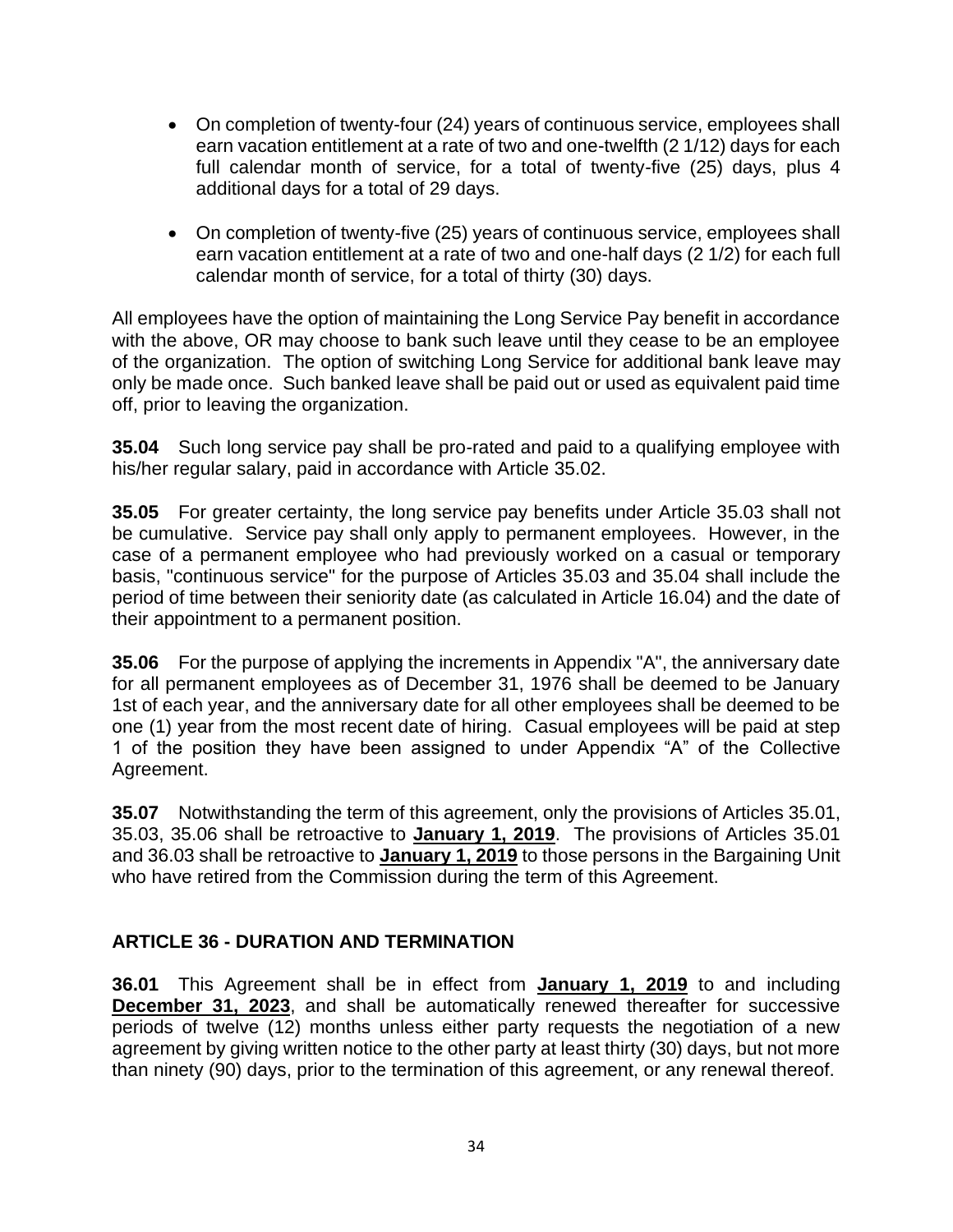**36.02** Where a notice requesting negotiation of a new agreement has been given, this agreement shall remain in full force and effect until such time as agreement has been reached in respect of a renewal, amendment or substitution thereof, or until such time as a deadlock is declared under the Public Service Labour Relations Act.

**36.03** Any changes deemed necessary in this agreement may be made by mutual agreement at any time during the existence of this agreement. Both Management and Union agree, where conditions of work arise which are not covered by the contract that it be desirable to enter into a formal agreement called an in-house agreement. All letters of agreement, again called in-house agreements, will be subject to the grievance procedure.

#### **36.04** Supplementary Agreements

Supplementary agreements, if any, upon ratification by both parties to this Agreement shall form part of this Agreement and are subject to the grievance and arbitration procedure.

## <span id="page-37-0"></span>**ARTICLE 37 - TRAVEL REGULATIONS**

### **37.01 - DEFINITIONS**

**"Headquarters Area"** means the area in which is located the station to which the employee is appointed, and comprises the limits of the city.

**"Lodgings"** means living quarters in any public establishment.

**"Mileage Allowance"** means the amount payable in accordance with this agreement for the use of privately owned vehicles.

**"Traveling Expenses"** means any expenses allowable under this agreement.

**37.02** Any employee traveling by automobile on employer business in excess of 12,000 miles or 19,312 kilometers per calendar year may be assigned an employer-owned vehicle. Upon delivery of an assigned automobile, the employee shall be provided with the vehicle registration, insurance coverage data and credit cards issued in the name of the Employer. The employee shall sign a letter stating the condition of the vehicle. If the employee wants to turn in their company vehicle and claim mileage, they may but must have liability coverage for \$1,000,000. The employee may reapply for a company vehicle at a later date but the application would be considered at the Employer's discretion.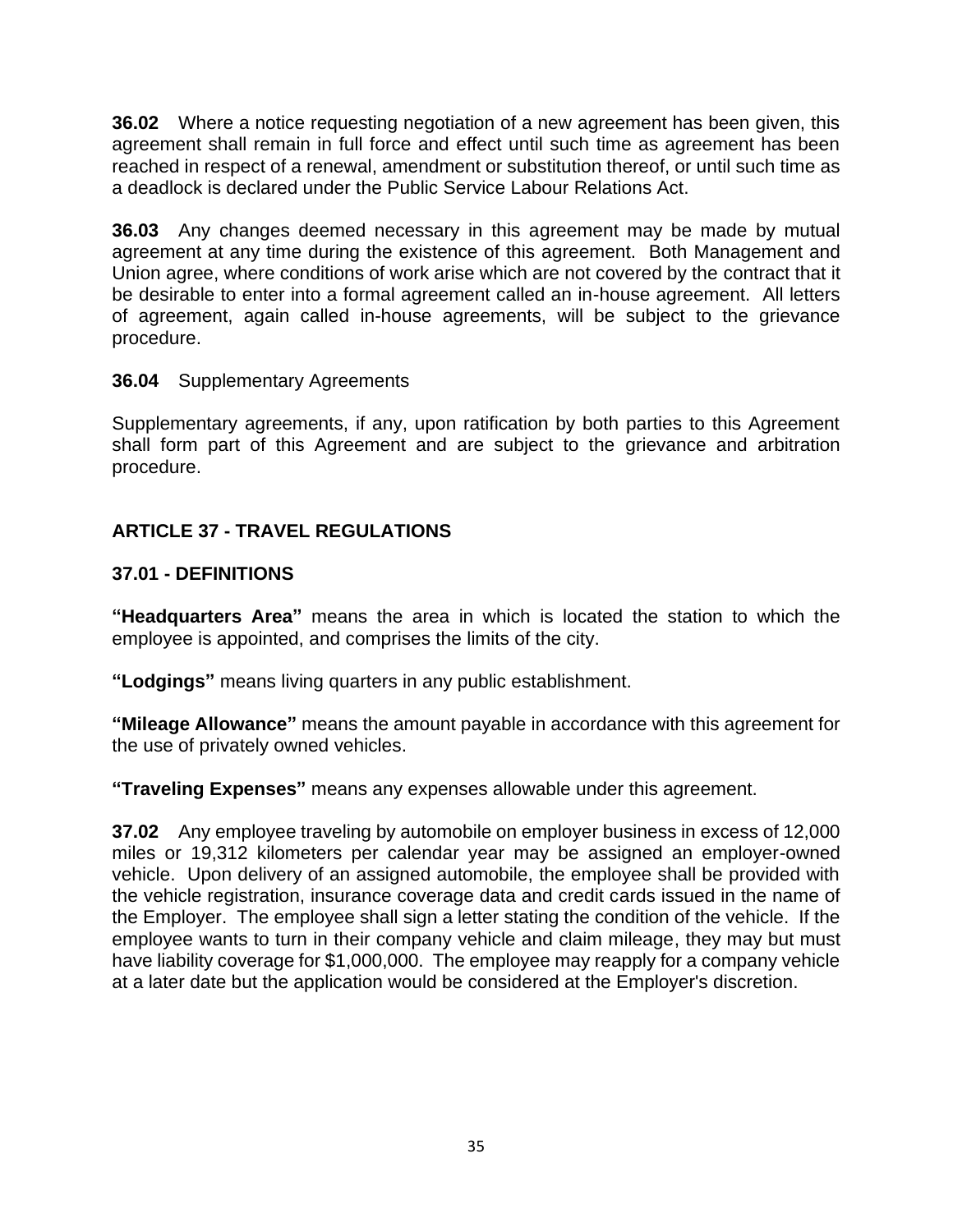The standard equipment on employer-owned vehicles shall include (on the purchase of new vehicles only):

power steering am/fm radio four doors split seat power brakes with anti-lock brake system (abs) heavy duty suspension air conditioning driver side inflatable restraint

**37.03** Any repairs, maintenance or purchases required for the normal operations of a vehicle shall be paid by issued credit cards, whenever possible. Employer approval shall be required prior to payment of vehicle expenses exceeding \$125.

**37.04** Prior to departure, an employee shall receive a travel advance sufficient to cover the estimated expenses of the journey. However, a standing advance shall be made to an employee who is required to travel frequently. It shall be sufficient to cover estimated expenses for a two (2) week period. A standing advance shall be reimbursed to the Employer on or before December 31st of each year.

**37.05** An employee who has been assigned an Employer-owned vehicle shall be required, on return to the office from an authorized trip, to have the vehicle filled with gasoline at the Employer's expense and obtain a dated sales slip to cover the purchase. Preceding the next authorized trip outside the headquarters area, if the employee has driven in excess of fifty (50) miles or eighty (80) kilometers, he/she will again have the vehicle filled with gasoline at his/her own expense and obtain a dated sales slip to cover the purchase. This sales slip shall be marked "personal" and submitted with an expense report. An employee shall not be permitted use of an assigned vehicle outside the Province of New Brunswick or on vacation without the Employer's authorization.

**37.06** Each calendar year, an employee assigned a vehicle shall be allowed 12,000 kilometers for personal use, pro-rated over the year, without expenses other than gasoline.

**37.07** The Employer may authorize travel by privately owned vehicles where it is the most economical method of transportation between a privately owned vehicle or rental. The applicable rates will be \$.54 per kilometer.

Mileage will be calculated from and to headquarters area.

If during the term of the contract, the mileage rates increase or decrease for other Commission employees or its Board of Directors, the above rate shall be adjusted to reflect the same rate.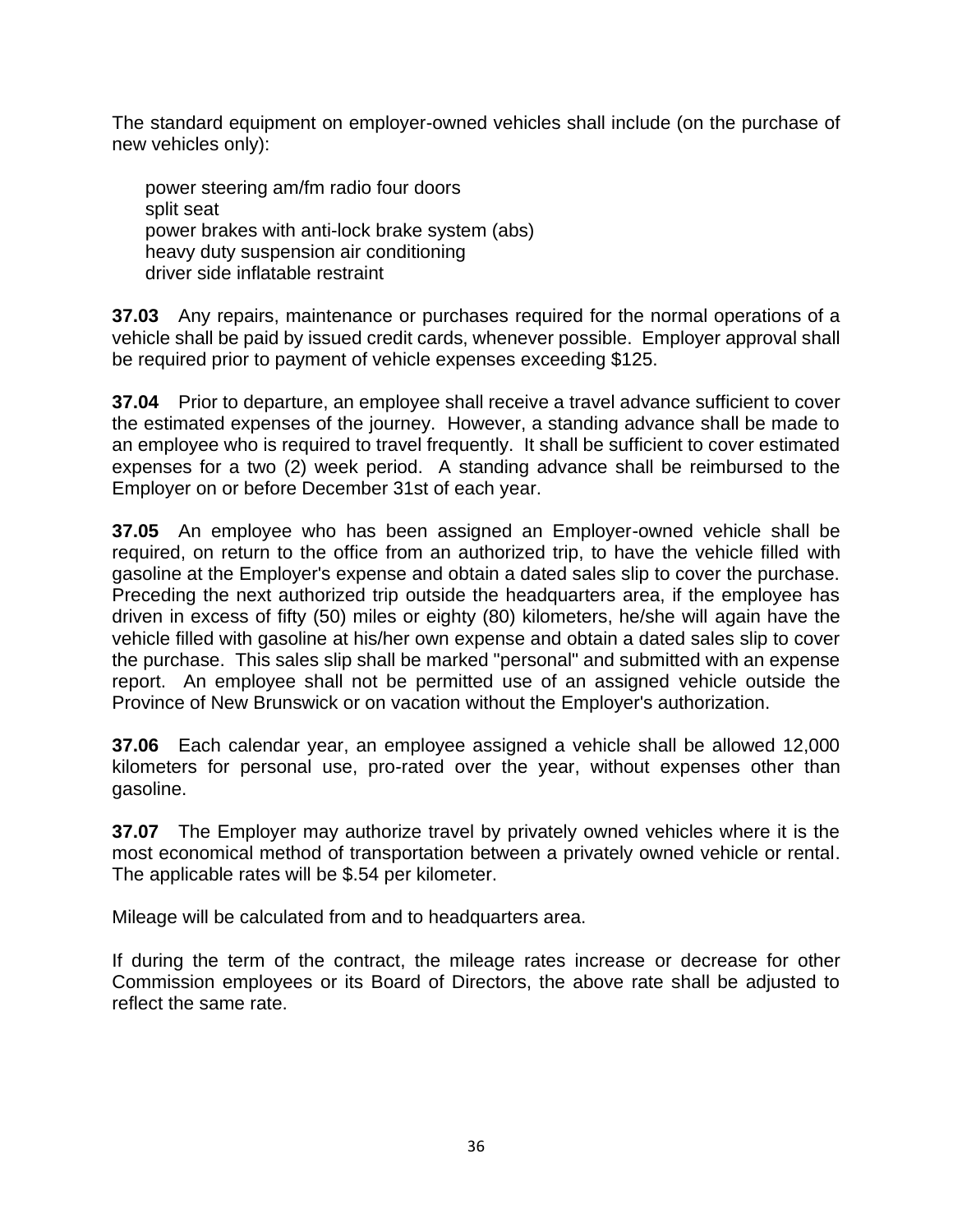**37.08** An employee assigned an Employer-owned vehicle shall not be held liable for any damage or loss which occurs as a result of an accident or otherwise when the employee is not at fault. However, if the employee is at fault, he shall not be held liable for damage or loss in excess of \$250. In the event of an accident involving an Employerowned vehicle, the employee involved shall submit a written report outlining the circumstances surrounding such accident.

**37.09** Upon presentation of recognized receipts, an employee shall be reimbursed for the following: lodgings, telephone, postage and if the absence exceeds five (5) working days, laundry and dry cleaning. When absence exceeds four (4) days, two (2) personal telephone calls to home may be included in the accommodations receipt. Employees shall be reimbursed reasonable and necessary tips, gratuities and other incidental expenses related directly to travel, at a rate of \$10.00 per night for which receipts are not required.

**37.10** Employees shall submit for reimbursement the following expenses: parking, tolls, ferry charges, plus a per diem rate of \$37.50 for meals. Where fewer than three meals are required in a day, the allowance shall be: breakfast \$7.50, lunch \$10.50, and dinner \$19.50. The out-of-province per diem rate will be; breakfast \$10.00, lunch \$12.00 and dinner \$24.00 for a total of \$46.00.

When departure time from the headquarters area is after 8:00 a.m., the employee shall not claim breakfast allowance, or if departure is after 1:15 p.m., lunch shall not be claimed. If departure is after 7:00 p.m., dinner shall not be claimed. When the arrival time back to the headquarters area is before 12:15 p.m., lunch shall not be claimed or if arrival is before 5:30 p.m., dinner shall not be claimed.

**37.11** If, during the term of the contract, the daily meal allowance for other Commission employees or Board of Directors increases above the rates identified in Article 37.10, those rates shall be adjusted to reflect the same rates.

**37.12** An employee shall submit their expense report, on the approved forms, detailing the expenditures incurred and the places where they were made and shall attach all necessary receipts. Also indicated shall be mileage at the beginning and conclusion of an authorized trip. The employee shall be reimbursed for their expenditures within ten (10) working days of submission.

**37.13** Where an employee uses overnight accommodations other than commercial, he shall be reimbursed \$40.00 per night.

## <span id="page-39-0"></span>**ARTICLE 38 - EI REBATE**

**38.01** The Employer agrees that five-twelfths (5/12) of any benefit derived shall be returned to the Union in trust to be used for education of the members of the bargaining unit on or before the last working day in February.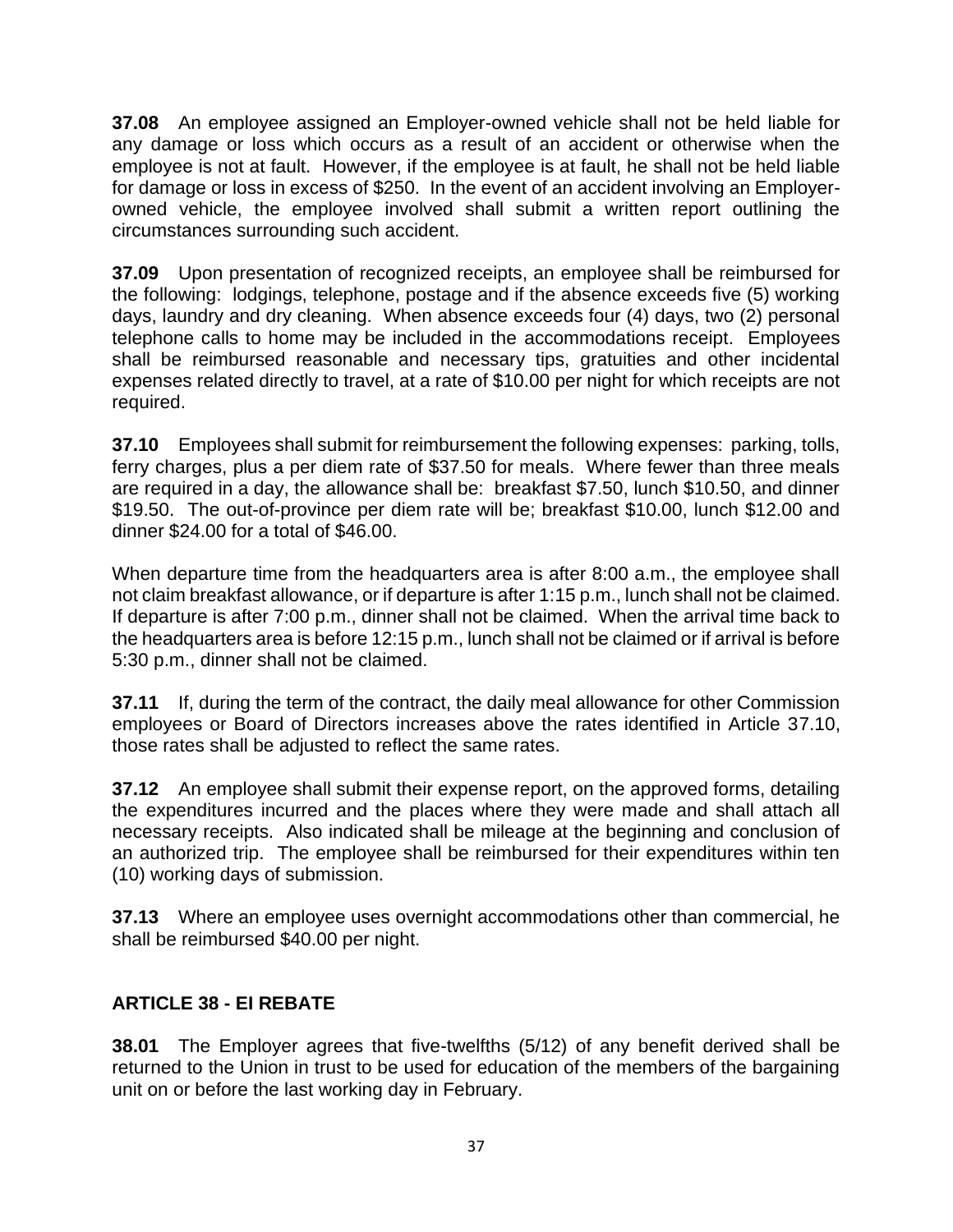## <span id="page-40-0"></span>**ARTICLE 39 - CLASSIFICATIONS**

**39.01** a) The Job Evaluation Committee will be made up of 3 Employer members (cochaired by an employer representative) and 3 Union members, appointed by the Union (co-chaired by a member of the Union Executive).

b) The Employer shall grant leave of absence with pay and benefits and without loss of seniority to attend meetings of the Job Evaluation Committee.

**c)** The Employer will pay for appropriate required training to use the Job Evaluation System. The training will be provided by an expert in this Job Evaluation tool. All wages and benefits will be paid by the Employer for such training**.**

d) The Job Evaluation Committees shall develop a Terms of Reference for the operations of the committee.

e) The Job Evaluation Committee shall operate by majority vote.

**39.02** a) Employees will have their job description reviewed on an annual basis during their performance review and at any other time requested by an employee. If there has been a change in the duties and responsibilities since August 27, 2008, the appropriate form designated by the employer will be completed by the employee and signed by the immediate supervisor and forwarded to Human Resources.

b) The agreed changes to the duties and responsibilities will first be reviewed by the cochairs to determine if there is a significant change (increased or decreased). If the cochairs agree that a full review is required, this review will be carried out by the 6 members of the Job Evaluation Committee using the Job Evaluation System and placing the position in the appropriate salary range. The new rate shall become retroactive to the time the request was submitted. If a majority of the Job Evaluation Committee agrees on the scoring, this result is not grievable. If a majority cannot be reached the matter may be submitted to grievance and adjudication. Any such grievance shall be submitted at STEP TWO. If the co-chairs cannot agree that a significant change has occurred the union may submit a grievance at STEP TWO.

**39.03** It is understood that for any Job Evaluation Committee vote as outlined in 13.04, 39.01 and 39.02 the Employer and Union shall each cast an equal number of votes.

**39.04** In no event shall the process outlined in 13.04 and 39.02 exceed three (3) months. This timeline may be extended by mutual agreement between the Employer and the Union.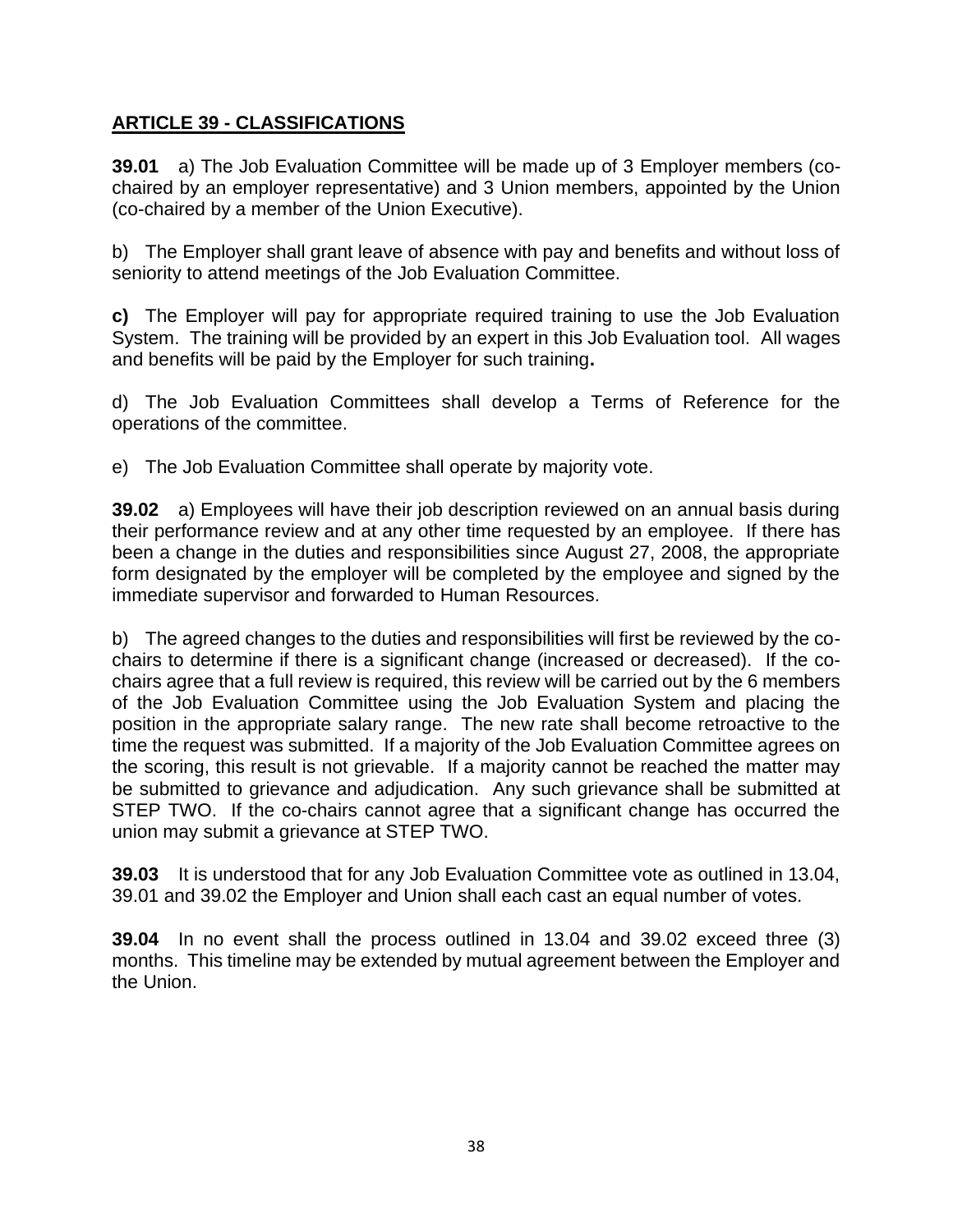#### <span id="page-41-0"></span>**ARTICLE 40 – ENTIRE AGREEMENT**

**This collective agreement inclusive of the attached appendices and letters of agreement shall constitute the entire agreement between the Parties relating to the subject matter hereof and shall not be amended other that by an instrument in writing of subsequent date hereto executed by the duly authorized representatives of both Parties.**

IN WITNESS WHEREOF the parties have signed this 16 day of February 2022.

For the Employer:

Tim Petersen

Josée Celectivo

Josée Pelletier

For the Union:  $\frac{1}{\sqrt{2}}$ 

Ryan Wentworth

Hicther Vail

Heather Vail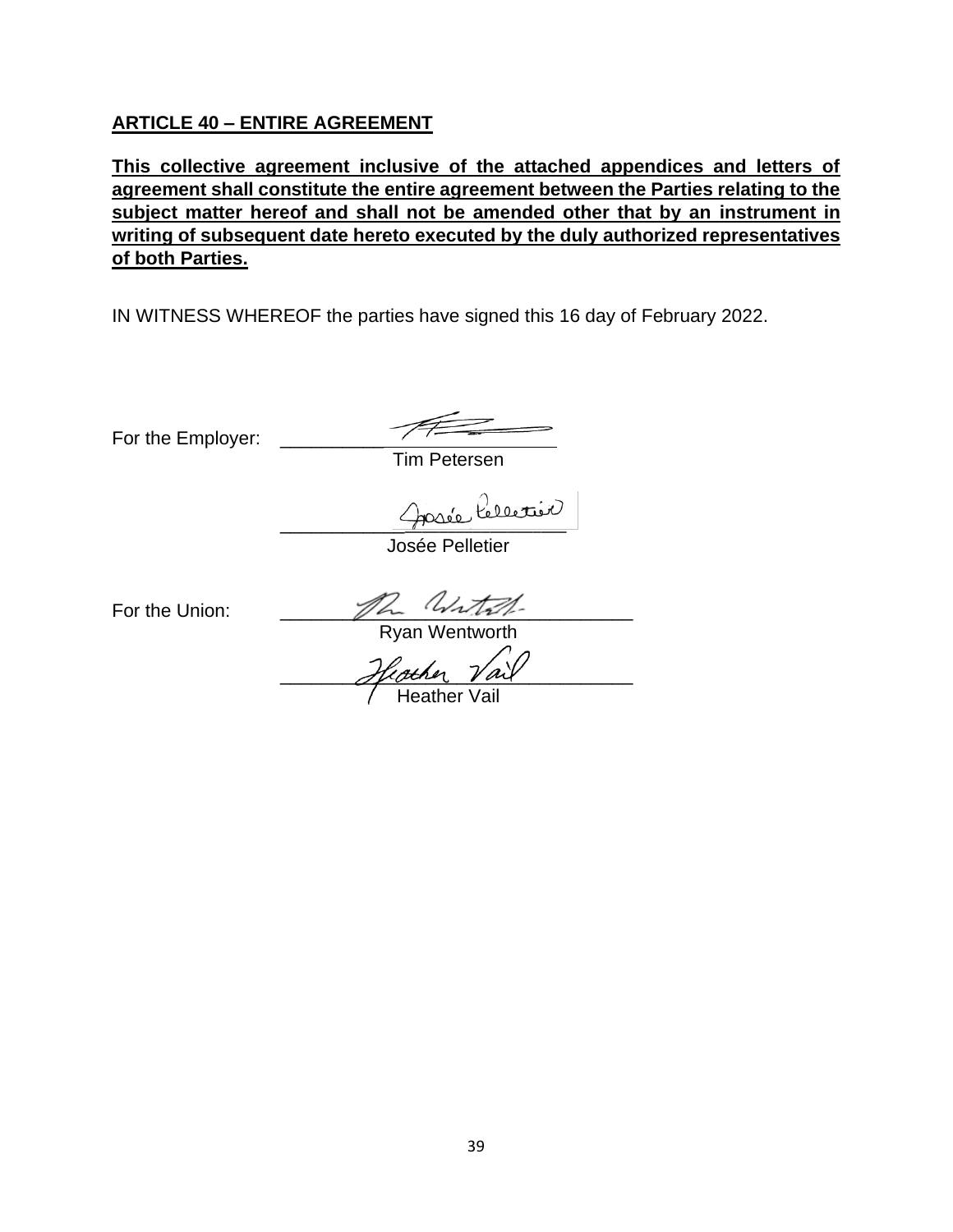#### **APPENDIX "A"**

<span id="page-42-0"></span>**Salary Range No. Classifications**

**RANGE 1 RANGE 6**

**RANGE 3** Document Processing Clerk

**RANGE 4**

Admitting Clerk Health Records Transcriptionist **RANGE 7** WRC Program Secretary WRC Office Clerk

#### **RANGE 5**

Admitting Officer **RANGE 8** Bookkeeper **Adjudicator** Adjudicator **Communications Secretary Manufacturist Investigator** Purchasing Clerk Translator Researcher Support Clerk II Administrative Support

Receptionist (WRC) Assessment Officer **Secretary RANGE 2** Chief Medical Office Secretary Enquiry Clerk Computer Operator IT Help Desk Operator

> **RANGE 6(a) Support Clerk III**

Support Clerk I Communication Officer/Event Planner **Administrator, Decision Review Review Coordinator Claim Coding Technical Specialist/DataAssistant**

**RANGE 9**

Translation Coordinator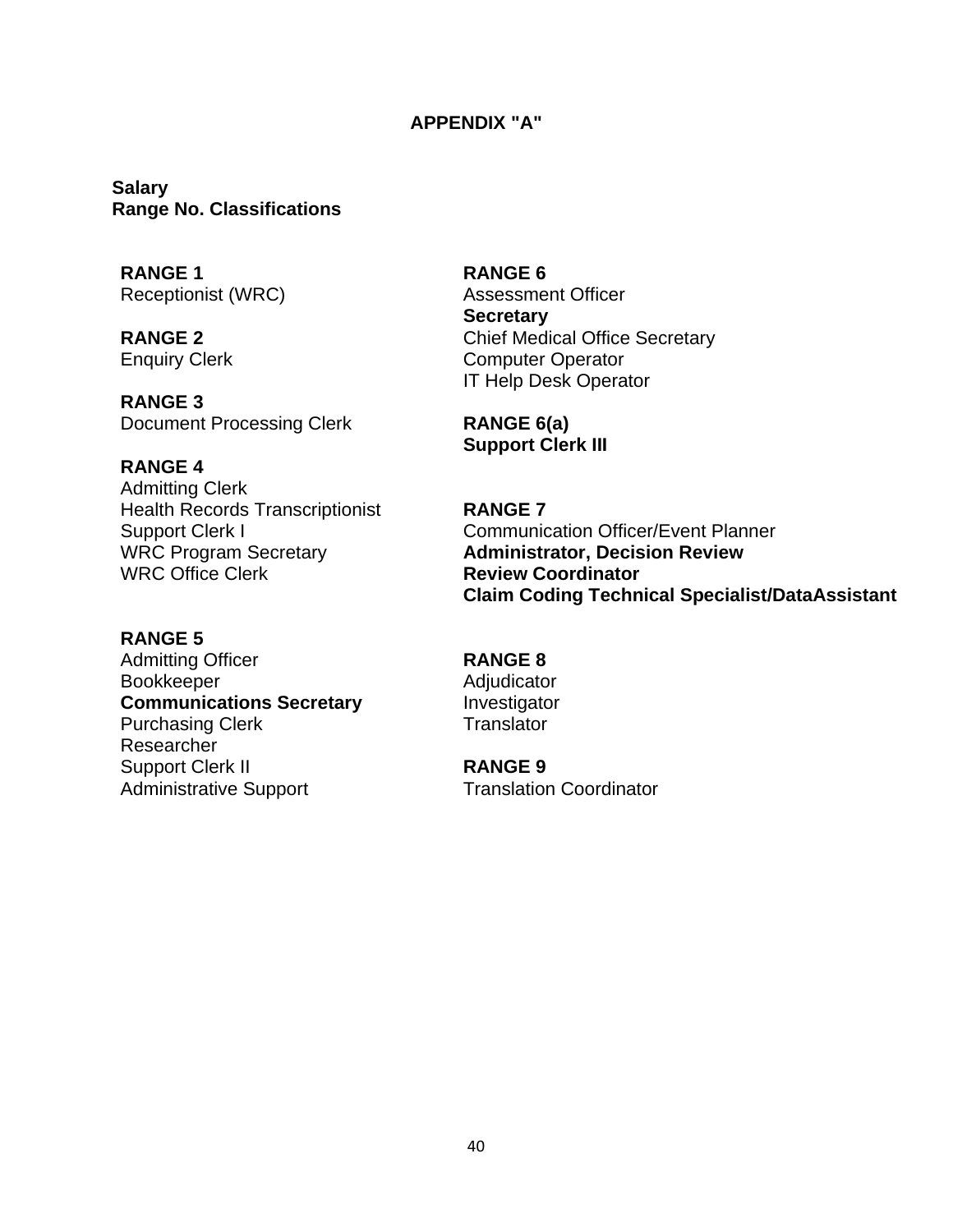**The following wage increases shall be applicable January 1st of each year:**

- **Effective 1 January 2019, increase all salary scales 2% and add \$0.25 an hour.**
- **Effective 1 January 2020, increase all salary scales 2% and add \$0.25 an hour.**
- **Effective 1 January 2021, increase all salary scales 2% and add \$0.25 an hour.**
- **Effective 1 January 2022, increase all salary scales 2% and add \$0.25 an hour.**
- **Effective 1 January 2023, increase all salary scales 2% and add \$0.25 an hour.**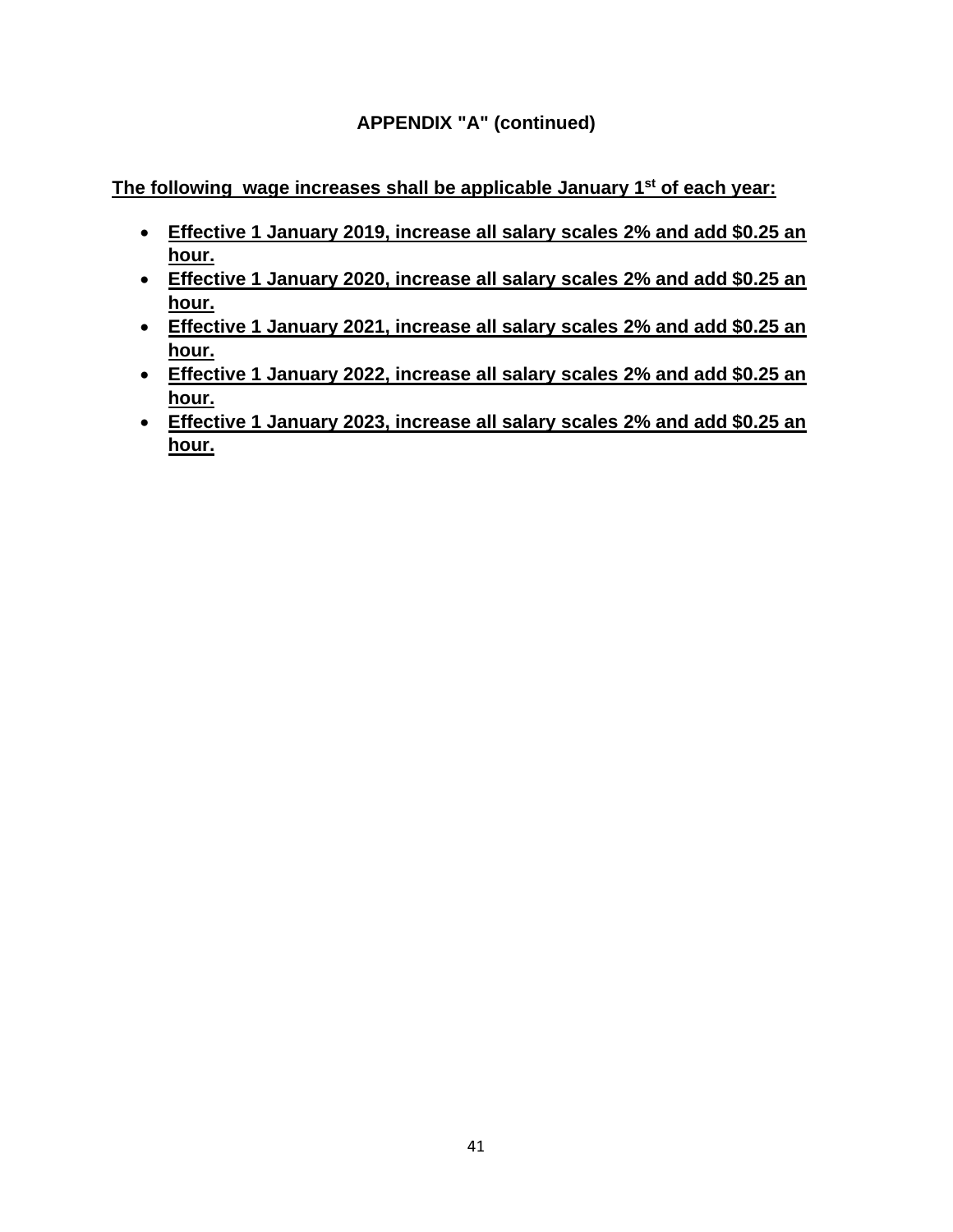#### **SALARY SCALE EFFECTIVE JANUARY 1, 2019 (2% Wage Increase from January 1, 2019, Plus \$0.25 an hour)**

| <b>HOURLY</b>    |                                 | Step 1    | Step 2          | Step 3          |                                 | Step 4    |                                 | Step 5    |
|------------------|---------------------------------|-----------|-----------------|-----------------|---------------------------------|-----------|---------------------------------|-----------|
| <b>RANGE 1</b>   | \$                              | 18.9941   | \$<br>19.8376   | \$<br>20.7191   | \$                              | 21.6402   | \$                              | 22.6028   |
| <b>RANGE 2</b>   | \$                              | 19.2936   | \$<br>20.1506   | \$<br>21.0461   | \$                              | 21.9819   | \$                              | 22.9598   |
| <b>RANGE 3</b>   | \$                              | 19.6148   | \$<br>20.4862   | \$<br>21.3968   | \$                              | 22.3484   | \$                              | 23.3428   |
| <b>RANGE 4</b>   | \$                              | 20.2911   | \$<br>21.1929   | \$<br>22.1353   | \$                              | 23.1202   | \$                              | 24.1493   |
| <b>RANGE 5</b>   | \$                              | 21.7460   | \$<br>22.7134   | \$<br>23.7242   | \$                              | 24.7805   | \$                              | 25.8843   |
| <b>RANGE 6</b>   | \$                              | 23.2515   | \$<br>24.2866   | \$<br>25.3682   | \$                              | 26.4986   | \$                              | 27.6797   |
| <b>RANGE 6A</b>  | $\overline{\boldsymbol{\zeta}}$ | 24.2302   | \$<br>25.3012   | \$<br>26.4334   | \$                              | 27.6064   | $\overline{\boldsymbol{\zeta}}$ | 28.8406   |
| <b>RANGE 7</b>   | \$                              | 27.9210   | \$<br>29.1662   | \$<br>30.4674   | \$                              | 31.8271   | \$                              | 33.2481   |
| <b>RANGE 8</b>   | \$                              | 30.7867   | \$<br>32.1608   | \$<br>33.5969   | \$                              | 35.0975   | \$                              | 36.6656   |
| <b>RANGE 9</b>   | \$                              | 32.3070   | \$<br>33.7495   | \$<br>35.2569   | \$                              | 36.8323   | \$                              | 38.4785   |
|                  |                                 |           |                 |                 |                                 |           |                                 |           |
| <b>BI-WEEKLY</b> |                                 | Step 1    | Step 2          | Step 3          |                                 | Step 4    |                                 | Step 5    |
| <b>RANGE 1</b>   | \$                              | 1,329.59  | \$<br>1,388.63  | \$<br>1,450.33  | \$                              | 1,514.81  | \$                              | 1,582.20  |
| <b>RANGE 2</b>   | $\overline{\xi}$                | 1,350.55  | \$<br>1,410.54  | \$<br>1,473.22  | \$                              | 1,538.73  | \$                              | 1,607.19  |
| <b>RANGE 3</b>   | $\overline{\xi}$                | 1,373.04  | \$<br>1,434.03  | \$<br>1,497.78  | \$                              | 1,564.39  | \$                              | 1,634.00  |
| <b>RANGE 4</b>   | \$                              | 1,420.37  | \$<br>1,483.51  | \$<br>1,549.47  | \$                              | 1,618.41  | \$                              | 1,690.45  |
| <b>RANGE 5</b>   | \$                              | 1,522.22  | \$<br>1,589.94  | \$<br>1,660.69  | \$                              | 1,734.64  | \$                              | 1,811.90  |
| <b>RANGE 6</b>   | $\overline{\boldsymbol{\zeta}}$ | 1,627.61  | \$<br>1,700.06  | \$<br>1,775.77  | $\overline{\boldsymbol{\zeta}}$ | 1,854.90  | $\overline{\boldsymbol{\zeta}}$ | 1,937.58  |
| <b>RANGE 6A</b>  | \$                              | 1,696.11  | \$<br>1,771.08  | \$<br>1,850.34  | \$                              | 1,932.45  | \$                              | 2,018.84  |
| <b>RANGE 7</b>   | $\overline{\xi}$                | 1,954.47  | \$<br>2,041.63  | \$<br>2,132.72  | \$                              | 2,227.90  | \$                              | 2,327.37  |
| <b>RANGE 8</b>   | $\overline{\boldsymbol{\zeta}}$ | 2,155.07  | \$<br>2,251.26  | \$<br>2,351.78  | \$                              | 2,456.83  | \$                              | 2,566.59  |
| <b>RANGE 9</b>   | \$                              | 2,261.49  | \$<br>2,362.47  | \$<br>2,467.98  | \$                              | 2,578.26  | \$                              | 2,693.50  |
|                  |                                 |           |                 |                 |                                 |           |                                 |           |
| <b>ANNUAL</b>    |                                 | Step 1    | Step 2          | Step 3          |                                 | Step 4    |                                 | Step 5    |
| <b>RANGE 1</b>   | \$                              | 34,569.32 | \$<br>36,104.38 | \$<br>37,708.68 | \$                              | 39,385.16 | \$                              | 41,137.08 |
| <b>RANGE 2</b>   | \$                              | 35,114.36 | \$<br>36,674.11 | \$<br>38,303.84 | \$                              | 40,007.06 | \$                              | 41,786.82 |
| <b>RANGE 3</b>   | $\overline{\xi}$                | 35,698.94 | \$<br>37,284.86 | \$<br>38,942.26 | \$                              | 40,674.09 | \$                              | 42,483.90 |
| <b>RANGE 4</b>   | \$                              | 36,929.73 | \$<br>38,571.16 | \$<br>40,286.29 | \$                              | 42,078.76 | \$                              | 43,951.75 |
| <b>RANGE 5</b>   | \$                              | 39,577.70 | \$<br>41,338.31 | \$<br>43,178.00 | \$                              | 45,100.51 | \$                              | 47,109.49 |
| <b>RANGE 6</b>   | \$                              | 42,317.75 | \$<br>44,201.62 | \$<br>46,170.15 | \$                              | 48,227.45 | \$                              | 50,377.12 |
| <b>RANGE 6A</b>  | \$                              | 44,098.96 | \$<br>46,048.18 | \$<br>48,108.79 | \$                              | 50,243.65 | \$                              | 52,489.89 |
| <b>RANGE 7</b>   | \$                              | 50,816.16 | \$<br>53,082.48 | \$<br>55,450.67 | \$                              | 57,925.32 | \$                              | 60,511.54 |
| <b>RANGE 8</b>   | \$                              | 56,031.72 | \$<br>58,532.66 | \$<br>61,146.36 | \$                              | 63,877.45 | \$                              | 66,731.39 |
| <b>RANGE 9</b>   | \$                              | 58,798.68 | \$<br>61,424.09 | \$<br>64,167.56 | \$                              | 67,034.79 | \$                              | 70,030.87 |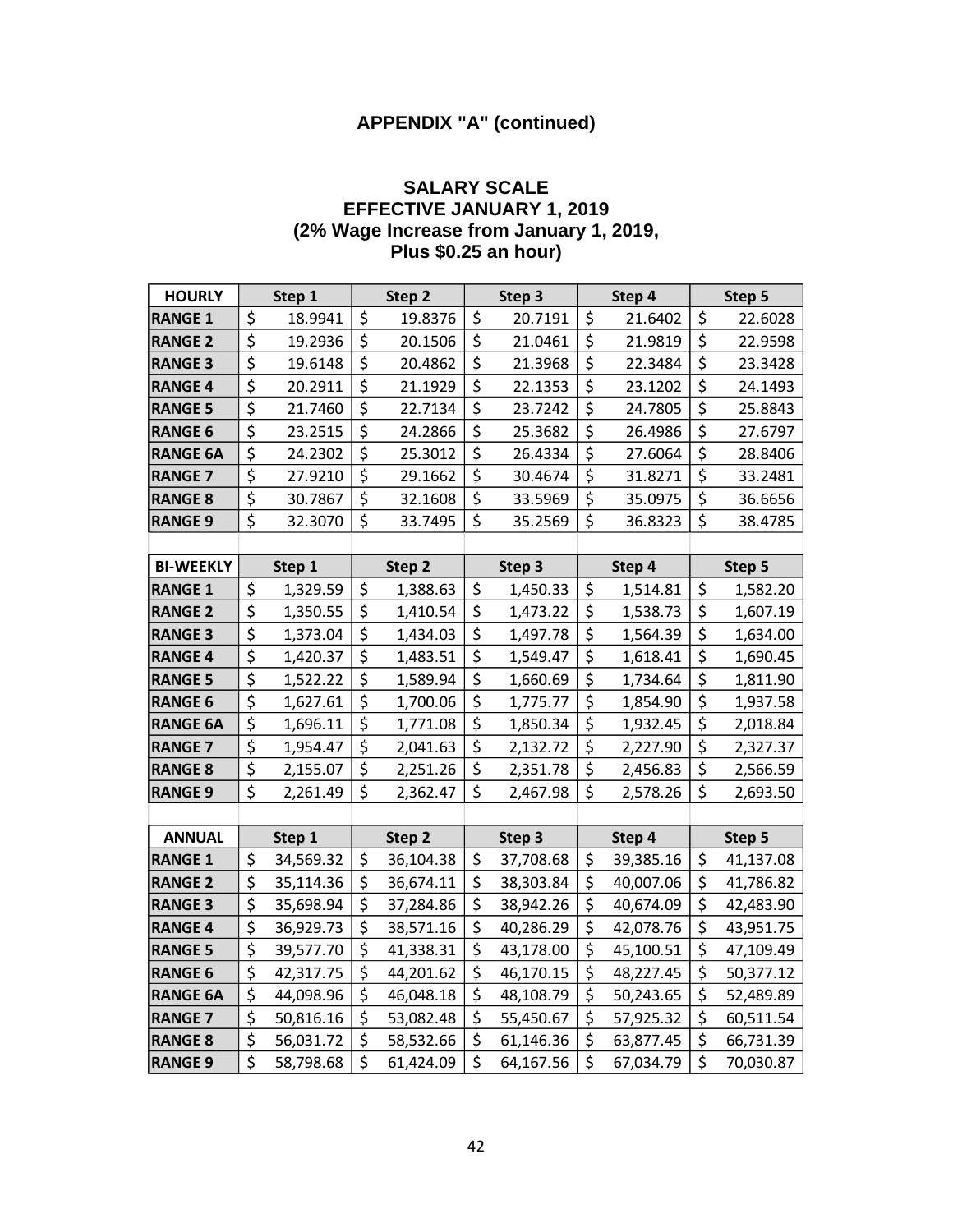#### **SALARY SCALE EFFECTIVE JANUARY 1, 2020 (2% Wage Increase from January 1, 2020, Plus \$0.25 an hour)**

| <b>HOURLY</b>    |                                 | Step 1    | Step 2          |                  | Step 3    |                                 | Step 4    |                                 | Step 5    |
|------------------|---------------------------------|-----------|-----------------|------------------|-----------|---------------------------------|-----------|---------------------------------|-----------|
| <b>RANGE 1</b>   | \$                              | 19.6240   | \$<br>20.4843   | \$               | 21.3834   | \$                              | 22.3230   | \$                              | 23.3048   |
| <b>RANGE 2</b>   | \$                              | 19.9295   | \$<br>20.8036   | \$               | 21.7170   | \$                              | 22.6715   | \$                              | 23.6690   |
| <b>RANGE 3</b>   | \$                              | 20.2571   | \$<br>21.1459   | \$               | 22.0748   | \$                              | 23.0454   | \$                              | 24.0597   |
| <b>RANGE 4</b>   | \$                              | 20.9469   | \$<br>21.8668   | \$               | 22.8280   | \$                              | 23.8326   | \$                              | 24.8823   |
| <b>RANGE 5</b>   | $\overline{\xi}$                | 22.4309   | \$<br>23.4176   | \$               | 24.4487   | $\overline{\mathsf{S}}$         | 25.5261   | $\overline{\xi}$                | 26.6520   |
| <b>RANGE 6</b>   | \$                              | 23.9665   | \$<br>25.0223   | \$               | 26.1256   | \$                              | 27.2786   | \$                              | 28.4833   |
| <b>RANGE 6A</b>  | $\overline{\xi}$                | 24.9648   | \$<br>26.0572   | $\overline{\xi}$ | 27.2121   | $\overline{\xi}$                | 28.4085   | \$                              | 29.6674   |
| <b>RANGE 7</b>   | \$                              | 28.7294   | \$<br>29.9995   | \$               | 31.3267   | \$                              | 32.7136   | \$                              | 34.1631   |
| <b>RANGE 8</b>   | \$                              | 31.6524   | \$<br>33.0540   | \$               | 34.5188   | \$                              | 36.0495   | \$                              | 37.6489   |
| <b>RANGE 9</b>   | $\overline{\boldsymbol{\zeta}}$ | 33.2031   | \$<br>34.6745   | \$               | 36.2120   | \$                              | 37.8189   | \$                              | 39.4981   |
|                  |                                 |           |                 |                  |           |                                 |           |                                 |           |
| <b>BI-WEEKLY</b> |                                 | Step 1    | Step 2          |                  | Step 3    |                                 | Step 4    |                                 | Step 5    |
| <b>RANGE 1</b>   | \$                              | 1,373.68  | \$<br>1,433.90  | \$               | 1,496.84  | \$                              | 1,562.61  | \$                              | 1,631.34  |
| <b>RANGE 2</b>   | $\overline{\boldsymbol{\zeta}}$ | 1,395.06  | \$<br>1,456.25  | \$               | 1,520.19  | \$                              | 1,587.01  | \$                              | 1,656.83  |
| <b>RANGE 3</b>   | \$                              | 1,418.00  | \$<br>1,480.21  | \$               | 1,545.23  | \$                              | 1,613.18  | \$                              | 1,684.18  |
| <b>RANGE 4</b>   | $\overline{\mathsf{S}}$         | 1,466.28  | \$<br>1,530.68  | \$               | 1,597.96  | \$                              | 1,668.28  | \$                              | 1,741.76  |
| <b>RANGE 5</b>   | \$                              | 1,570.16  | \$<br>1,639.23  | \$               | 1,711.41  | \$                              | 1,786.83  | \$                              | 1,865.64  |
| <b>RANGE 6</b>   | \$                              | 1,677.66  | \$<br>1,751.56  | \$               | 1,828.79  | \$                              | 1,909.50  | \$                              | 1,993.83  |
| <b>RANGE 6A</b>  | \$                              | 1,747.54  | \$<br>1,824.01  | \$               | 1,904.84  | $\overline{\xi}$                | 1,988.60  | $\overline{\boldsymbol{\zeta}}$ | 2,076.72  |
| <b>RANGE 7</b>   | \$                              | 2,011.06  | \$<br>2,099.97  | \$               | 2,192.87  | $\overline{\boldsymbol{\zeta}}$ | 2,289.95  | \$                              | 2,391.41  |
| <b>RANGE 8</b>   | \$                              | 2,215.67  | \$<br>2,313.78  | \$               | 2,416.32  | \$                              | 2,523.46  | \$                              | 2,635.42  |
| <b>RANGE 9</b>   | \$                              | 2,324.22  | \$<br>2,427.21  | \$               | 2,534.84  | \$                              | 2,647.33  | \$                              | 2,764.86  |
|                  |                                 |           |                 |                  |           |                                 |           |                                 |           |
| <b>ANNUAL</b>    |                                 | Step 1    | Step 2          |                  | Step 3    |                                 | Step 4    |                                 | Step 5    |
| <b>RANGE 1</b>   | \$                              | 35,715.71 | \$<br>37,281.46 | \$               | 38,917.85 | \$                              | 40,627.87 | \$                              | 42,414.82 |
| <b>RANGE 2</b>   | \$                              | 36,271.65 | \$<br>37,862.59 | \$               | 39,524.92 | \$                              | 41,262.20 | \$                              | 43,077.55 |
| <b>RANGE 3</b>   | \$                              | 36,867.92 | \$<br>38,485.56 | \$               | 40,176.10 | $\overline{\boldsymbol{\zeta}}$ | 41,942.57 | \$                              | 43,788.57 |
| <b>RANGE 4</b>   | \$                              | 38,123.33 | \$<br>39,797.58 | \$               | 41,547.02 | $\overline{\xi}$                | 43,375.34 | \$                              | 45,285.79 |
| <b>RANGE 5</b>   | \$                              | 40,824.26 | \$<br>42,620.08 | \$               | 44,496.56 | \$                              | 46,457.52 | \$                              | 48,506.68 |
| <b>RANGE 6</b>   | \$                              | 43,619.10 | \$<br>45,540.66 | \$               | 47,548.55 | \$                              | 49,647.00 | \$                              | 51,839.67 |
| <b>RANGE 6A</b>  | \$                              | 45,435.94 | \$<br>47,424.15 | \$               | 49,525.96 | $\overline{\xi}$                | 51,703.52 | \$                              | 53,994.69 |
| <b>RANGE 7</b>   | \$                              | 52,287.48 | \$<br>54,599.13 | \$               | 57,014.68 | \$                              | 59,538.83 | \$                              | 62,176.77 |
| <b>RANGE 8</b>   | \$                              | 57,607.35 | \$<br>60,158.31 | \$               | 62,824.29 | \$                              | 65,610.00 | \$                              | 68,521.02 |
| <b>RANGE 9</b>   | $\overline{\mathsf{S}}$         | 60,429.66 | \$<br>63,107.57 | \$               | 65,905.91 | $\overline{\mathsf{S}}$         | 68,830.48 | $\overline{\mathsf{S}}$         | 71,886.49 |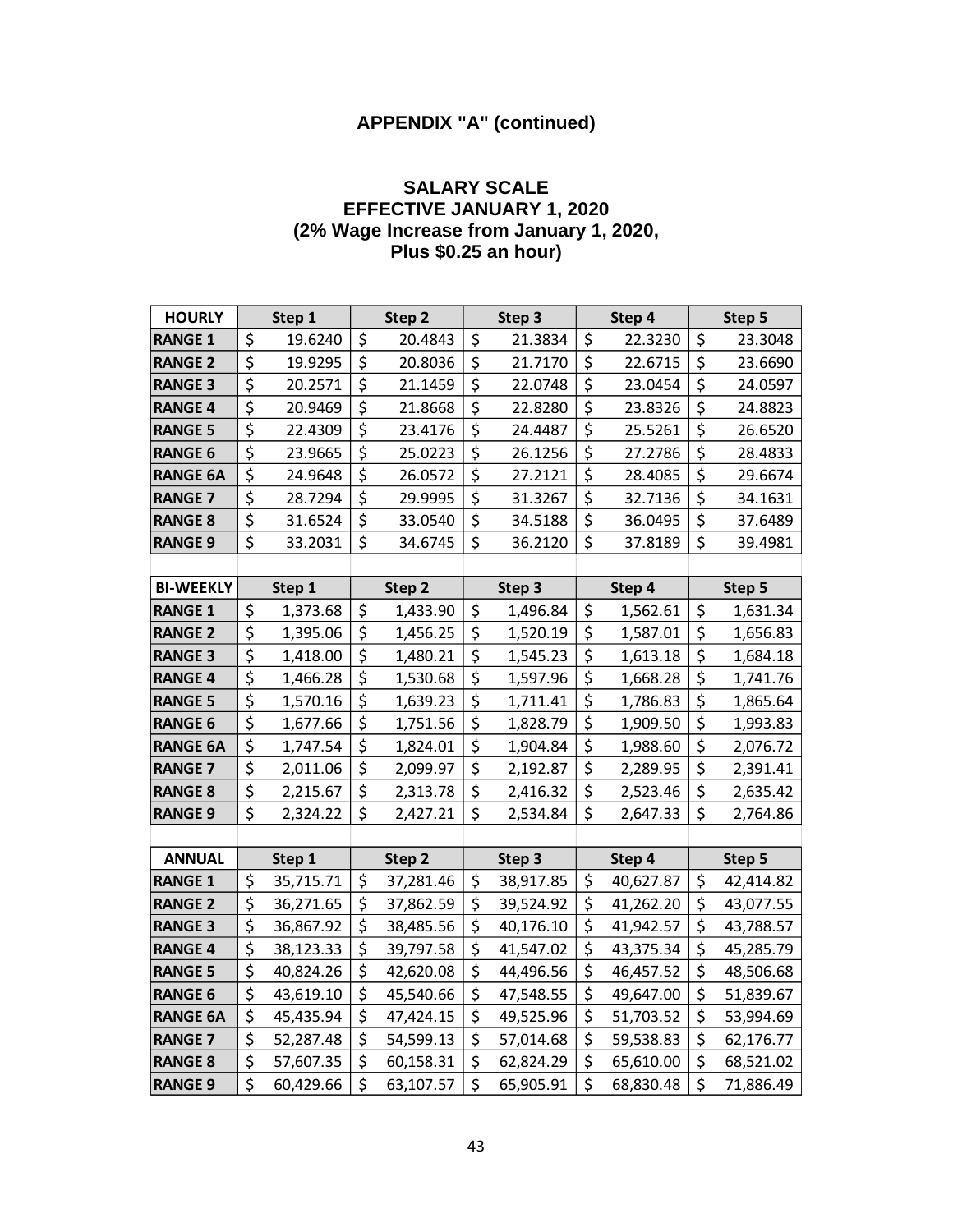#### **SALARY SCALE EFFECTIVE JANUARY 1, 2021 (2% Wage Increase from January 1, 2021, Plus \$0.25 an hour)**

| <b>HOURLY</b>    |                                 | Step 1    |                                 | Step <sub>2</sub> | Step 3          |                                 | Step 4    | Step 5          |
|------------------|---------------------------------|-----------|---------------------------------|-------------------|-----------------|---------------------------------|-----------|-----------------|
| <b>RANGE 1</b>   | \$                              | 20.2665   | \$                              | 21.1440           | \$<br>22.0611   | \$                              | 23.0195   | \$<br>24.0209   |
| <b>RANGE 2</b>   | \$                              | 20.5781   | \$                              | 21.4697           | \$<br>22.4013   | \$                              | 23.3750   | \$<br>24.3924   |
| <b>RANGE 3</b>   | \$                              | 20.9122   | \$                              | 21.8188           | \$<br>22.7663   | \$                              | 23.7563   | \$<br>24.7908   |
| <b>RANGE 4</b>   | $\overline{\boldsymbol{\zeta}}$ | 21.6158   | $\overline{\xi}$                | 22.5541           | \$<br>23.5346   | $\overline{\xi}$                | 24.5593   | \$<br>25.6299   |
| <b>RANGE 5</b>   | $\overline{\xi}$                | 23.1295   | \$                              | 24.1360           | \$<br>25.1876   | \$                              | 26.2866   | \$<br>27.4351   |
| <b>RANGE 6</b>   | \$                              | 24.6959   | \$                              | 25.7728           | \$<br>26.8981   | $\overline{\xi}$                | 28.0741   | \$<br>29.3030   |
| <b>RANGE 6A</b>  | $\overline{\boldsymbol{\zeta}}$ | 25.7141   | $\overline{\xi}$                | 26.8284           | \$<br>28.0063   | $\overline{\xi}$                | 29.2267   | \$<br>30.5108   |
| <b>RANGE 7</b>   | \$                              | 29.5540   | \$                              | 30.8495           | \$<br>32.2033   | \$                              | 33.6179   | \$<br>35.0963   |
| <b>RANGE 8</b>   | $\overline{\xi}$                | 32.5354   | \$                              | 33.9651           | \$<br>35.4592   | \$                              | 37.0204   | \$<br>38.6519   |
| <b>RANGE 9</b>   | \$                              | 34.1172   | \$                              | 35.6180           | \$<br>37.1863   | \$                              | 38.8253   | \$<br>40.5380   |
|                  |                                 |           |                                 |                   |                 |                                 |           |                 |
| <b>BI-WEEKLY</b> |                                 | Step 1    |                                 | Step 2            | Step 3          |                                 | Step 4    | Step 5          |
| <b>RANGE 1</b>   | \$                              | 1,418.65  | \$                              | 1,480.08          | \$<br>1,544.28  | \$                              | 1,611.36  | \$<br>1,681.47  |
| <b>RANGE 2</b>   | \$                              | 1,440.46  | \$                              | 1,502.88          | \$<br>1,568.09  | \$                              | 1,636.25  | \$<br>1,707.47  |
| <b>RANGE 3</b>   | \$                              | 1,463.86  | \$                              | 1,527.32          | \$<br>1,593.64  | \$                              | 1,662.94  | \$<br>1,735.36  |
| <b>RANGE 4</b>   | \$                              | 1,513.11  | \$                              | 1,578.79          | \$<br>1,647.42  | \$                              | 1,719.15  | \$<br>1,794.10  |
| <b>RANGE 5</b>   | \$                              | 1,619.07  | \$                              | 1,689.52          | \$<br>1,763.13  | \$                              | 1,840.06  | \$<br>1,920.45  |
| <b>RANGE 6</b>   | $\overline{\boldsymbol{\zeta}}$ | 1,728.71  | \$                              | 1,804.09          | \$<br>1,882.87  | \$                              | 1,965.19  | \$<br>2,051.21  |
| <b>RANGE 6A</b>  | $\overline{\boldsymbol{\zeta}}$ | 1,799.99  | $\overline{\boldsymbol{\zeta}}$ | 1,877.99          | \$<br>1,960.44  | \$                              | 2,045.87  | \$<br>2,135.75  |
| <b>RANGE 7</b>   | $\overline{\boldsymbol{\zeta}}$ | 2,068.78  | $\overline{\xi}$                | 2,159.47          | \$<br>2,254.23  | $\overline{\boldsymbol{\zeta}}$ | 2,353.25  | \$<br>2,456.74  |
| <b>RANGE 8</b>   | \$                              | 2,277.48  | \$                              | 2,377.56          | \$<br>2,482.15  | \$                              | 2,591.43  | \$<br>2,705.63  |
| <b>RANGE 9</b>   | $\overline{\xi}$                | 2,388.20  | \$                              | 2,493.26          | \$<br>2,603.04  | \$                              | 2,717.77  | \$<br>2,837.66  |
|                  |                                 |           |                                 |                   |                 |                                 |           |                 |
| <b>ANNUAL</b>    |                                 | Step 1    |                                 | Step 2            | Step 3          |                                 | Step 4    | Step 5          |
| <b>RANGE 1</b>   | \$                              | 36,885.02 | \$                              | 38,482.09         | \$<br>40,151.21 | \$                              | 41,895.42 | \$<br>43,718.12 |
| <b>RANGE 2</b>   | \$                              | 37,452.08 | \$                              | 39,074.84         | \$<br>40,770.42 | \$                              | 42,542.44 | \$<br>44,394.11 |
| <b>RANGE 3</b>   | \$                              | 38,060.28 | \$                              | 39,710.27         | \$<br>41,434.62 | \$                              | 43,236.42 | \$<br>45,119.35 |
| <b>RANGE 4</b>   | $\overline{\xi}$                | 39,340.79 | $\overline{\xi}$                | 41,048.54         | \$<br>42,832.96 | $\overline{\xi}$                | 44,697.85 | \$<br>46,646.50 |
| <b>RANGE 5</b>   | \$                              | 42,095.74 | \$                              | 43,927.48         | \$<br>45,841.50 | \$                              | 47,841.67 | \$<br>49,931.81 |
| <b>RANGE 6</b>   | $\overline{\xi}$                | 44,946.49 | $\overline{\xi}$                | 46,906.47         | \$<br>48,954.52 | $\overline{\xi}$                | 51,094.94 | \$<br>53,331.46 |
| <b>RANGE 6A</b>  | \$                              | 46,799.66 | \$                              | 48,827.63         | \$<br>50,971.48 | \$                              | 53,192.59 | \$<br>55,529.58 |
| <b>RANGE 7</b>   | \$                              | 53,788.23 | \$                              | 56,146.12         | \$<br>58,609.97 | \$                              | 61,184.61 | \$<br>63,875.31 |
| <b>RANGE 8</b>   | \$                              | 59,214.50 | \$                              | 61,816.48         | \$<br>64,535.77 | \$                              | 67,377.20 | \$<br>70,346.44 |
| <b>RANGE 9</b>   | $\overline{\boldsymbol{\zeta}}$ | 62,093.25 | \$                              | 64,824.72         | \$<br>67,679.03 | \$                              | 70,662.09 | \$<br>73,779.22 |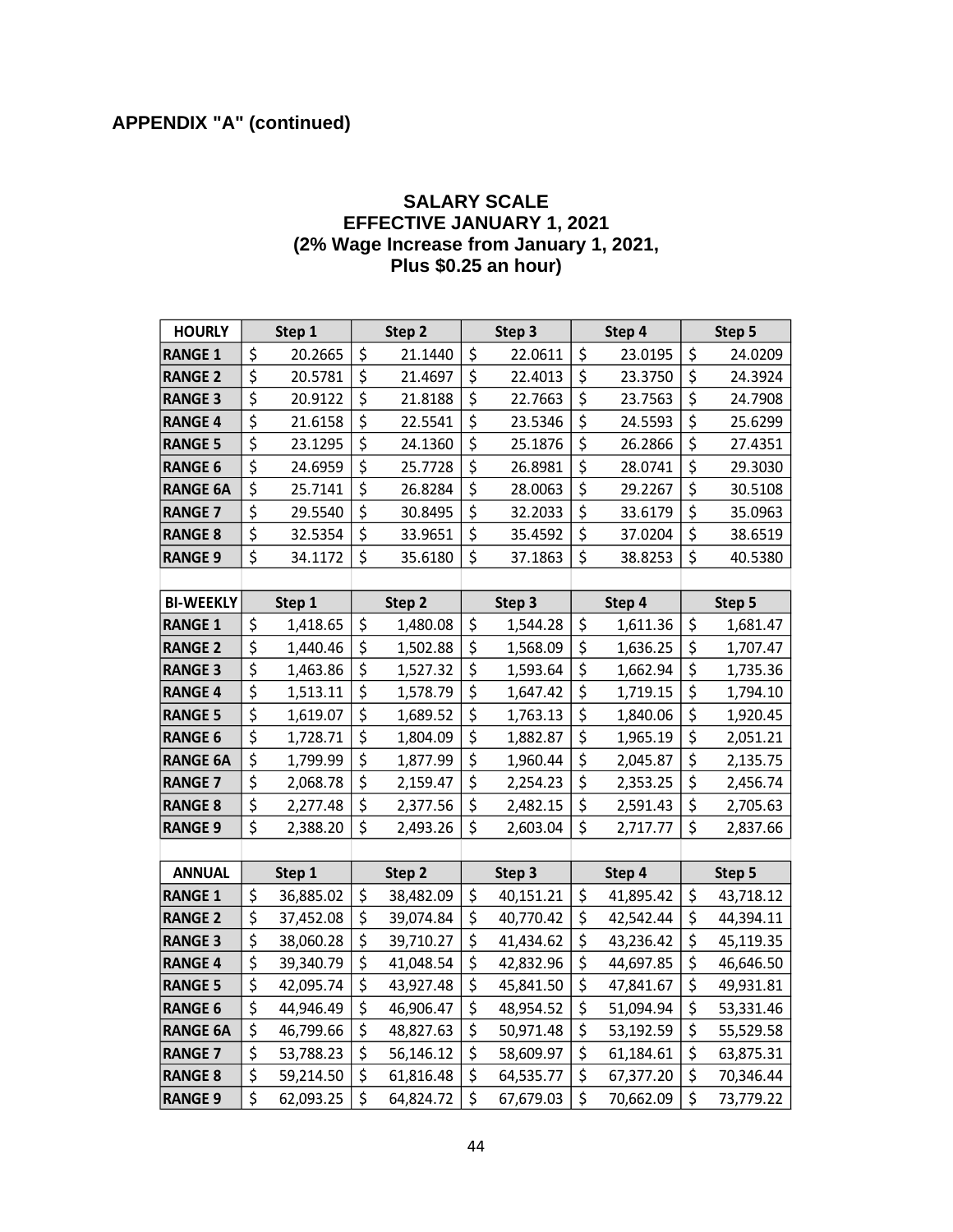#### **SALARY SCALE EFFECTIVE JANUARY 1, 2022 (2% Wage Increase from January 1, 2022, Plus \$0.25 an hour)**

| <b>HOURLY</b>    | Step 1      | Step 2      | Step 3      | Step 4      | Step 5      |
|------------------|-------------|-------------|-------------|-------------|-------------|
| <b>RANGE 1</b>   | \$          | \$          | \$          | \$          | \$          |
|                  | 20.9218     | 21.8169     | 22.7523     | 23.7299     | 24.7514     |
| <b>RANGE 2</b>   | \$          | \$          | \$          | \$          | \$          |
|                  | 21.2396     | 22.1491     | 23.0994     | 24.0925     | 25.1302     |
| <b>RANGE 3</b>   | \$          | \$          | \$          | \$          | \$          |
|                  | 21.5805     | 22.5052     | 23.4716     | 24.4814     | 25.5367     |
| <b>RANGE 4</b>   | \$          | \$          | \$          | \$          | \$          |
|                  | 22.2981     | 23.2552     | 24.2553     | 25.3004     | 26.3925     |
| <b>RANGE 5</b>   | \$          | \$          | \$          | \$          | \$          |
|                  | 23.8421     | 24.8687     | 25.9414     | 27.0624     | 28.2338     |
| <b>RANGE 6</b>   | \$          | \$          | \$          | \$          | \$          |
|                  | 25.4398     | 26.5382     | 27.6861     | 28.8856     | 30.1391     |
| <b>RANGE 6A</b>  | \$          | \$          | \$          | \$          | \$          |
|                  | 26.4784     | 27.6149     | 28.8164     | 30.0612     | 31.3710     |
| <b>RANGE 7</b>   | \$          | \$          | \$          | \$          | \$          |
|                  | 30.3951     | 31.7165     | 33.0973     | 34.5403     | 36.0482     |
| <b>RANGE 8</b>   | \$          | \$          | \$          | \$          | \$          |
|                  | 33.4361     | 34.8944     | 36.4184     | 38.0108     | 39.6749     |
| <b>RANGE 9</b>   | \$          | \$          | \$          | \$          | \$          |
|                  | 35.0495     | 36.5803     | 38.1800     | 39.8518     | 41.5988     |
|                  |             |             |             |             |             |
| <b>BI-WEEKLY</b> | Step 1      | Step 2      | Step 3      | Step 4      | Step 5      |
| <b>RANGE 1</b>   | \$          | \$          | \$          | \$          | \$          |
|                  | 1,464.53    | 1,527.18    | 1,592.66    | 1,661.09    | 1,732.60    |
| <b>RANGE 2</b>   | \$          | \$          | \$          | \$          | \$          |
|                  | 1,486.77    | 1,550.44    | 1,616.95    | 1,686.47    | 1,759.11    |
| <b>RANGE 3</b>   | \$          | \$          | \$          | \$          | \$          |
|                  | 1,510.63    | 1,575.36    | 1,643.01    | 1,713.70    | 1,787.57    |
| <b>RANGE 4</b>   | \$          | \$          | \$          | \$          | \$          |
|                  | 1,560.87    | 1,627.87    | 1,697.87    | 1,771.03    | 1,847.48    |
| <b>RANGE 5</b>   | \$          | \$          | \$          | \$          | \$          |
|                  | 1,668.95    | 1,740.81    | 1,815.90    | 1,894.37    | 1,976.36    |
| <b>RANGE 6</b>   | \$          | \$          | \$          | \$          | \$          |
|                  | 1,780.79    | 1,857.68    | 1,938.02    | 2,021.99    | 2,109.73    |
| <b>RANGE 6A</b>  | \$          | \$          | \$          | \$          | \$          |
|                  | 1,853.49    | 1,933.05    | 2,017.15    | 2,104.29    | 2,195.97    |
| <b>RANGE 7</b>   | \$          | \$          | \$          | \$          | \$          |
|                  | 2,127.65    | 2,220.16    | 2,316.81    | 2,417.82    | 2,523.38    |
| <b>RANGE 8</b>   | \$          | \$          | \$          | \$          | \$          |
|                  | 2,340.53    | 2,442.61    | 2,549.29    | 2,660.76    | 2,777.24    |
| <b>RANGE 9</b>   | \$          | \$          | \$          | \$          | \$          |
|                  | 2,453.47    | 2,560.62    | 2,672.60    | 2,789.63    | 2,911.92    |
|                  |             |             |             |             |             |
| <b>ANNUAL</b>    | Step 1      | Step 2      | Step 3      | Step 4      | Step 5      |
| <b>RANGE 1</b>   | \$38,077.72 | \$39,706.74 | \$41,409.23 | \$43,188.33 | \$45,047.48 |
| <b>RANGE 2</b>   | \$38,656.12 | \$40,311.34 | \$42,040.82 | \$43,848.29 | \$45,736.99 |
| <b>RANGE 3</b>   | \$39,276.48 | \$40,959.48 | \$42,718.32 | \$44,556.15 | \$46,476.73 |
| <b>RANGE 4</b>   | \$40,582.61 | \$42,324.51 | \$44,144.61 | \$46,046.80 | \$48,034.43 |
| <b>RANGE 5</b>   | \$43,392.66 | \$45,261.03 | \$47,213.33 | \$49,253.50 | \$51,385.45 |
| <b>RANGE 6</b>   | \$46,300.41 | \$48,299.60 | \$50,388.61 | \$52,571.84 | \$54,853.09 |
| <b>RANGE 6A</b>  | \$48,190.66 | \$50,259.18 | \$52,445.91 | \$54,711.44 | \$57,095.18 |
| <b>RANGE 7</b>   | \$55,319.00 | \$57,724.04 | \$60,237.17 | \$62,863.30 | \$65,607.81 |
| <b>RANGE 8</b>   | \$60,853.79 | \$63,507.80 | \$66,281.49 | \$69,179.74 | \$72,208.37 |
| <b>RANGE 9</b>   | \$63,790.11 | \$66,576.22 | \$69,487.61 | \$72,530.33 | \$75,709.80 |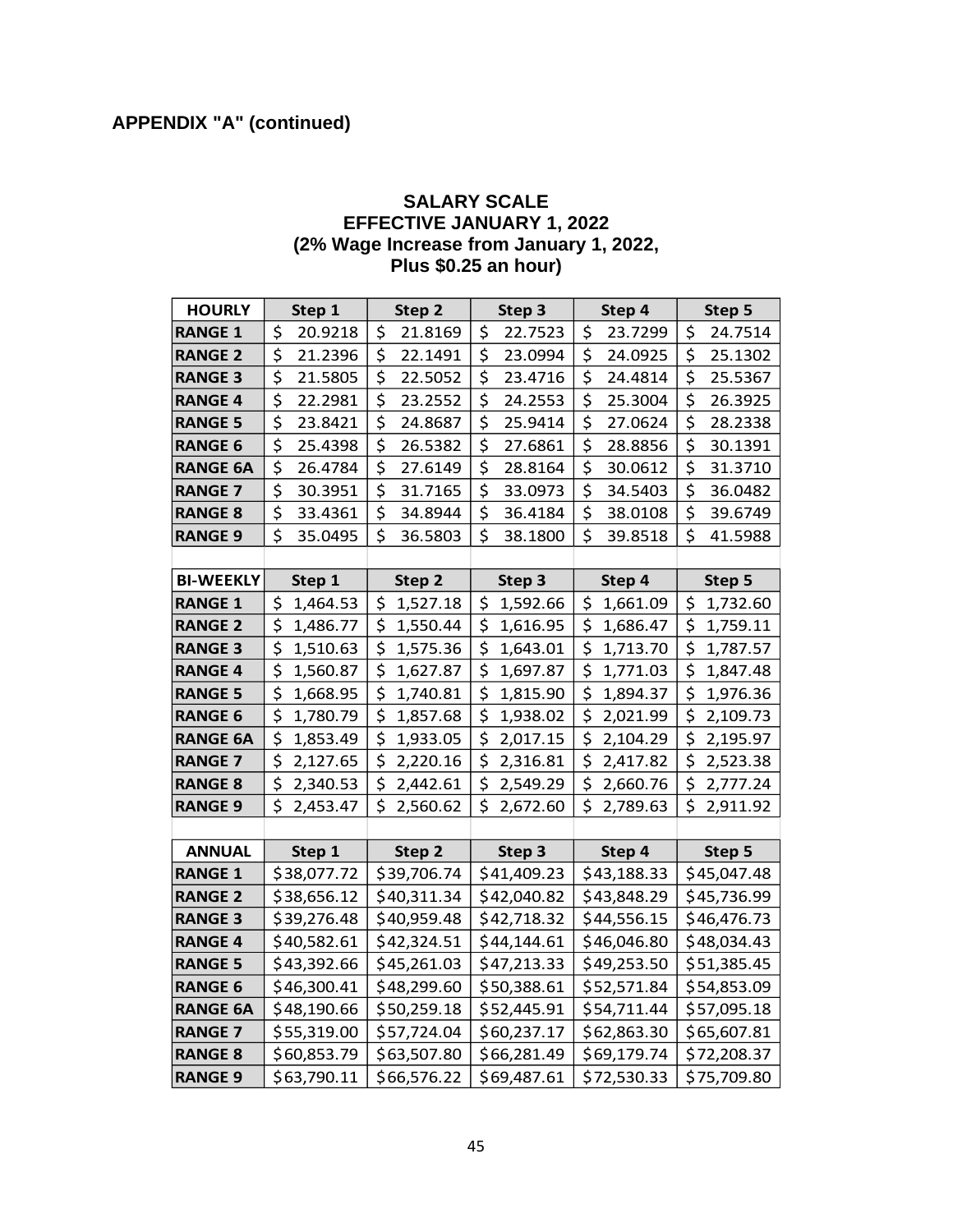#### **SALARY SCALE EFFECTIVE JANUARY 1, 2023 (2% Wage Increase from January 1, 2023, Plus \$0.25 an hour)**

| <b>HOURLY</b>    | Step 1      | Step 2      | Step 3      | Step 4      | Step 5                                       |
|------------------|-------------|-------------|-------------|-------------|----------------------------------------------|
| <b>RANGE 1</b>   | \$          | \$          | \$          | \$          | \$                                           |
|                  | 21.5903     | 22.5032     | 23.4574     | 24.4545     | 25.4964                                      |
| <b>RANGE 2</b>   | \$          | \$          | \$          | \$          | \$                                           |
|                  | 21.9144     | 22.8421     | 23.8113     | 24.8243     | 25.8828                                      |
| <b>RANGE 3</b>   | \$          | \$          | \$          | \$          | \$                                           |
|                  | 22.2621     | 23.2053     | 24.1910     | 25.2210     | 26.2974                                      |
| <b>RANGE 4</b>   | \$          | \$          | \$          | \$          | \$                                           |
|                  | 22.9941     | 23.9703     | 24.9904     | 26.0565     | 27.1704                                      |
| <b>RANGE 5</b>   | \$          | \$          | \$          | \$          | \$                                           |
|                  | 24.5690     | 25.6161     | 26.7102     | 27.8536     | 29.0484                                      |
| <b>RANGE 6</b>   | \$          | \$          | \$          | \$          | \$                                           |
|                  | 26.1986     | 27.3190     | 28.4898     | 29.7133     | 30.9918                                      |
| <b>RANGE 6A</b>  | \$          | \$          | \$          | \$          | \$                                           |
|                  | 27.2579     | 28.4172     | 29.6428     | 30.9125     | 32.2484                                      |
| <b>RANGE 7</b>   | \$          | \$          | \$          | \$          | \$                                           |
|                  | 31.2530     | 32.6008     | 34.0093     | 35.4811     | 37.0192                                      |
| <b>RANGE 8</b>   | \$          | \$          | \$          | \$          | \$                                           |
|                  | 34.3549     | 35.8423     | 37.3968     | 39.0211     | 40.7184                                      |
| <b>RANGE 9</b>   | \$          | \$          | \$          | \$          | \$                                           |
|                  | 36.0005     | 37.5619     | 39.1936     | 40.8989     | 42.6808                                      |
|                  |             |             |             |             |                                              |
| <b>BI-WEEKLY</b> | Step 1      | Step 2      | Step 3      | Step 4      | Step 5                                       |
| <b>RANGE 1</b>   | \$          | \$          | \$          | \$          | \$                                           |
|                  | 1,511.32    | 1,575.23    | 1,642.02    | 1,711.81    | 1,784.75                                     |
| <b>RANGE 2</b>   | \$          | \$          | \$          | \$          | \$                                           |
|                  | 1,534.01    | 1,598.94    | 1,666.79    | 1,737.70    | 1,811.80                                     |
| <b>RANGE 3</b>   | \$          | \$          | \$          | \$          | \$                                           |
|                  | 1,558.35    | 1,624.37    | 1,693.37    | 1,765.47    | 1,840.82                                     |
| <b>RANGE 4</b>   | \$          | \$          | \$          | \$          | \$                                           |
|                  | 1,609.59    | 1,677.92    | 1,749.33    | 1,823.95    | 1,901.93                                     |
| <b>RANGE 5</b>   | \$          | \$          | \$          | \$          | \$                                           |
|                  | 1,719.83    | 1,793.12    | 1,869.72    | 1,949.75    | 2,033.39                                     |
| <b>RANGE 6</b>   | \$          | \$          | \$          | \$          | \$                                           |
|                  | 1,833.90    | 1,912.33    | 1,994.28    | 2,079.93    | 2,169.43                                     |
| <b>RANGE 6A</b>  | \$          | \$          | \$          | \$          | \$                                           |
|                  | 1,908.06    | 1,989.21    | 2,074.99    | 2,163.87    | 2,257.39                                     |
| <b>RANGE 7</b>   | \$          | \$          | \$          | \$          | \$                                           |
|                  | 2,187.71    | 2,282.06    | 2,380.65    | 2,483.68    | 2,591.35                                     |
| <b>RANGE 8</b>   | \$          | \$          | \$          | \$          | \$                                           |
|                  | 2,404.84    | 2,508.96    | 2,617.77    | 2,731.47    | 2,850.29                                     |
| <b>RANGE 9</b>   | \$          | \$          | \$          | \$          | \$                                           |
|                  | 2,520.04    | 2,629.34    | 2,743.55    | 2,862.92    | 2,987.65                                     |
|                  |             |             |             |             |                                              |
| <b>ANNUAL</b>    | Step 1      | Step 2      | Step 3      | Step 4      | Step 5                                       |
| <b>RANGE 1</b>   | \$39,294.28 | \$40,955.87 | \$42,692.42 | \$44,507.10 | \$<br>46,403.43                              |
| <b>RANGE 2</b>   | \$39,884.24 | \$41,572.56 | \$43,336.64 | \$45,180.26 | \$<br>47,106.73                              |
| <b>RANGE 3</b>   | \$40,517.01 | \$42,233.67 | \$44,027.68 | \$45,902.27 | \$<br>47,861.27                              |
| <b>RANGE 4</b>   | \$41,849.26 | \$43,626.00 | \$45,482.51 | \$47,422.74 | \$<br>49,450.12                              |
| <b>RANGE 5</b>   | \$44,715.51 | \$46,621.25 | \$48,612.59 | \$50,693.57 | \$<br>52,868.16                              |
| <b>RANGE 6</b>   | \$47,681.42 | \$49,720.59 | \$51,851.39 | \$54,078.28 | \$<br>56,405.15                              |
| <b>RANGE 6A</b>  | \$49,609.47 | \$51,719.37 | \$53,949.83 | \$56,260.67 | $\overline{\boldsymbol{\zeta}}$<br>58,692.08 |
| <b>RANGE 7</b>   | \$56,880.38 | \$59,333.52 | \$61,896.92 | \$64,575.56 | \$<br>67,374.97                              |
| <b>RANGE 8</b>   | \$62,525.86 | \$65,232.96 | \$68,062.12 | \$71,018.34 | \$<br>74,107.54                              |
| <b>RANGE 9</b>   | \$65,520.92 | \$68,362.74 | \$71,332.36 | \$74,435.94 | \$<br>77,679.00                              |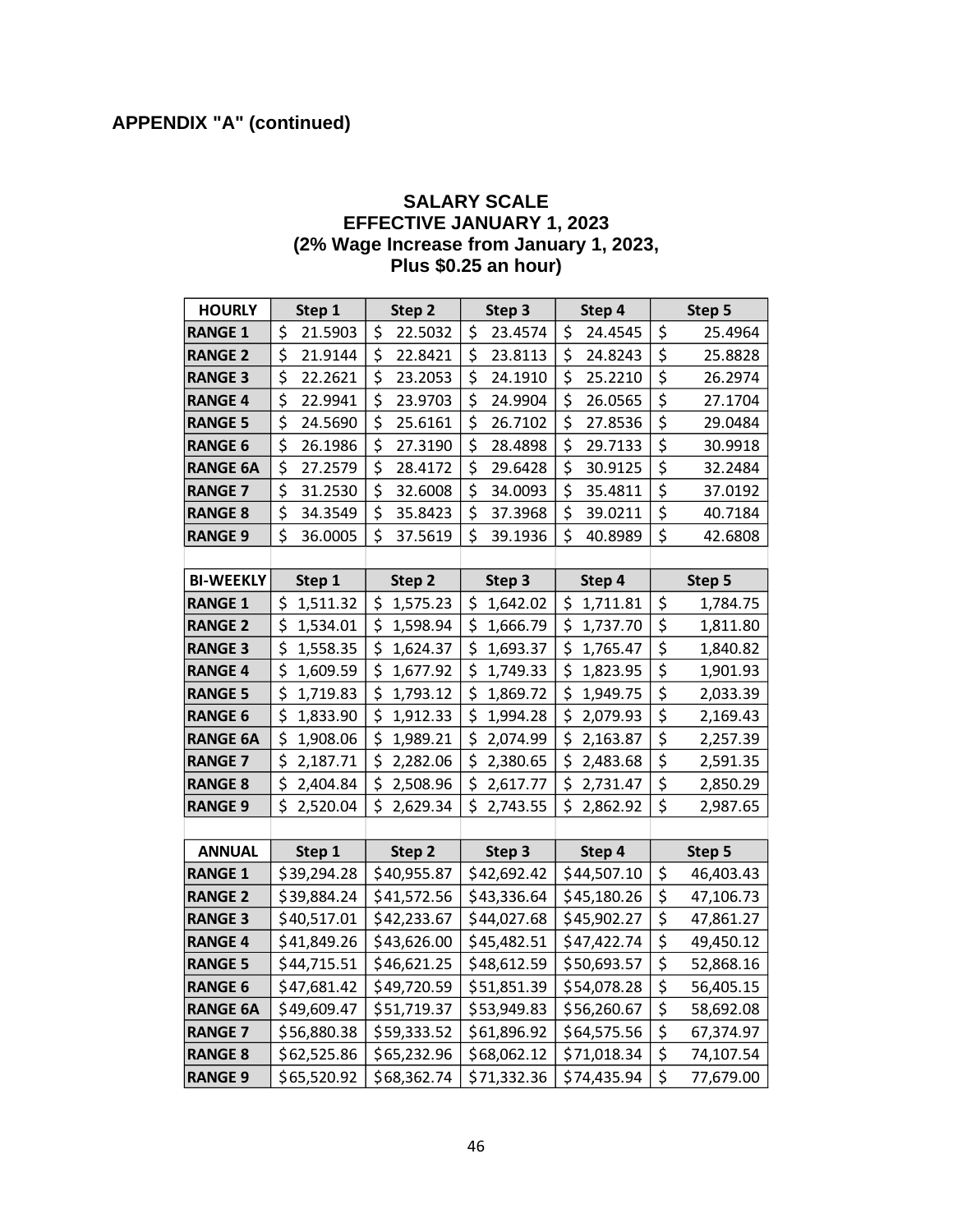## **APPENDIX "B"**

<span id="page-49-0"></span>The following are examples of the integration of borrowed sick time, sick leave bank and leave of absence for medical reasons.

**Example 1** - Borrowing time under Article 23.08

- Employee has no personal sick time left.
- Employee is sick and out for 3 weeks.
- Relief Employee requests 15 days in writing under Article 23.08.

**Example 2** - Has already borrowed time under Article 23.08 and is looking for additional time

- Employee had borrowed 15 days and has been back to work for 2 months. Employee still owes 12 days to Employer (15 - 3 days, 1.5 days for each month).
- Employee has flu, cold, sprained ankle, broken finger, etc. and is out for 2 days.
- Employee applies for time under Article 23.08.
- Relief No time under Article 23.08. Requires vacation or time without pay.

**Example 3** - Has borrowed time and is now off work for a period which extends to sick leave bank

- Employee had borrowed time and paid a portion back. Employee now has 5 days owing to the Employer.
- Employee now goes out for an operation which will put the employee out for 5 weeks (25 days).
- Relief Employee borrows 10 more days (to top up to 15 days owing) and receives 15 additional days from the "sick leave bank".

**Example 4** - Employee goes out for an extended period

- Employee has 20 days in his/her personal sick time. Employee goes out for 6 months due to cancer treatments.
- Relief Employee uses his/her personal sick time, borrows 15 days, utilizes 20 days under the "sick leave bank", then the employee is absent for medical reasons, during which time he/she could draw EI sick leave benefits.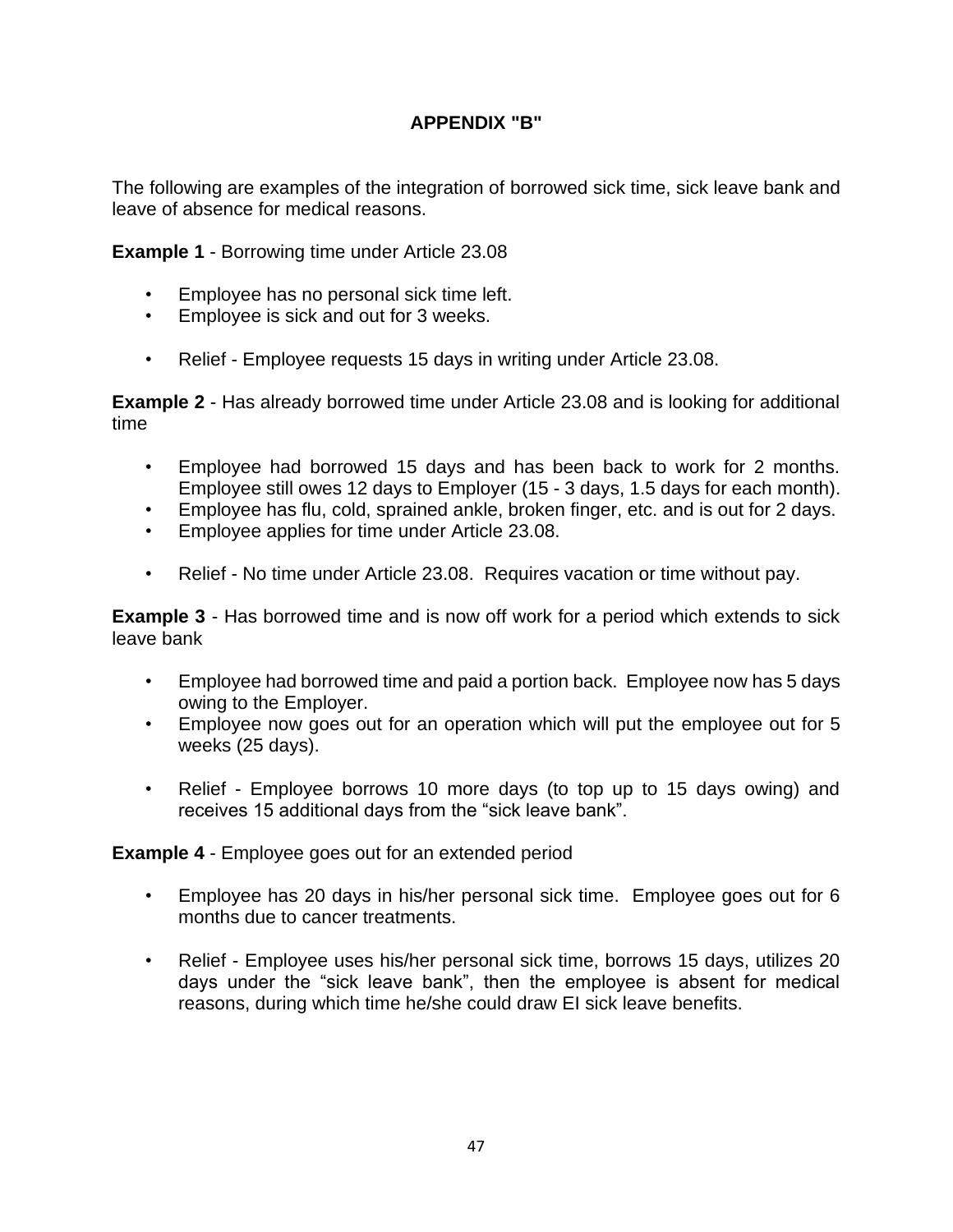#### **LETTER OF INTENT**

To: CUPE Local 1866 Members (Appended to the Collective Agreement)

<u>7⁄au 3 ác</u><br>Signing Date

The Workplace Health, Safety and Compensation Commission remains committed to the welfare and well-being of its employees. As such the Commission undertakes to provide a work environment, which challenges its employees and fully develops their skills and attributes.

No employee hired on or before August 27, 2008 who is a member of CUPE Local 1866 shall be laid off during the life of this agreement.

This letter shall form part of the Collective Agreement between CUPE Local 1866 and the Workplace Health, Safety and Compensation Commission executed this date.  $\beta$  , 2017, and expires with this agreement. Any alleged violation of  $Z_{\ell n\ell}$ the commitment contained in this letter may be grieved under the provisions of this collective agreement.

Respectfully,

**Tim Petersen** Acting President & CEO

**Renewal of letter of Intent**

ph Witch-

For the Union For the Employer

February 16, 2022 February 16, 2022

Date **Date Date Date Date Date Date** 

48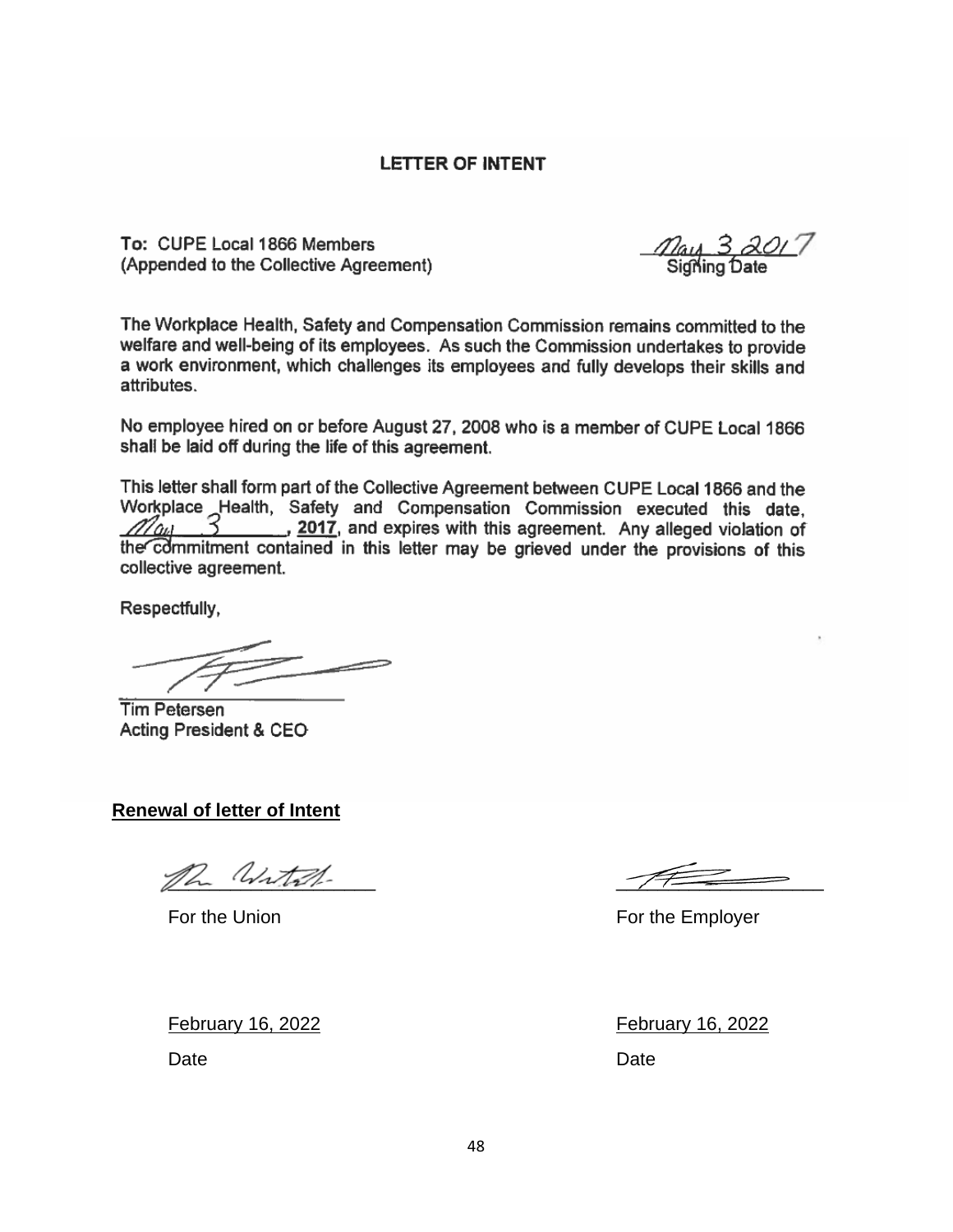#### **Letter of Agreement**

#### **Between WorkSafeNB and CUPE Local 1866**

#### **Annual Vacation**

#### **(Without Prejudice)**

Notwithstanding the Collective Agreement and without prejudice the parties agree to the following regarding the selection and approval of annual vacation requests keeping in mind the intent is to continue to respect Article 22 – Vacations.

The following is a clarification for **work week** and **denominations of one or more days** identified under article 22.06 of the collective agreement.

A full week is a week in which all work days are taken as vacation days. If a week has any holidays in the week, taking all work days in the shortened work week is still considered a full work week. Any time taken that does not include all work days in the week is considered vacation in denominations of one or more days. All full weeks will be considered and approved before any denominations of one or more days are considered.

The following is the process for making and approving requests understanding that full weeks are approved before any consideration is given to denominations of one or more days:

- Deadline for vacation submission is March  $31<sup>st</sup>$ . Authorization of full week requests (Sunday to Monday, including weeks with statutory holidays) will be authorized for all employees within the department before requests for denominations of one or more days will be authorized.
- Deadline for Manager's approval is April 15<sup>th</sup>.
- Any vacation submitted after the April  $15<sup>th</sup>$  approval deadline which represents all preapproved vacation, will be approved on a first come basis.
- Once vacation is approved, it will be considered confirmed regardless of movement between departments.
- In the event a confirmed vacation must be cancelled by the employer, cancellation will start with the least senior member in the department. Any unrecoverable expenses incurred by the member will be reimbursed by the employer.
- Deadline for January-March vacation submissions is November 15<sup>th</sup>.
- Deadline for Manager's approval is December 1<sup>st</sup>.
- Any vacation during the first 2 weeks of the new year that was approved under the previous year takes precedent over requests in this process.
- Emergency requests will be handled on a case by case basis.

ph With

For the Union **For the Employer** 

\_February 16, 2022\_\_ \_February 16, 2022\_\_\_\_\_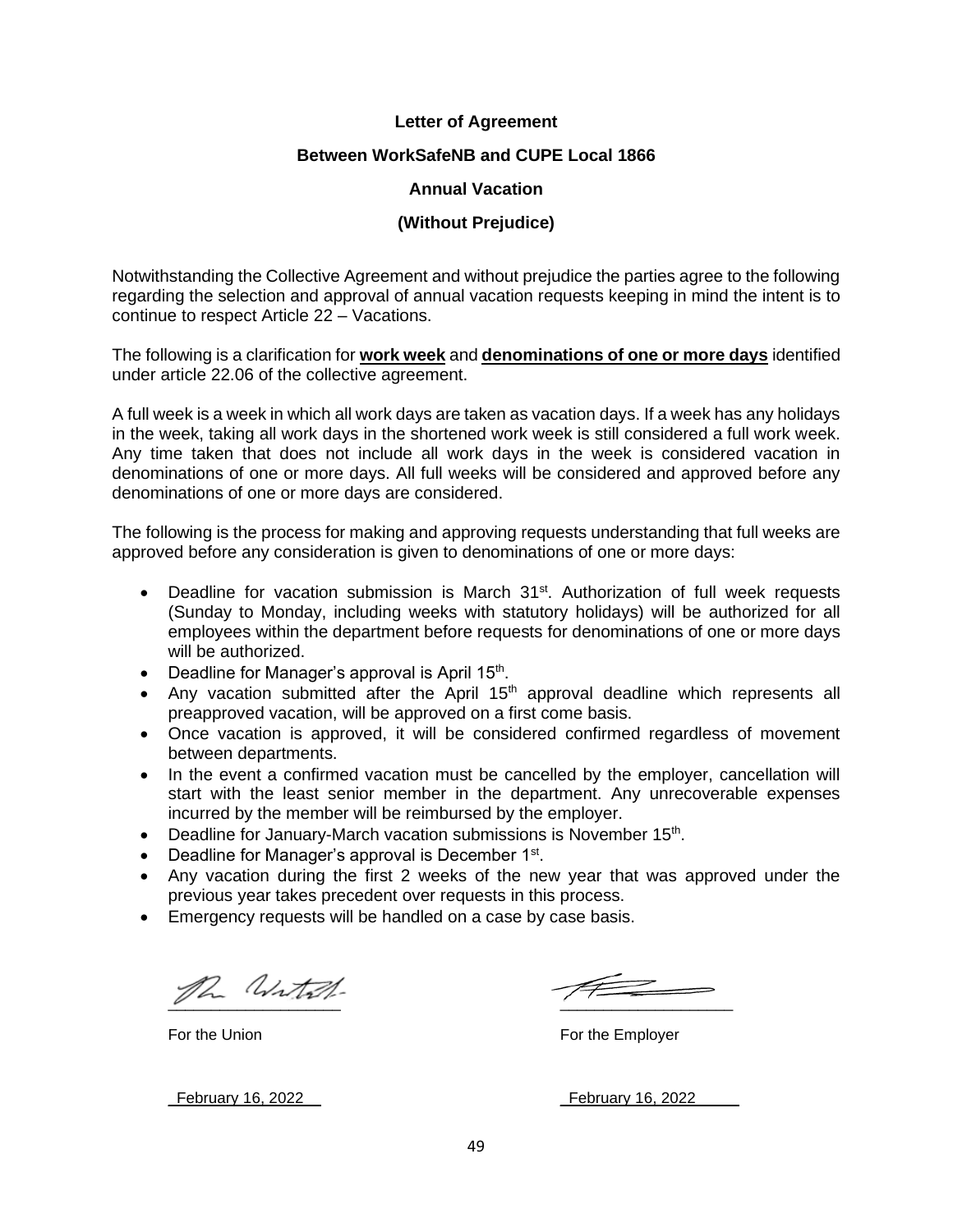## **LETTER OF AGREEMENT**

In accordance with Article 30.01 - Insured Benefits of the Collective Agreement between the Workplace Health, Safety and Compensation Commission and the Canadian Union of Public Employees, Local 1866 dated May 3rd, 2017 the parties agree to the following:

• CUPE Local 1866 will use the lump-sum payment solely for the purpose of providing health benefits to the members of CUPE Local 1866.

Signed:

the With

\_February 16, 2022\_\_ February 16, 2022

For the Union For the Employer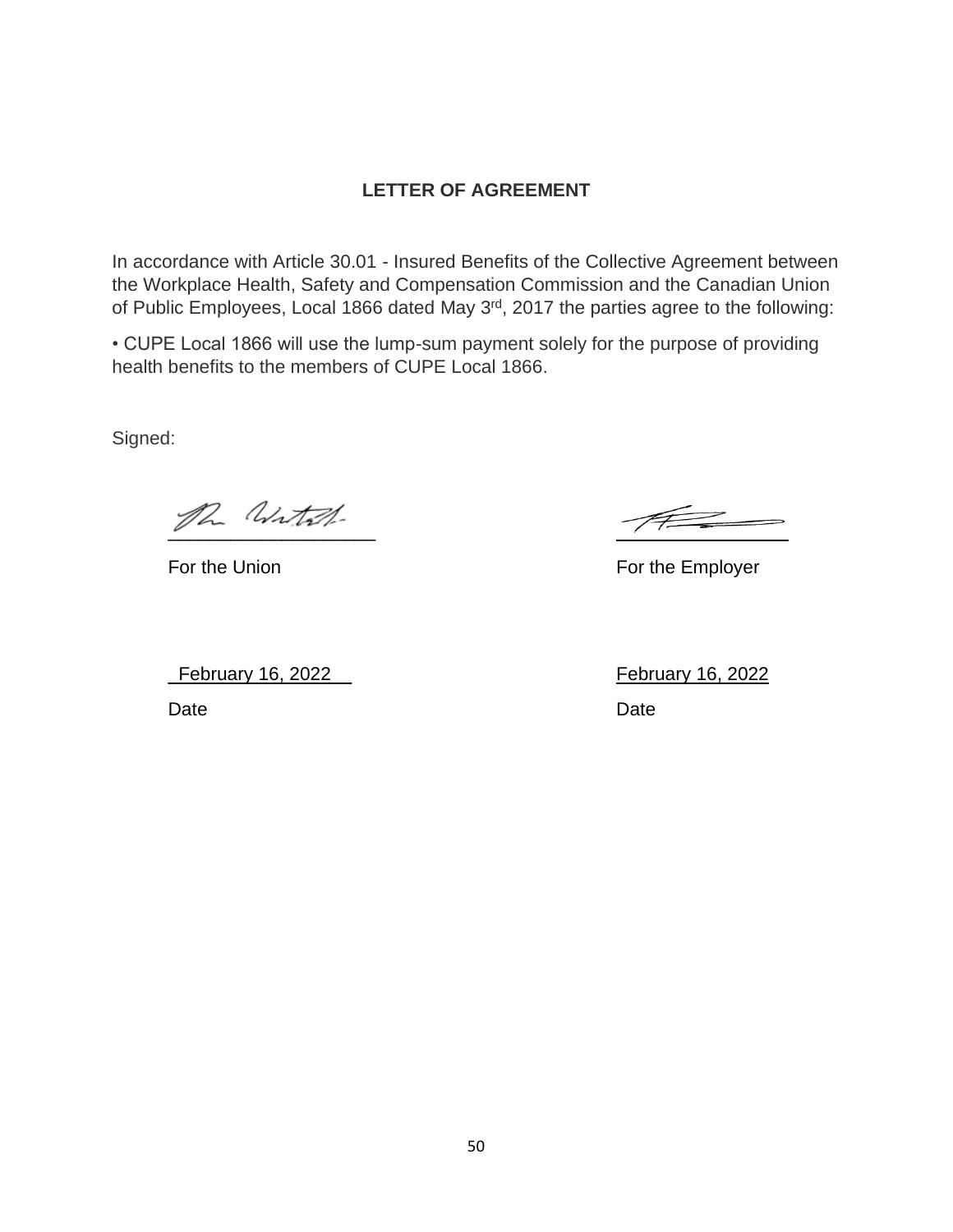# **Letter of Agreement Between WorkSafeNB and CUPE Local 1866 Departmental Hours of Work (Without Prejudice)**

Notwithstanding the Collective Agreement and without prejudice the parties agree that where the scheduling of hours is mutually agreed by all employees within a department, the union will support such arrangement.

Where there is no mutual agreement on the scheduling of hours between all employees within a department, "seniority" will apply to determine who is assigned to meet the departmental hours of work requirement.

the With

 $#$ 

For the Union For the Employer

February 16, 2022 February 16, 2022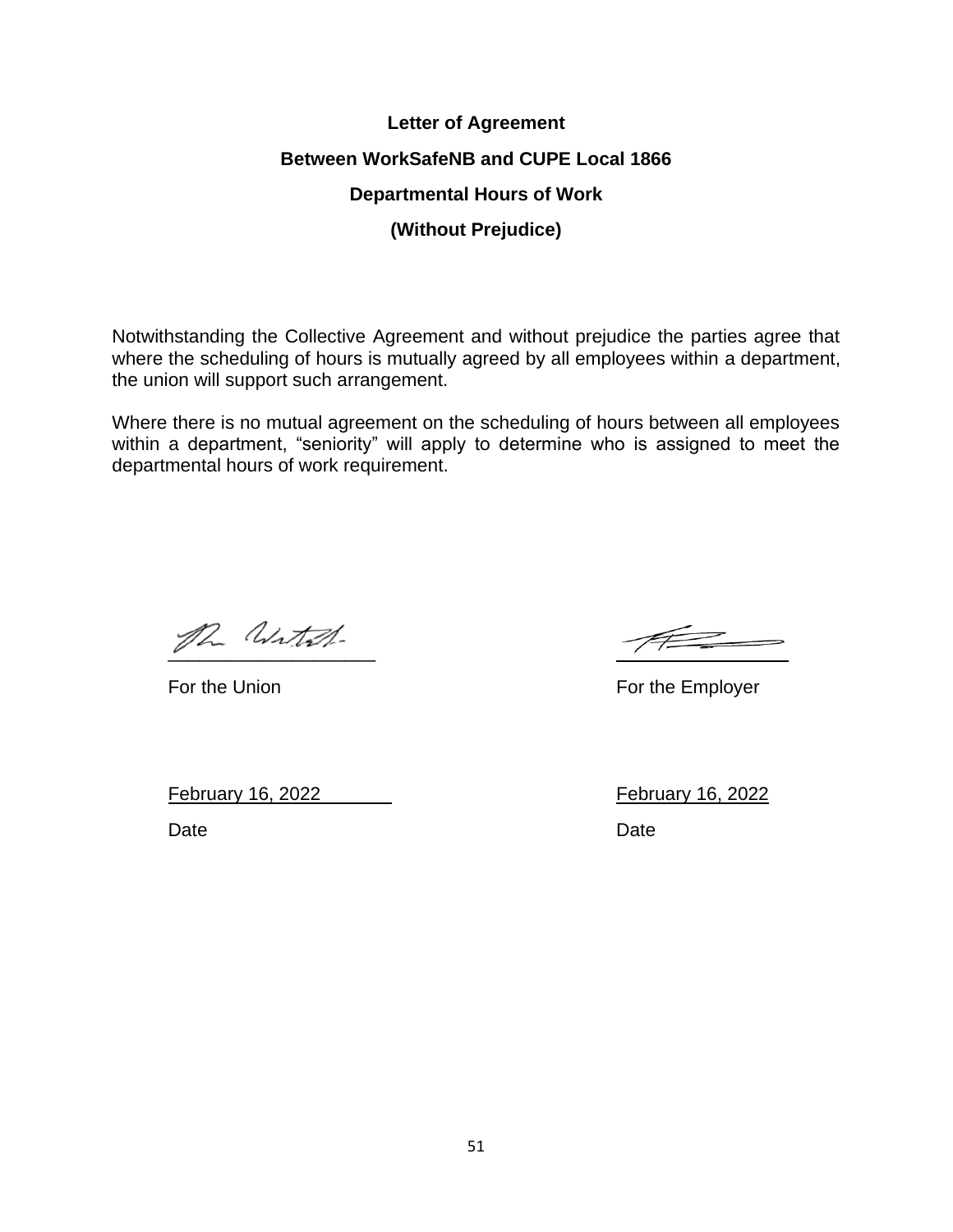#### **Letter of Agreement**

#### **Between WorkSafeNB and CUPE Local 1866**

## **(Without Prejudice)**

Notwithstanding the Collective Agreement and without prejudice the parties agree to the following regarding the interpretation of "department" related to Intake & Adjudication under the collective agreement:

Article 20.02 (Overtime) – The 3 units; Enquiries & Document Processing, Adjudication Services and Adjudication Support Services will be considered a "department".

Article 26.04(Temporary Assignment) – Intake & Adjudication Services will be considered the "department".

ph Witch.

February 16, 2022\_\_ February 16, 2022 Date **Date Date Date Date Date Date** 

For the Union For the Employer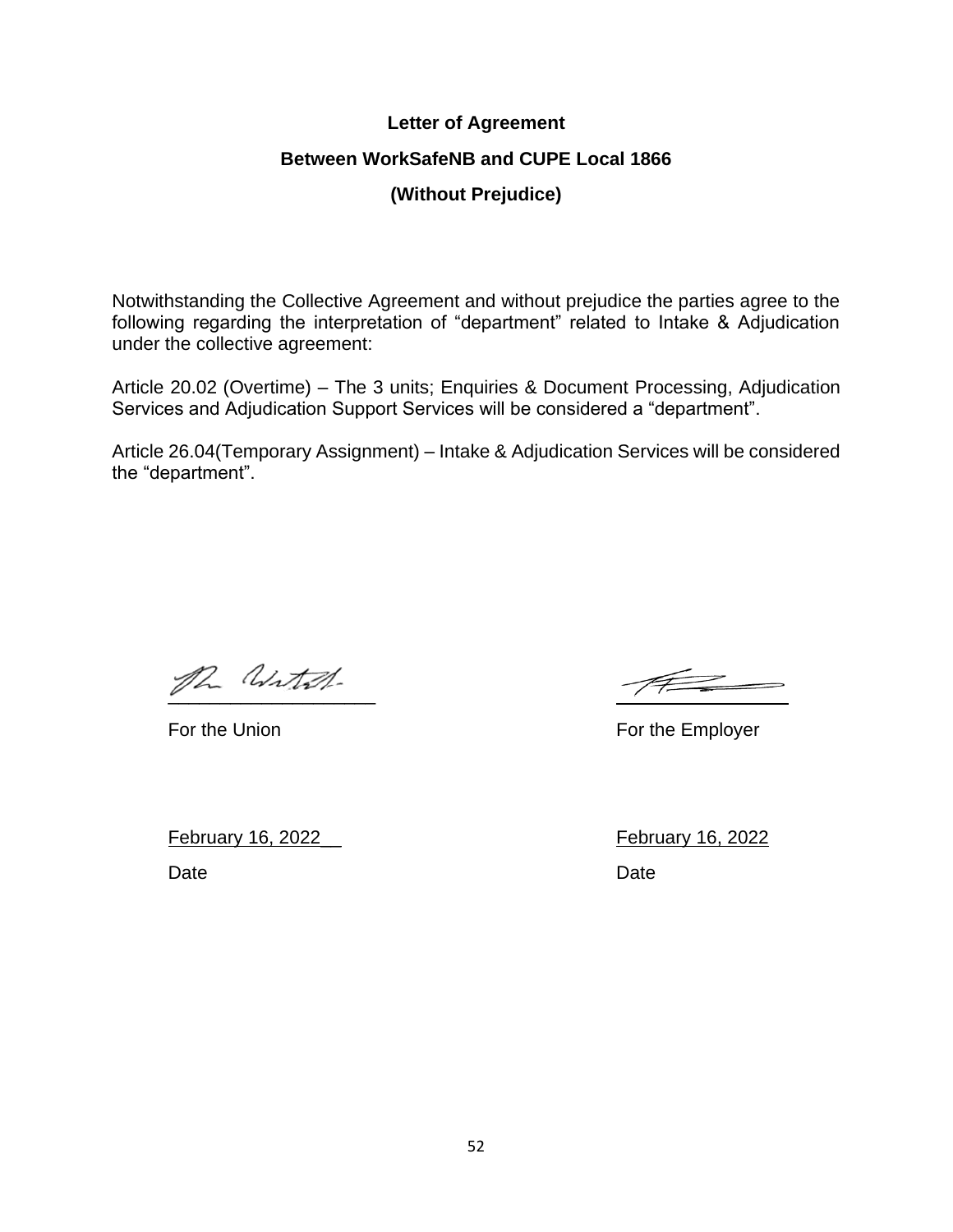#### **Letter of Agreement**

#### **Between WorkSafeNB and CUPE Local 1866**

**(Without Prejudice)**

Notwithstanding the Collective Agreement and without prejudice the parties agree that the new position of Claim Coding Specialist and Data Assistant will be temporarily placed in Pay Range 7 effective November 8, 2016.

If the position is evaluated higher than a Range 7, the employee currently doing the position will be entitled to retroactive pay for the period they were in the position since November 8, 2016. If the position is evaluated less than a Range 7, any employee in the position, either permanent or temporary, will have their rate of pay immediately moved to the lower pay rate.

The Witch-

\_\_\_\_\_\_\_\_\_\_\_\_\_\_\_\_\_\_\_\_

For the Union For the Employer

February 16, 2022\_\_ February 16, 2022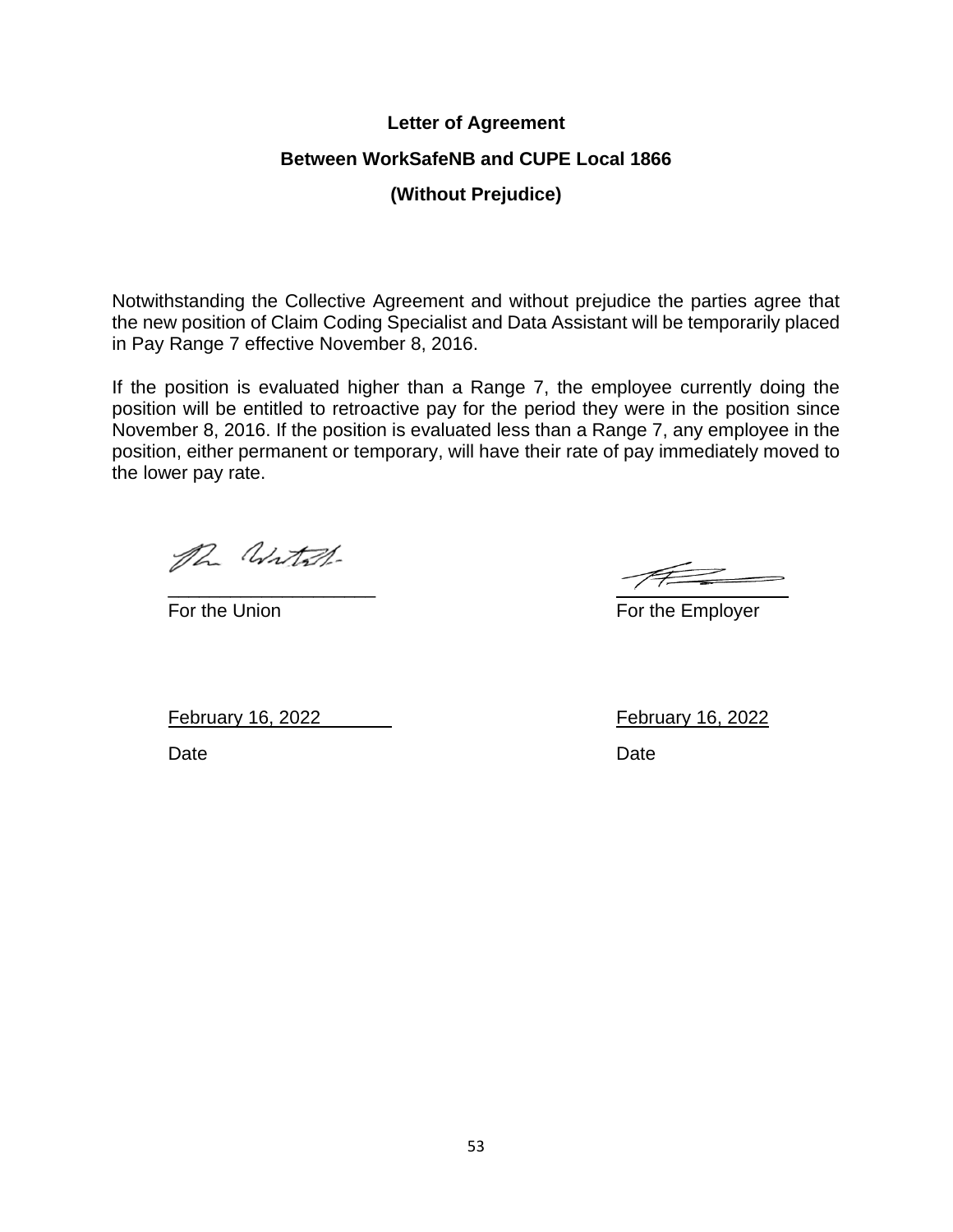#### **Letter of Agreement – Summer Students**

#### **Between WorkSafeNB and CUPE Local 1866**

#### **(Without Prejudice)**

The principals used to set the guidelines for the use of summer students are that summer students do not replace permanent employees for vacation or other absences as that is the role of casual employees if required. Instead summer students cover projects, special assignments, extra hands assisting employees in the bargaining unit, covering phones, etc. to the mutual benefit of all parties and allowing more flexibility around vacations during the peak demand for vacation by employees.

The guidelines to be used for the usage of summer students are as follows:

- The children of bargaining and non-bargaining employees will get equal consideration for summer student positions within the process of selecting summer students.
- These guidelines will be reviewed on an annual basis following the summer and altered if required. Even if no adjustments are required this agreement must be signed off to be valid for the following summer.
- All supervisory staff requesting summer students will be given a copy of this new agreement the following summer to assist them in assessing their needs.
- The union will be advised of all summer students who will be carrying out any duties that would normally be carried out by a member of local 1866 prior to the summer student commencing summer employment and what duties they will be carrying out.
- Summer students are not to perform any bargaining unit position in its entirety and should be given less than 50% of the duties/tasks of any job description in the bargaining unit.
- Summer students will not be given a bargaining unit job title.
- The work of summer students should be directed. Summer students can learn how to perform duties/tasks of the bargaining unit, but decision-making tasks are to be completed by a trained employee in the bargaining unit.
- There will be no delay in posting positions, permanent or temporary as a result a summer student is in the department and covering minimal duties.
- Any concerns raised by the union over the duties/tasks of a summer student will be investigated promptly and followed-up in a timely manner. If the matter remains unresolved following the investigation, the summer student will be removed from those duties/tasks until such time as a resolution is mutually agreed.
- Students will not replace or do any work of employees in the bargaining unit in the event of a legal work stoppage.
- This agreement is without prejudice and the union reserves the right to file a grievance and/or Labour Board complaint for any violations.

ph With

February 16, 2022\_\_ February 16, 2022

For the Union For the Employer